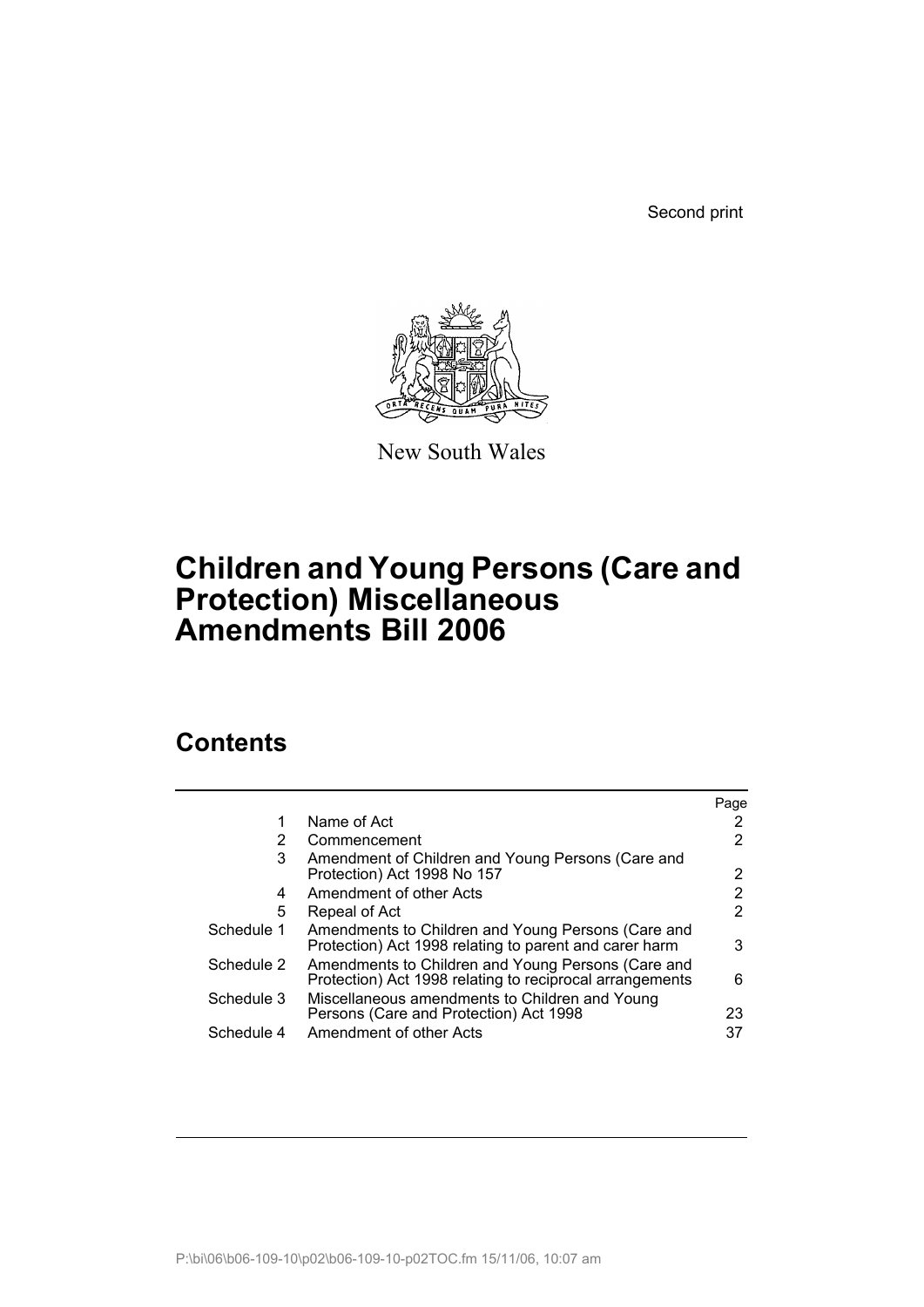Page

Contents page 2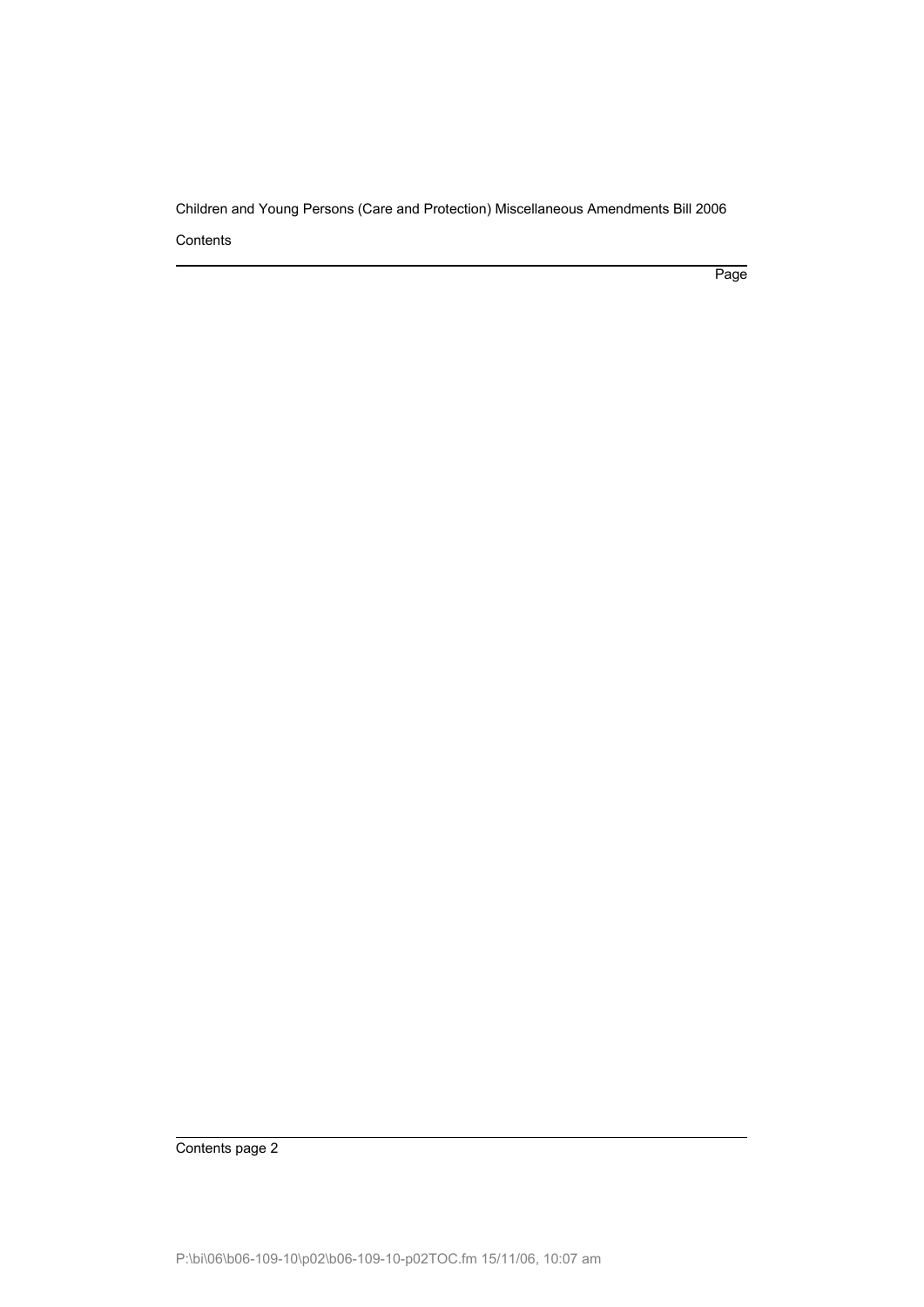*This PUBLIC BILL, originated in the LEGISLATIVE ASSEMBLY and, having this day passed, is now ready for presentation to the LEGISLATIVE COUNCIL for its concurrence.*

> *Clerk of the Legislative Assembly. Legislative Assembly,*



New South Wales

# **Children and Young Persons (Care and Protection) Miscellaneous Amendments Bill 2006**

Act No , 2006

An Act to amend the *Children and Young Persons (Care and Protection) Act 1998* to strengthen the protections it affords to children and young persons, to provide for the transfer of child protection orders and proceedings between jurisdictions and to make other miscellaneous amendments to that Act; and for other purposes.

*EXAMINED*

*Chairman of Committees*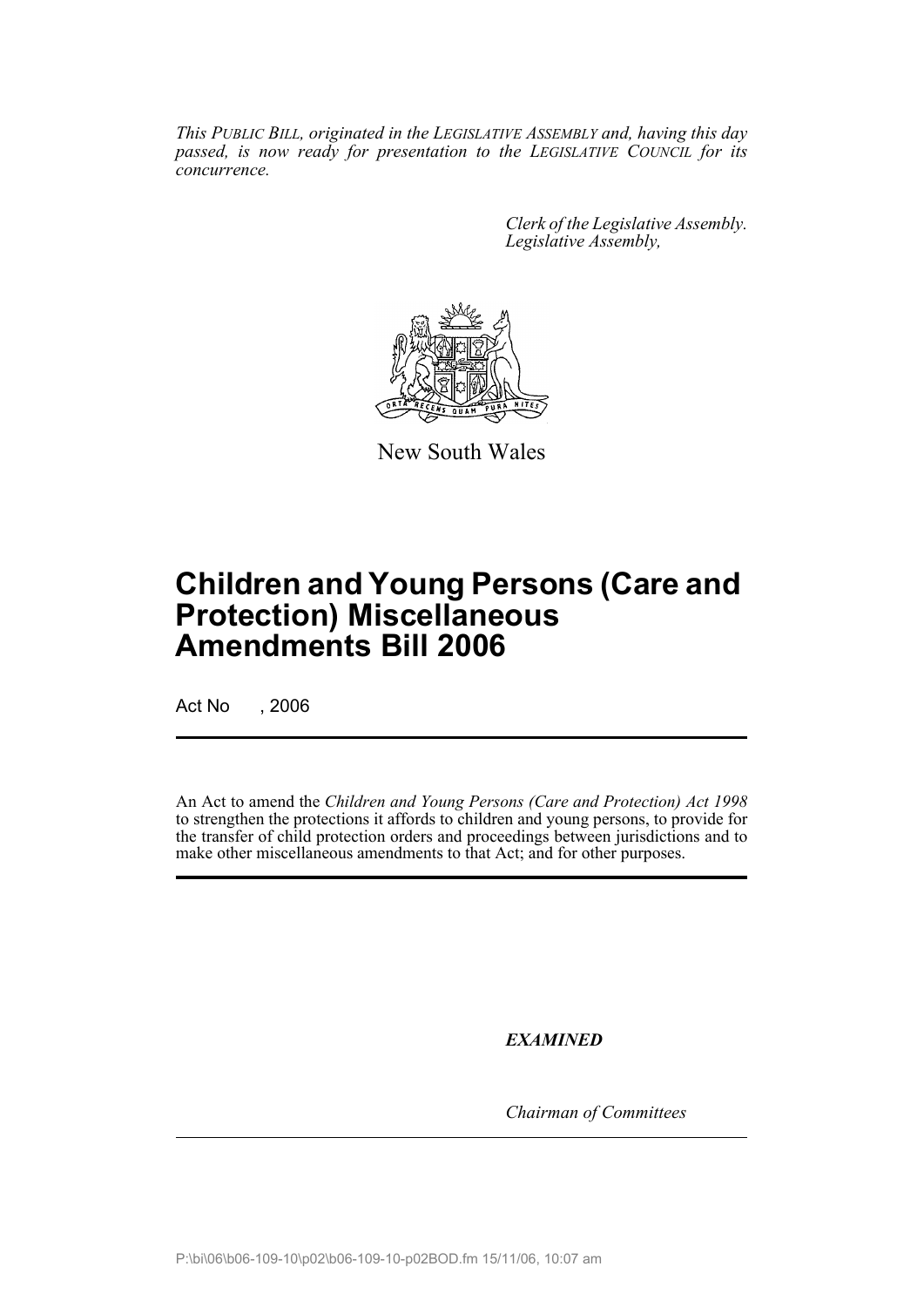|          | Children and Young Persons (Care and Protection) Miscellaneous |
|----------|----------------------------------------------------------------|
| Clause 1 | Amendments Bill 2006                                           |

|              |                    | The Legislature of New South Wales enacts:                                                                                                                 | $\mathbf{1}$        |  |  |
|--------------|--------------------|------------------------------------------------------------------------------------------------------------------------------------------------------------|---------------------|--|--|
| 1            | <b>Name of Act</b> |                                                                                                                                                            |                     |  |  |
|              |                    | This Act is the Children and Young Persons (Care and Protection)<br>Miscellaneous Amendments Act 2006.                                                     | 3<br>$\overline{4}$ |  |  |
| $\mathbf{2}$ |                    | Commencement                                                                                                                                               | 5                   |  |  |
|              | (1)                | This Act commences on a day or days to be appointed by proclamation,<br>except as provided by this section.                                                | 6<br>$\overline{7}$ |  |  |
|              | (2)                | Schedule 3 [6] commences on the commencement of Schedule 1 [7] to<br>the Children and Young Persons (Care and Protection) Amendment<br>Act 2005.           | 8<br>9<br>10        |  |  |
|              | (3)                | Schedule 3 [10] and [11] commence on the commencement of<br>Schedule 1 [64] to the Children and Young Persons (Care and<br>Protection) Amendment Act 2006. | 11<br>12<br>13      |  |  |
| 3            |                    | Amendment of Children and Young Persons (Care and Protection) Act<br>1998 No 157                                                                           | 14<br>15            |  |  |
|              |                    | The Children and Young Persons (Care and Protection) Act 1998 is<br>amended as set out in Schedules 1, 2 and 3.                                            | 16<br>17            |  |  |
| 4            |                    | <b>Amendment of other Acts</b>                                                                                                                             | 18                  |  |  |
|              |                    | The Acts specified in Schedule 4 are amended as set out in that<br>Schedule.                                                                               | 19<br>20            |  |  |
| 5            |                    | <b>Repeal of Act</b>                                                                                                                                       | 21                  |  |  |
|              | (1)                | This Act is repealed on the day following the day on which all of the<br>provisions of this Act have commenced.                                            | 22<br>23            |  |  |
|              | (2)                | The repeal of this Act does not, because of the operation of section 30<br>of the <i>Interpretation Act 1987</i> , affect any amendment made by this Act.  | 24<br>25            |  |  |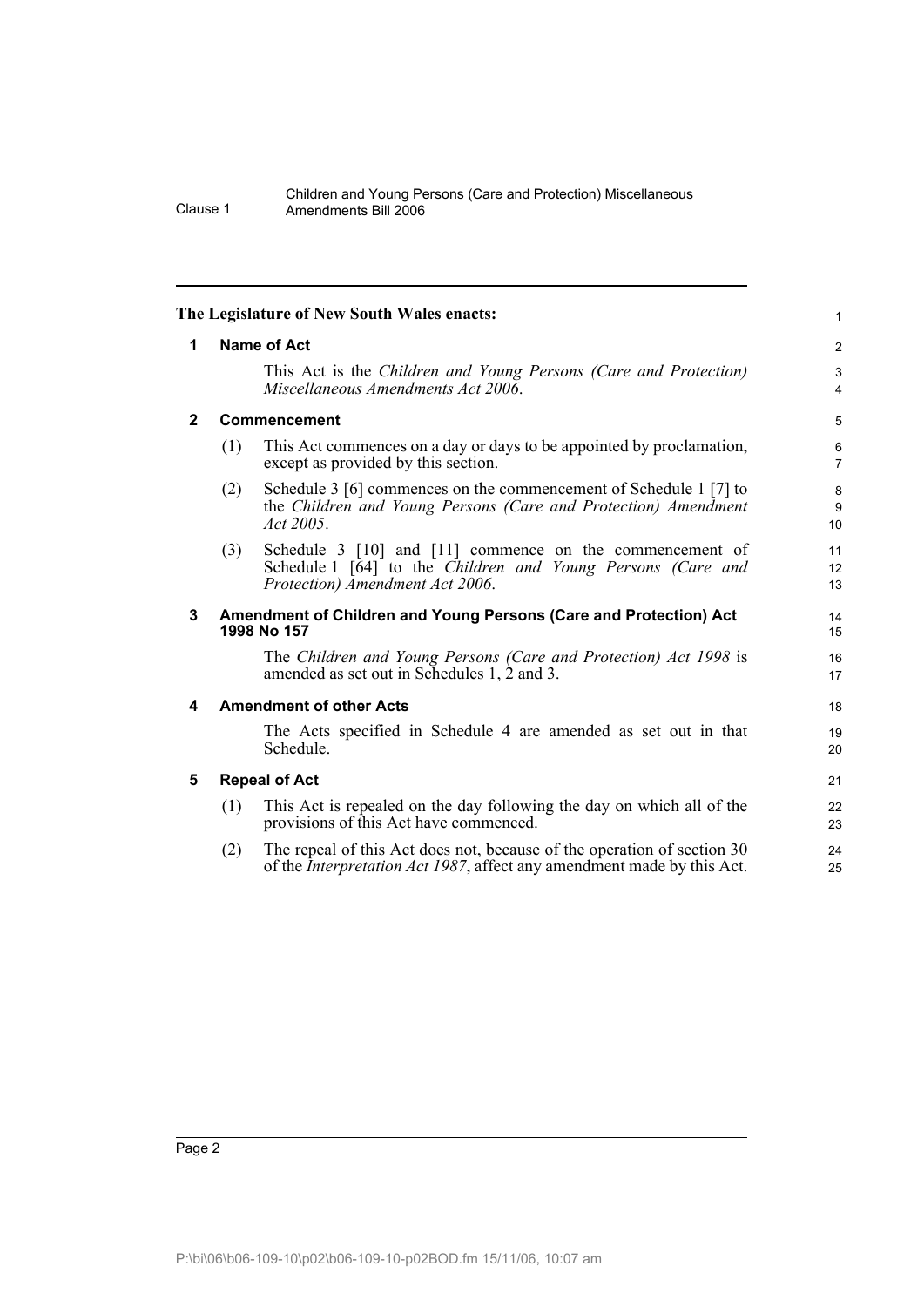Amendments to Children and Young Persons (Care and Protection) Act 1998 relating to parent and carer harm

## **Schedule 1 Amendments to Children and Young Persons (Care and Protection) Act 1998 relating to parent and carer harm**

(Section 3) **[1] Section 23 Child or young person at risk of harm** Insert after section 23 (e) before the note to the section: (f) the child was the subject of a pre-natal report under section 25 and the birth mother of the child did not engage successfully with support services to eliminate, or minimise to the lowest level reasonably practical, the risk factors that gave rise to the report. **[2] Section 25 Pre-natal reports** Omit the note to the section. Insert instead: **Note.** The intentions of this section are: (a) to allow assistance and support to be provided to the expectant mother to reduce the likelihood that her child, when born, will need to be placed in out-of-home care, and (b) to provide early information that a child who is not yet born may be at risk of harm subsequent to his or her birth, and (c) in conjunction with section 23 (f) and section 27, to provide for mandatory reporting if there are reasonable grounds to believe that the child is at risk of harm subsequent to his or her birth. **[3] Section 106A** Insert after section 106: **106A Admissibility of certain other evidence** (1) The Children's Court must admit in proceedings before it any evidence adduced that a parent or primary care-giver of a child or young person the subject of a care application: (a) is a person: (i) from whose care and protection a child or young person was previously removed by a court under this Act or the *Children (Care and Protection) Act 1987*, or by a court of another jurisdiction under an Act of that jurisdiction, and (ii) to whose care and protection the child or young person has not been restored, or 10 11 12 13 14 15 16 17 18 19 20 21  $22$ 23 24 25 26 27 28 29 30 31 32 33 34 35 36

Page 3

Schedule 1

1  $\mathfrak{p}$ 3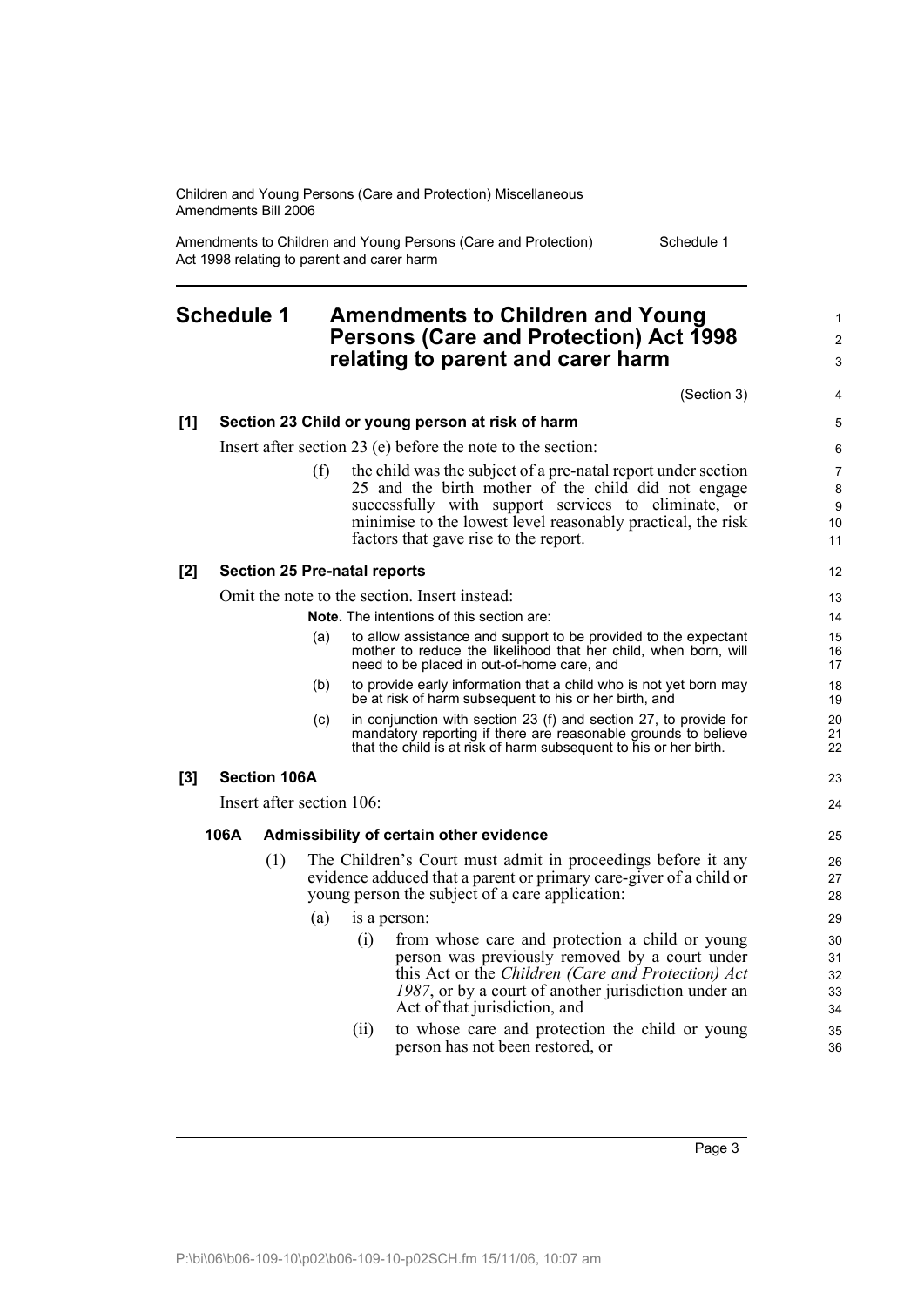Schedule 1 Amendments to Children and Young Persons (Care and Protection) Act 1998 relating to parent and carer harm

|     |      | (b)<br>is a person who has been named or otherwise identified by<br>the coroner or a police officer (whether by use of the term<br>"person of interest" or otherwise) as a person who may<br>have been involved in causing a reviewable death of a<br>child or young person.                                                          | $\mathbf{1}$<br>$\boldsymbol{2}$<br>3<br>4<br>5 |
|-----|------|---------------------------------------------------------------------------------------------------------------------------------------------------------------------------------------------------------------------------------------------------------------------------------------------------------------------------------------|-------------------------------------------------|
|     | (2)  | Evidence adduced under subsection (1) is prima facie evidence<br>that the child or young person the subject of the care application<br>is in need of care and protection.                                                                                                                                                             | 6<br>$\overline{7}$<br>8                        |
|     | (3)  | A parent or primary care-giver in respect of whom evidence<br>referred to in subsection $(1)$ has been adduced may rebut the<br>prima facie evidence referred to in subsection (2) by satisfying<br>the Children's Court that, on the balance of probabilities:                                                                       | 9<br>10<br>11<br>12                             |
|     |      | the circumstances that gave rise to the previous removal of<br>(a)<br>the child or young person concerned no longer exist, or                                                                                                                                                                                                         | 13<br>14                                        |
|     |      | the parent or primary care-giver concerned was not<br>(b)<br>involved in causing the relevant reviewable death of the<br>child or young person,                                                                                                                                                                                       | 15<br>16<br>17                                  |
|     |      | as the case may require.                                                                                                                                                                                                                                                                                                              | 18                                              |
|     | (4)  | This section has effect despite section 93 and despite anything to<br>the contrary in the <i>Evidence Act 1995</i> .                                                                                                                                                                                                                  | 19<br>20                                        |
|     | (5)  | In this section, <i>reviewable death of a child or young person</i><br>means a death of a child or young person that is reviewable by the<br>Ombudsman under Part 6 of the Community Services<br>(Complaint, Reviews and Monitoring) Act 1993.                                                                                        | 21<br>22<br>23<br>24                            |
| [4] |      | Section 107 Examination and cross-examination of witnesses                                                                                                                                                                                                                                                                            | 25                                              |
|     |      | Insert after section $107(3)$ :                                                                                                                                                                                                                                                                                                       | 26                                              |
|     | (3A) | <b>Certain questions</b>                                                                                                                                                                                                                                                                                                              | 27                                              |
|     |      | For the purposes of this section, questions to a witness who is a<br>parent or a primary care-giver of a child or young person the<br>subject of a care application concerning the witness's previous<br>history of dealings with any child or young person are taken not<br>to be intrinsically offensive, scandalous or oppressive. | 28<br>29<br>30<br>31<br>32                      |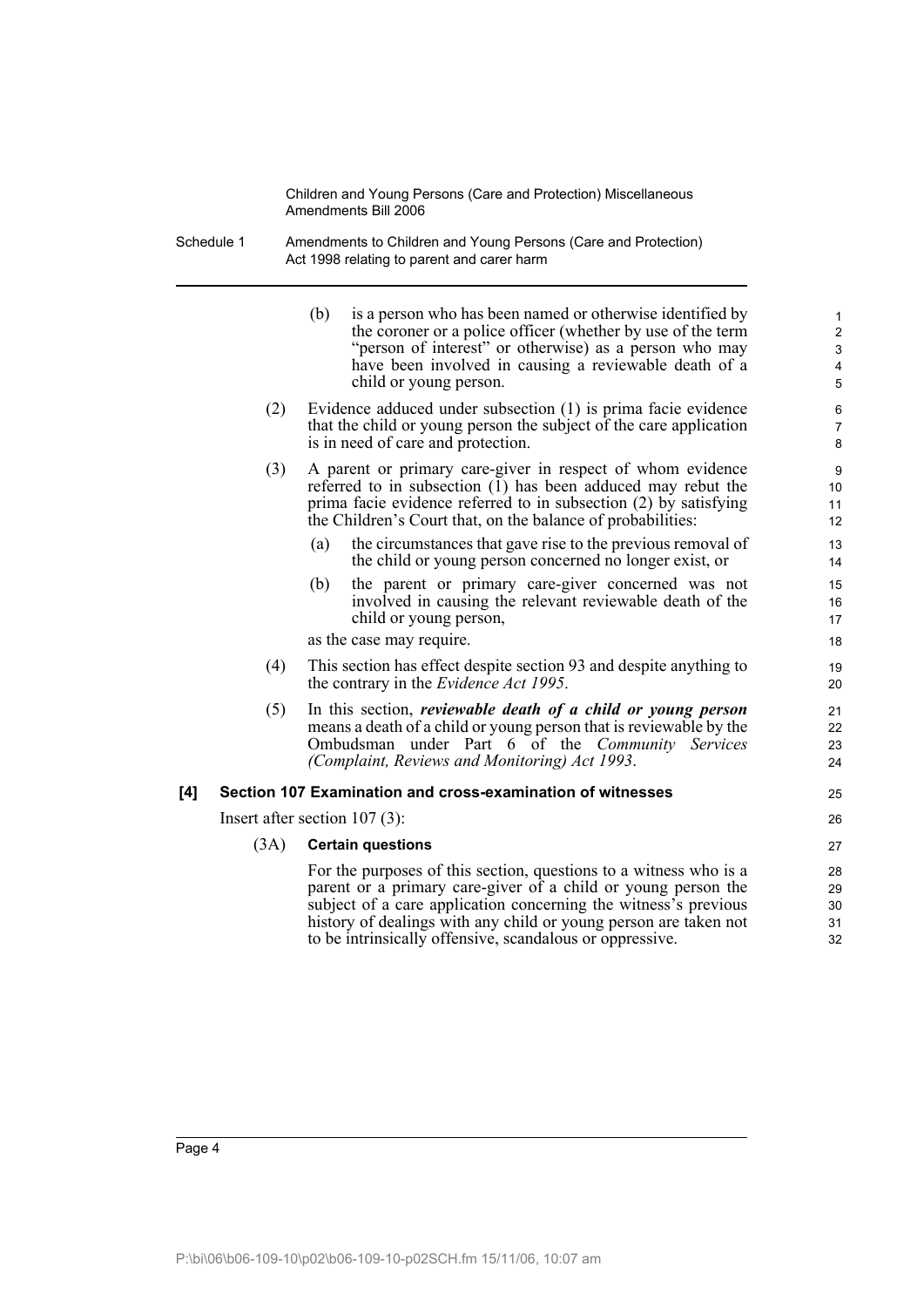Amendments to Children and Young Persons (Care and Protection) Act 1998 relating to parent and carer harm Schedule 1

| [5] | Section 248 Provision and exchange of information<br>Insert after section $248(1)$ : |                                                                                                                                                                                                |                                                                                | 1                        |
|-----|--------------------------------------------------------------------------------------|------------------------------------------------------------------------------------------------------------------------------------------------------------------------------------------------|--------------------------------------------------------------------------------|--------------------------|
|     |                                                                                      |                                                                                                                                                                                                |                                                                                | 2                        |
|     | (1A)                                                                                 | Information about the following may be furnished under this<br>section in the same way as information about a child or young<br>person or class of children or young persons may be furnished: |                                                                                | 3<br>$\overline{4}$<br>5 |
|     |                                                                                      | (a)                                                                                                                                                                                            | an unborn child who is the subject of a pre-natal report<br>under section 25,  | 6<br>7                   |
|     |                                                                                      | (b)                                                                                                                                                                                            | the family of an unborn child the subject of such a report,                    | 8                        |
|     |                                                                                      | (c)                                                                                                                                                                                            | the expected date of birth of an unborn child the subject of<br>such a report. | 9<br>10                  |
| [6] | Section 248 (3) and (4)                                                              |                                                                                                                                                                                                |                                                                                | 11                       |
|     | Insert "or $(1A)$ " after "subsection $(1)$ " wherever occurring.                    |                                                                                                                                                                                                |                                                                                | 12                       |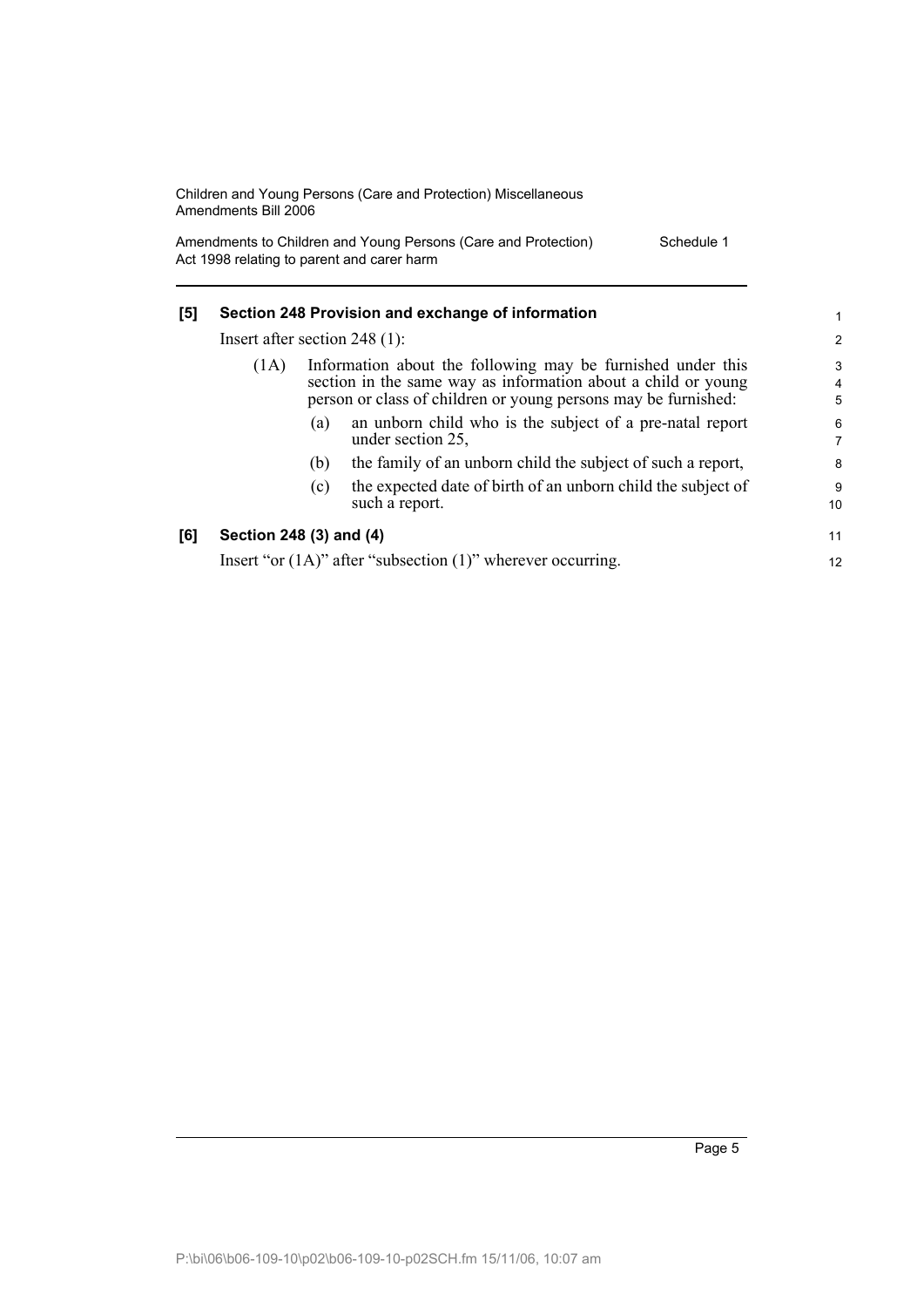> 1 2 3

Schedule 2 Amendments to Children and Young Persons (Care and Protection) Act 1998 relating to reciprocal arrangements

## **Schedule 2 Amendments to Children and Young Persons (Care and Protection) Act 1998 relating to reciprocal arrangements**

|     |                    | (Section 3)                                                                                                                                                                                                                                                                                                                                                                                                | 4                                                |
|-----|--------------------|------------------------------------------------------------------------------------------------------------------------------------------------------------------------------------------------------------------------------------------------------------------------------------------------------------------------------------------------------------------------------------------------------------|--------------------------------------------------|
| [1] |                    | Section 229 Unauthorised removal of children and young persons                                                                                                                                                                                                                                                                                                                                             | 5                                                |
|     |                    | Insert after section $229(1)$ :                                                                                                                                                                                                                                                                                                                                                                            | 6                                                |
|     | (1A)               | A person must not, by any conduct carried out within the State,<br>without lawful excuse remove a child or young person from the<br>care of a person into whose care and protection the child or young<br>person has been placed under a child protection order, or an<br>interim order, within the meaning of Chapter 14A (other than an<br>order under this Act).<br>Maximum penalty: 200 penalty units. | $\overline{7}$<br>8<br>9<br>10<br>11<br>12<br>13 |
| [2] | <b>Chapter 14A</b> |                                                                                                                                                                                                                                                                                                                                                                                                            | 14                                               |
|     |                    | Insert after section 231:                                                                                                                                                                                                                                                                                                                                                                                  | 15                                               |
|     |                    | <b>Chapter 14A Transfer of child protection</b><br>orders and proceedings                                                                                                                                                                                                                                                                                                                                  | 16<br>17                                         |
|     | Part 1             | <b>Introductory</b>                                                                                                                                                                                                                                                                                                                                                                                        | 18                                               |
|     | 231A               | <b>Purpose of Chapter</b>                                                                                                                                                                                                                                                                                                                                                                                  | 19                                               |
|     |                    | The purpose of this Chapter is to provide for the transfer of child<br>protection orders and proceedings between New South Wales<br>and another State or a Territory of Australia or between New<br>South Wales and New Zealand:                                                                                                                                                                           | 20<br>21<br>22<br>23                             |
|     |                    | so that children and young persons who are in need of<br>(a)<br>protection may be protected despite moving from one<br>jurisdiction to another, and                                                                                                                                                                                                                                                        | 24<br>25<br>26                                   |
|     |                    | so as to facilitate the timely and expeditious determination<br>(b)<br>of court proceedings relating to the protection of a child or<br>young person.                                                                                                                                                                                                                                                      | 27<br>28<br>29                                   |
|     |                    |                                                                                                                                                                                                                                                                                                                                                                                                            |                                                  |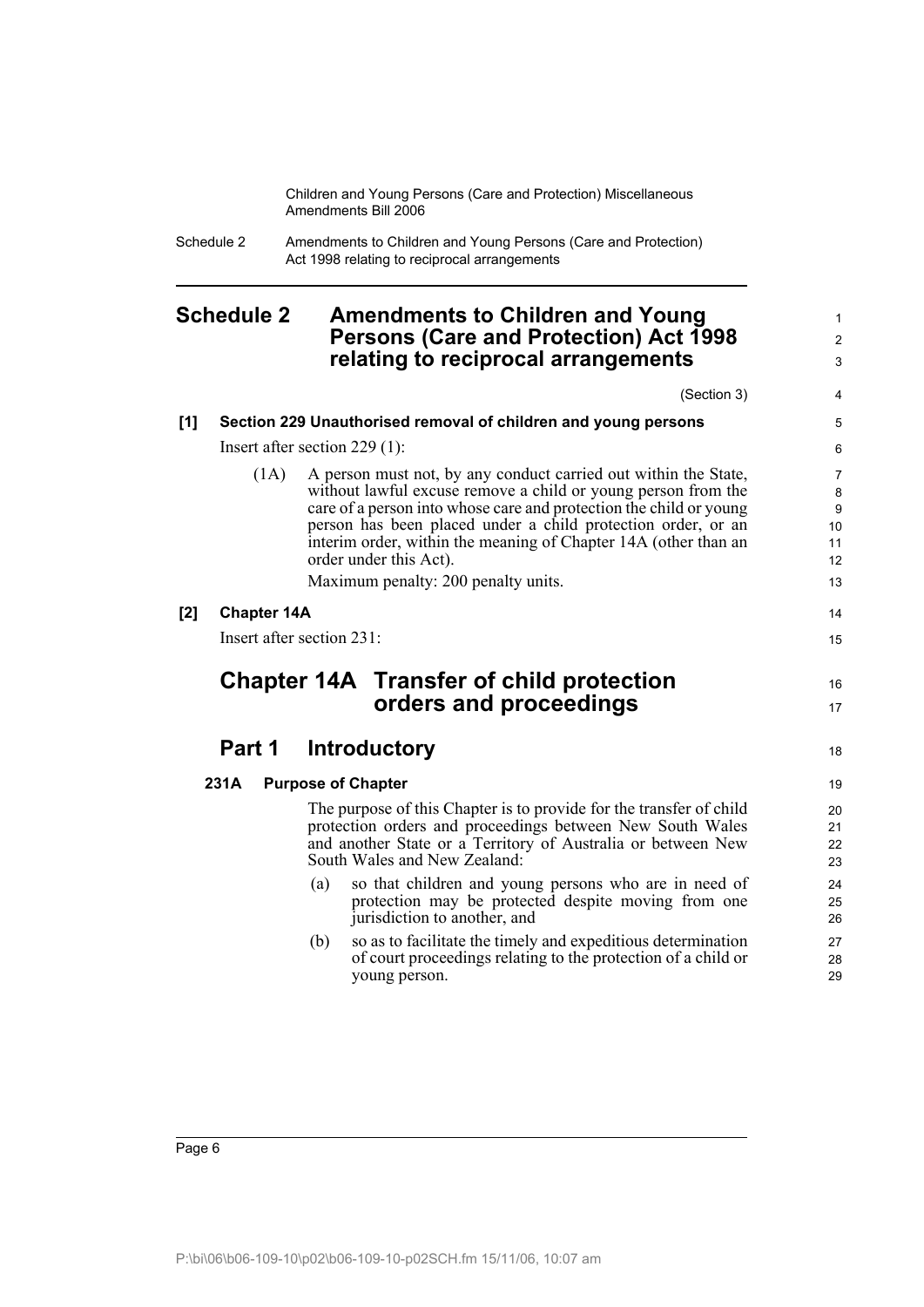Amendments to Children and Young Persons (Care and Protection) Act 1998 relating to reciprocal arrangements

Schedule 2

#### **231B Definitions** (1) In this Chapter: *child protection order*, in relation to a child or young person, means a final order made under a child welfare law or an interstate law that gives: (a) a Minister of the Crown in right of a State, or (b) a government department or statutory authority, or (c) a person who is the head of a government department or statutory authority or otherwise holds an office or position in, or is employed in, a government department or statutory authority, or (d) an organisation or the chief executive (by whatever name called) of an organisation, responsibility in relation to the parental or care responsibility for, supervision of, or contact with, the child or young person, however that responsibility is described. *child protection proceeding* means any proceeding brought in a court under a child welfare law for: (a) the making of a finding that a child or young person is in need of protection or any other finding (however described) the making of which is under the child welfare law a prerequisite to the exercise by the court of a power to make a child protection order, or (b) the making of a child protection order or an interim order or for the variation or revocation or the extension of the period of such an order. *child welfare law* means: (a) this Act, or (b) a law of another State that, under an order in force under subsection (2), is declared to be a child welfare law for the purposes of this Chapter, or (c) a law of another State that substantially corresponds to this Act. *Children's Court*: (a) in relation to New South Wales—means the Children's Court of New South Wales, and (b) in relation to a State other than New South Wales—means the court with jurisdiction to hear and determine a child protection proceeding at first instance. 1  $\mathfrak{p}$ 3 4 5 6 7 8 9 10 11 12 13 14 15 16 17 18 19 20 21 22 23 24 25 26 27 28 29 30 31 32 33 34 35 36 37 38 39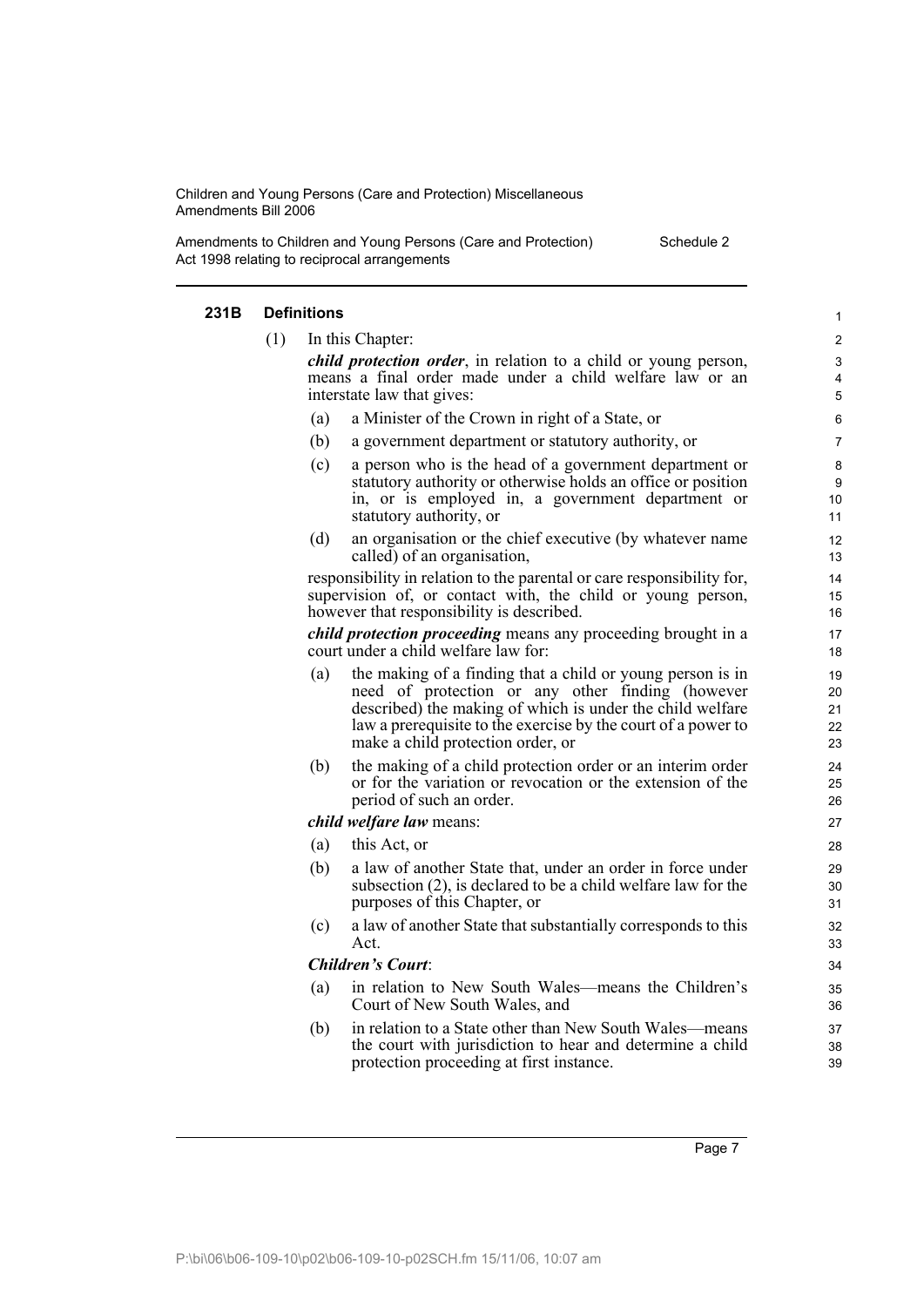Schedule 2 Amendments to Children and Young Persons (Care and Protection) Act 1998 relating to reciprocal arrangements

> *home order* means a child protection order made in New South Wales. *interim order* means: (a) an order made under section 231N, or (b) an equivalent order made under an interstate law. *interstate law* means: (a) a law of another State that, under an order in force under subsection (3), is declared to be an interstate law for the purposes of this Chapter, or (b) a law of another State that substantially corresponds to this Chapter. *interstate officer*, in relation to a State other than New South Wales, means: (a) the holder of an office or position that, under an order in force under subsection (4), is declared to be an office or position the holder of which is the interstate officer in relation to that State for the purposes of this Chapter, or (b) the person holding the office or position to which there is given by or under the child welfare law of that State principal responsibility for the protection of children and young persons in that State. *participating State* means a State in which an interstate law is in force. *proposed interstate order* means a home order in the form in which it is proposed to be transferred to another State. *sending State* means the State from which a child protection order or proceeding is transferred under this Chapter or an interstate law. *State* means: (a) a State or a Territory of Australia, or (b) New Zealand. *working day*: (a) in relation to a court, means a day on which the offices of the court are open, and (b) in relation to the Director-General, means a day on which the principal office of the Department is open. (2) The Governor may, by order published in the Gazette, declare a law of a State (other than New South Wales) to be a child welfare law for the purposes of this Chapter. 1 2 3 4 5 6 7 8 9 10 11 12 13 14 15 16 17 18 19 20 21  $22$ 23 24 25 26 27 28 29 30 31 32 33 34 35 36 37 38 39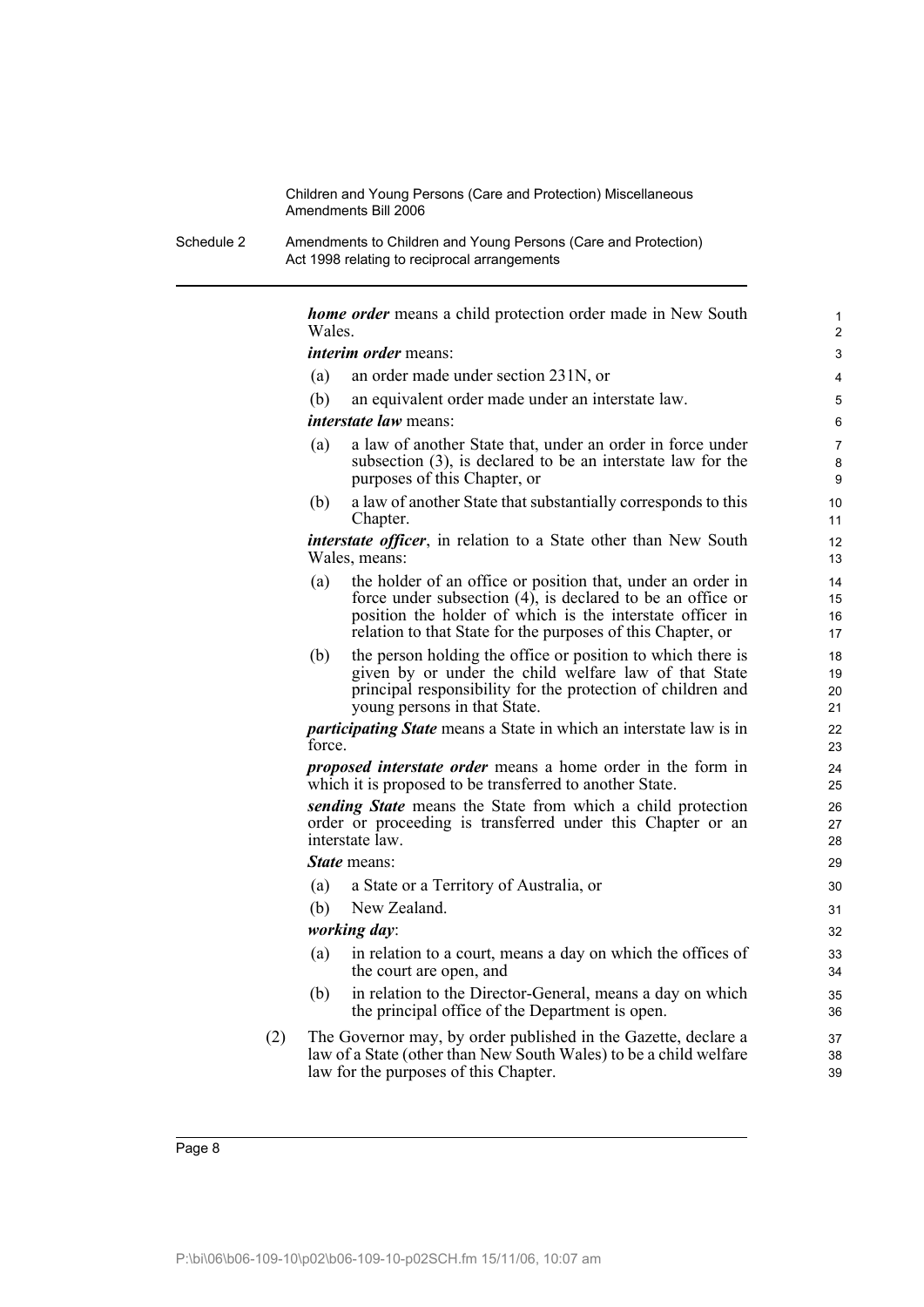Amendments to Children and Young Persons (Care and Protection) Act 1998 relating to reciprocal arrangements Schedule 2

- (3) The Governor may, by order published in the Gazette, declare a law of a State (other than New South Wales) to be an interstate law for the purposes of this Chapter.
- (4) The Governor may, by order published in the Gazette, declare an office or position in a State (other than New South Wales) to be an office or position the holder of which is the interstate officer in relation to that State for the purposes of this Chapter.

## **Part 2 Transfer of child protection orders**

8

9

## **Division 1 Administrative transfers**

#### **231C When Director-General may transfer order**

- (1) The Director-General may transfer a home order to a participating State if:
	- (a) in his or her opinion a child protection order to the same or a similar effect as the home order could be made under the child welfare law of that State, and
	- (b) the home order is not the subject of an appeal to the District Court, and
	- (c) the relevant interstate officer has consented in writing to the transfer and to the terms of the proposed interstate order, and
	- (d) any person whose consent to the transfer is required under section 231D has so consented, and
	- (e) the child or young person who is the subject of the order has not given written notice of opposition to the decision to transfer the order in accordance with section 231F (3) (b) and the Director-General certifies in writing that he or she made all reasonable efforts to ensure that the child or young person had an opportunity to seek legal advice in relation to the decision.
- (2) The Director-General may include in the proposed interstate order any conditions that could be included in a child protection order of that type made in the relevant participating State.
- (3) In determining whether a child protection order to the same or a similar effect as the home order could be made under the child welfare law of a participating State, the Director-General must disregard the period for which it is possible to make such an order in that State.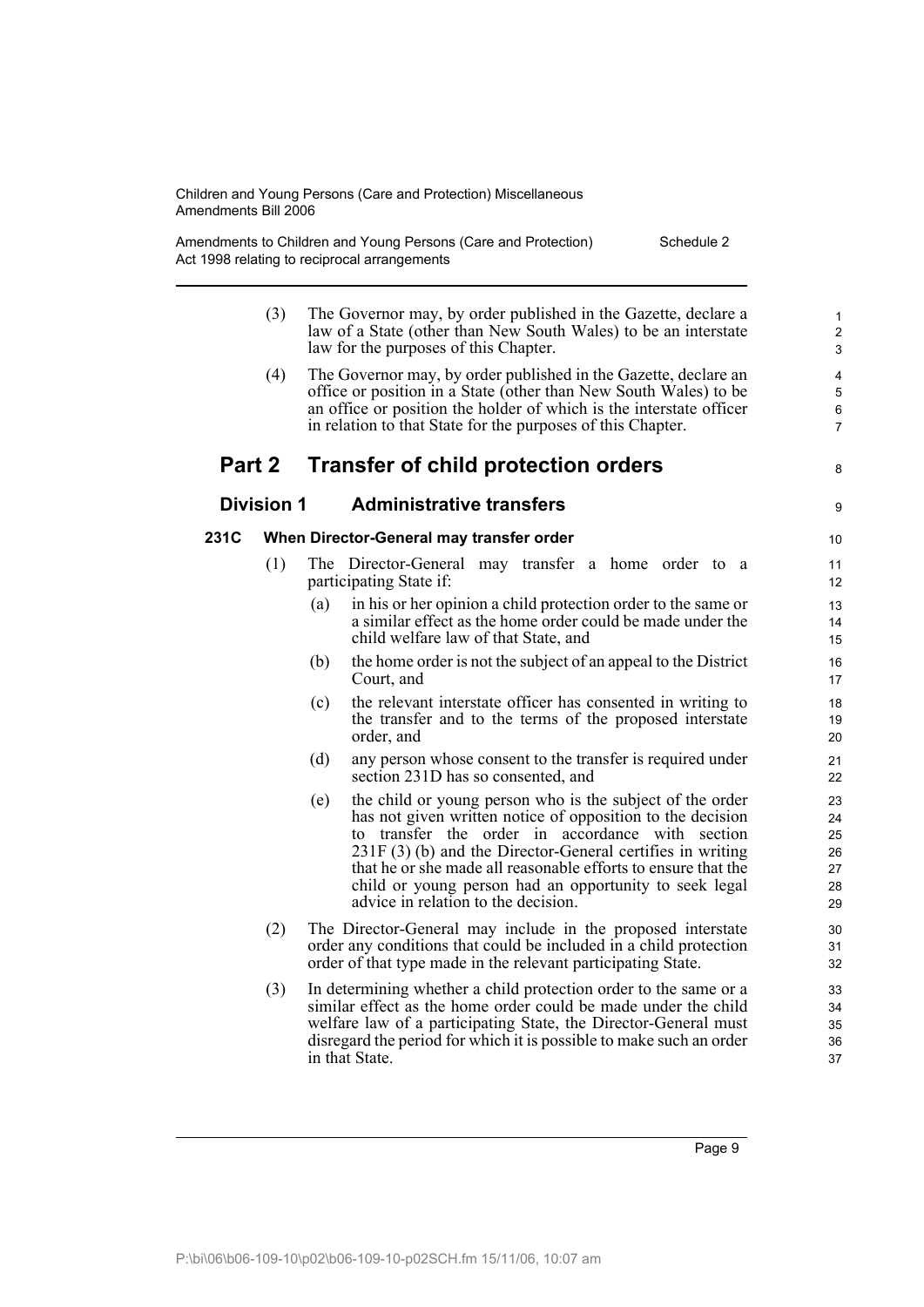- Schedule 2 Amendments to Children and Young Persons (Care and Protection) Act 1998 relating to reciprocal arrangements
	- (4) The Director-General must determine, and specify in the proposed interstate order:
		- (a) the type of order under the child welfare law of the participating State that the proposed interstate order is to be, and

- (b) the period for which it is to remain in force.
- (5) The period must be:
	- (a) if the same period as that of the home order is possible for the proposed interstate order under the child welfare law of the participating State—that period (commencing on, and including, the date of the registration of the interstate order in that State), or
	- (b) in any other case—as similar a period as is possible under that law, but in no case longer than the period of the home order.

#### **231D Persons whose consent is required**

- (1) If the home order is an order granting parental responsibility wholly or partly to the Minister, an order granting care responsibility to the Director-General, or an order for supervision, consent to a transfer under this Division is required from:
	- (a) the parents of the child or young person, and
	- (b) any other person who is granted contact with the child or young person under the order, and
	- (c) any person who holds, solely or jointly, any aspect of parental responsibility for the child or young person.
- (2) However, if any of the persons referred to in subsection (1) (a), (b) or (c) is residing, or intending to reside, in the relevant participating State, consent to the transfer is not required from that person or from any other of the persons referred to in those paragraphs who consents to the child or young person residing in that State.

#### **231E Director-General to have regard to certain matters**

In determining whether to transfer a child protection order to a participating State under this Division, the Director-General must have regard to:

(a) all the matters referred to in section 9, and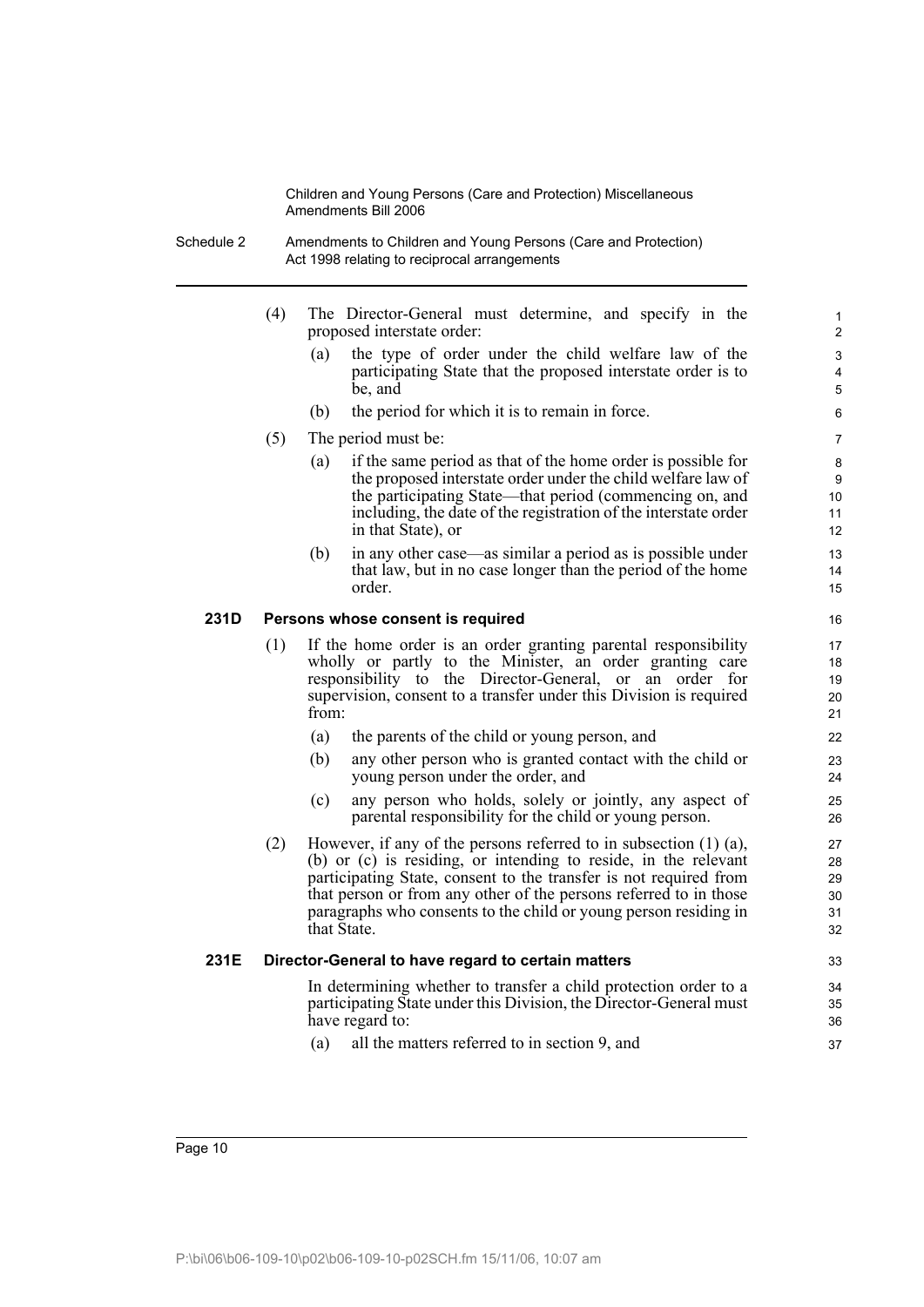Amendments to Children and Young Persons (Care and Protection) Act 1998 relating to reciprocal arrangements Schedule 2

| (b) | whether the Director-General or an interstate officer is in   |
|-----|---------------------------------------------------------------|
|     | the better position to exercise powers and responsibilities   |
|     | under a child protection order relating to the child or young |
|     | person, and                                                   |

- (c) the fact that it is preferable that a child or young person is subject to a child protection order made under the child welfare law of the State where the child or young person resides, and
- (d) any sentencing order under any Act, other than a fine, in force in respect of the child or young person or any criminal proceedings pending against the child or young person in any court.

#### **231F Notification to child or young person and his or her parents**

- (1) If the Director-General has decided to transfer a child protection order to a participating State under this Division, the Director-General must cause:
	- (a) the parents of the child or young person who is the subject of the order, and
	- (b) any person having parental responsibility for the child or young person who is the subject of the order, and
	- (c) if the child or young person concerned is of or above the age of 12 years, the child or young person,

to be served with a notice of the decision as soon as practicable but in any event no later than 3 working days after making it.

- (2) A notice under subsection (1) served on a parent of, or a person having parental responsibility for, the child or young person must, in addition to providing notice of the decision, inform the parent or person that:
	- (a) the parent or person may make a written request under Division 2 of Part 2 of Chapter 5 of the *Administrative Decisions Tribunal Act 1997* for a written statement of reasons for the decision, and
	- (b) the decision may be reviewed by the Administrative Decisions Tribunal, whose decision may be appealed against to the Appeal Panel of that Tribunal, and
	- (c) the parent or person may make an application for review (and the notice must also provide details of how such an application may be made).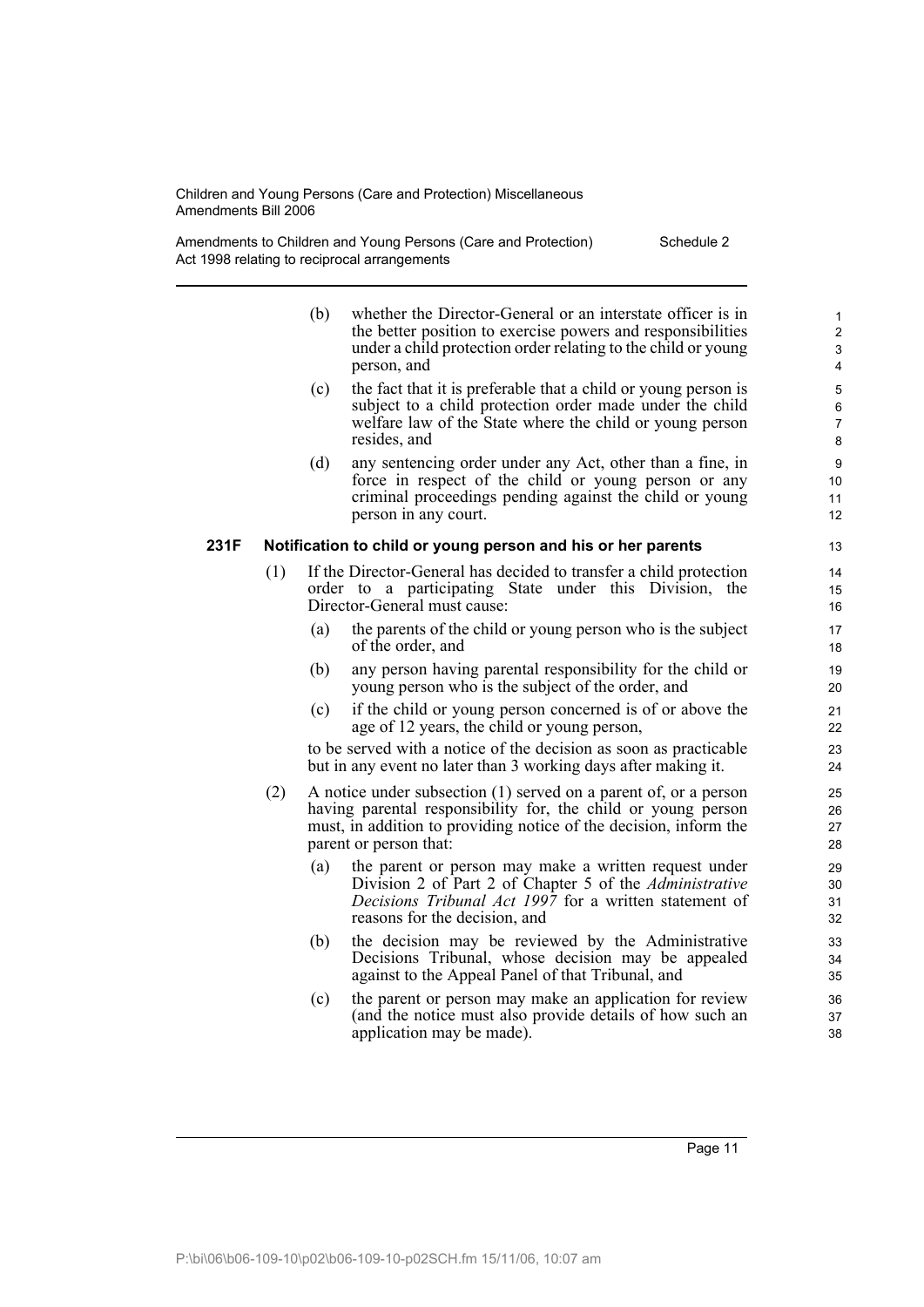- Schedule 2 Amendments to Children and Young Persons (Care and Protection) Act 1998 relating to reciprocal arrangements
	- (3) A notice under subsection (1) served on the child or young person must, in addition to providing notice of the decision, inform the child or young person that:
		- (a) the child or young person may seek legal advice in relation to the decision, and

20

- (b) the child or young person may oppose the decision by writing to the Director-General, within 28 days after the date of service of the notice, and stating that the child or young person opposes the decision, and
- (c) if notice of opposition is given in accordance with paragraph (b), the order cannot be transferred by the Director-General under this Division.
- (4) The Director-General must make all reasonable efforts to ensure that a child or young person on whom a notice is served under subsection (1) has an opportunity to seek legal advice in relation to the decision to transfer the child protection order.
- (5) Service of a notice on a person is not required under subsection (1) if it cannot be effected after making all reasonable efforts.

### **Division 2 Judicial transfers**

#### **231G When Children's Court may make order under this Division**

The Children's Court may make an order under this Division transferring a child protection order to a participating State if:

- (a) an application for the making of the order is made by the Director-General, and
- (b) the child protection order is not subject to an appeal to the District Court, and
- (c) the relevant interstate officer has consented in writing to the transfer and to the provisions of the proposed interstate order.

#### **231H Service of application**

The Director-General must as soon as possible cause a copy of an application for an order under this Division to be served on each party to the proceedings in relation to the child protection order concerned.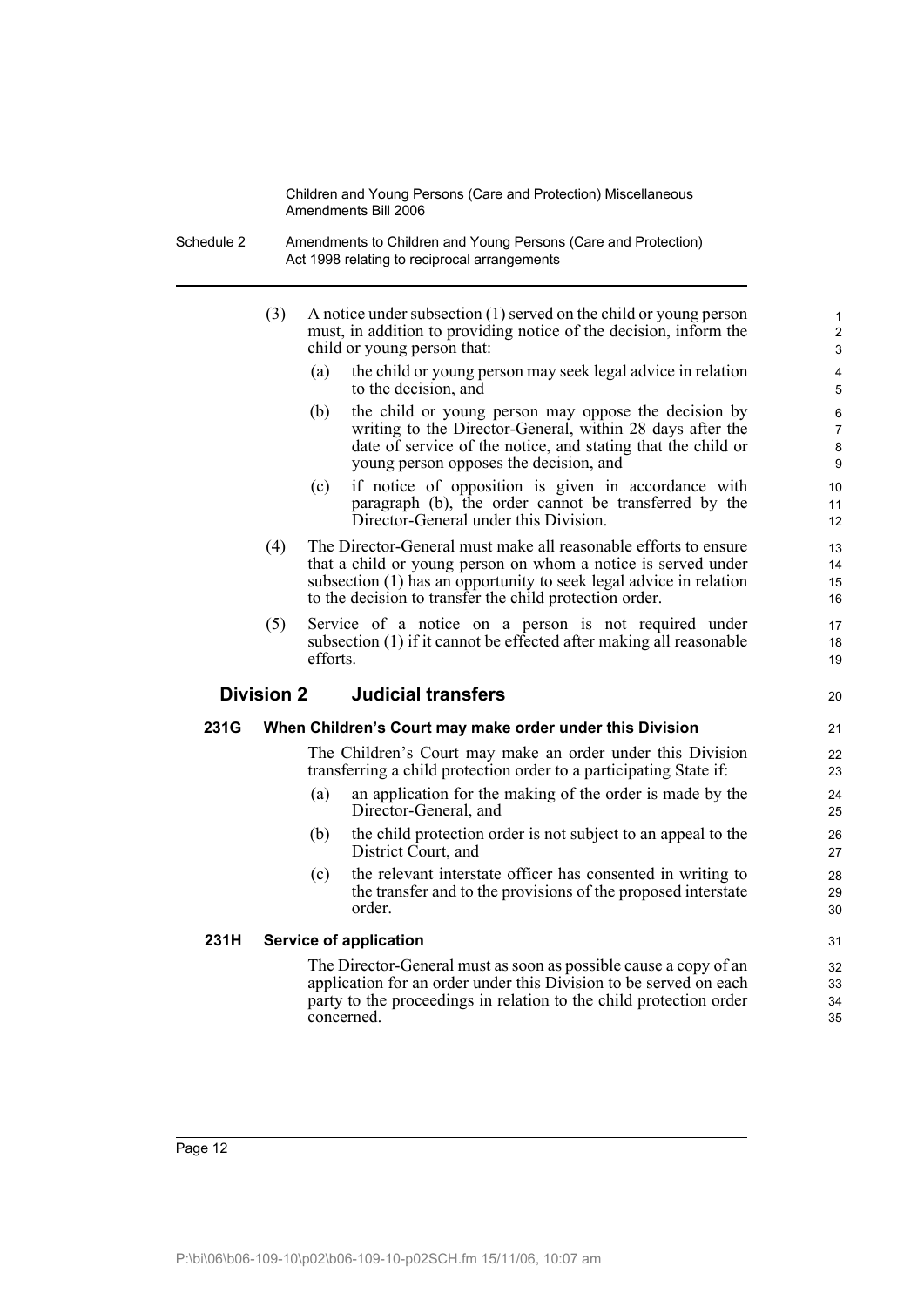Amendments to Children and Young Persons (Care and Protection) Act 1998 relating to reciprocal arrangements Schedule 2

#### **231I Type of order**

- (1) If the Children's Court determines to transfer a home order under this Division, the terms of the proposed interstate order must be terms that could be terms of a child protection order made under the child welfare law of the participating State and that the Children's Court believes to be:
	- to the same or a similar effect as the terms of the home order, or
	- (b) otherwise in the best interests of the child or young person.
- (2) The Children's Court may include in the proposed interstate order any conditions that could be included in a child protection order of that type made in the relevant participating State.
- (3) In determining whether an order to the same or a similar effect as the home order could be made under the child welfare law of a participating State, the Children's Court must disregard the period for which it is possible to make such an order in that State.
- (4) The Children's Court must determine, and specify in the proposed interstate order, the period for which it is to remain in force.
- (5) The period must be any period that is possible for a child protection order of the type of the proposed interstate order under the child welfare law of the participating State and that the Children's Court considers to be appropriate (commencing on, and including, the date of its registration in that State).

#### **231J Children's Court to have regard to certain matters**

- (1) The Children's Court must not make an order under this Division unless it has received and considered:
	- (a) an updated care plan, if a care plan under section 78 was prepared in relation to the original care order, or
	- (b) in any other case, a report by the Director-General that contains the matters required by the regulations to be included in the report.
- (2) In determining what order to make on an application under this Division, the Children's Court must have regard to:
	- (a) the matters referred to in section 9, and
	- (b) whether the Director-General or an interstate officer is in the better position to exercise powers and responsibilities under a child protection order relating to the child or young person, and

Page 13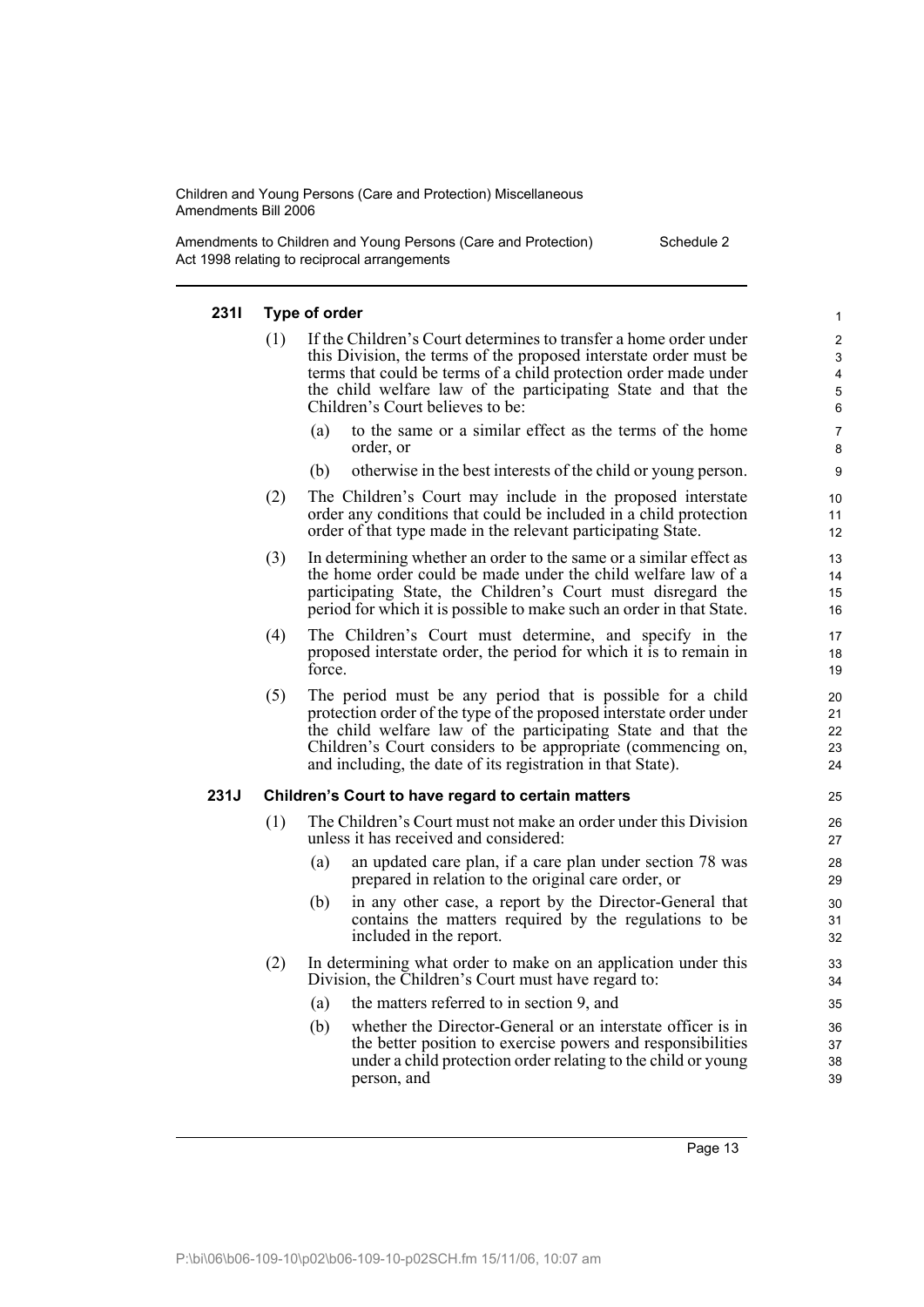- Schedule 2 Amendments to Children and Young Persons (Care and Protection) Act 1998 relating to reciprocal arrangements
	- (c) the fact that it is preferable that a child or young person is subject to a child protection order made under the child welfare law of the State where the child or young person resides, and

- (d) any information given to the Children's Court by the Director-General or otherwise concerning any sentencing order under any Act, other than a fine, in force in respect of the child or young person or any criminal proceedings pending against the child or young person in any court.
- (3) The Director-General must provide to the Children's Court an updated care plan or report referred to in subsection (1), in accordance with the rules of the Children's Court.
- (4) Other requirements concerning the hearing and the making of an application, and the form of a care plan, under this Division may be prescribed by the regulations.

#### **231K Appeals**

- (1) A party to an application for an order under this Division who is dissatisfied with an order of the Children's Court transferring, or refusing to transfer, a child protection order to a participating State, may, in accordance with the rules of the District Court, appeal to the District Court against the order.
- (2) An appeal under subsection (1):
	- (a) must be instituted, and (except where instituted by the Director-General) written notice of it must be served on the Director-General, within 10 working days after the day on which the order complained of was made, and
	- (b) operates as a stay of an order transferring the child protection order to a participating State.
- (3) The District Court cannot extend the time limit fixed by subsection (2) (a).
- (4) Section 91 (2)–(6) and (8) apply to an appeal under this section as if the appeal were an appeal under section 91 and as if the term "order" in section 91 (2) referred to the order to transfer or refuse to transfer the child protection order.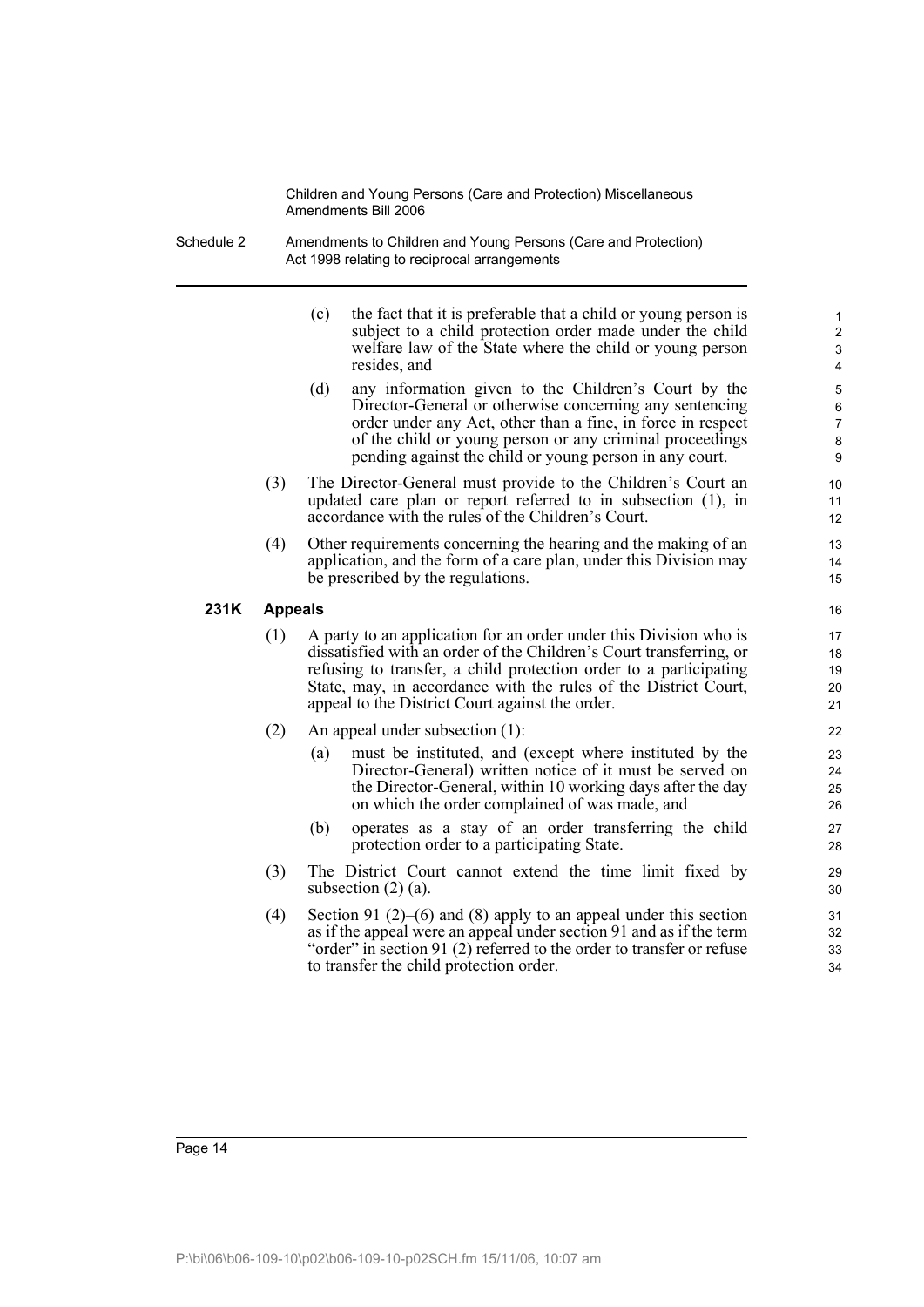Amendments to Children and Young Persons (Care and Protection) Act 1998 relating to reciprocal arrangements

Schedule 2

1

## **Part 3 Transfer of child protection proceedings**

#### **231L When Children's Court may make order under this Part**

- (1) The Children's Court may make an order under this Part transferring a child protection proceeding pending in the Children's Court to the Children's Court in a participating State if:
	- (a) an application for the making of the order is made by the Director-General, and
	- (b) the relevant interstate officer has consented in writing to the transfer.
- (2) The proceeding is discontinued in the Children's Court on the registration in the Children's Court in the participating State, in accordance with the interstate law, of an order referred to in subsection (1).

#### **231M Children's Court to have regard to certain matters**

In determining whether to make an order transferring a proceeding under this Part, the Children's Court must have regard to:

- (a) the matters referred to in section 9, and
- (b) whether any other proceedings relating to the child or young person are pending, or have previously been heard and determined, under the child welfare law in the participating State, and
- (c) the place where any of the matters giving rise to the proceeding in the Children's Court arose, and
- (d) the place of residence, or likely place of residence, of the child or young person, his or her parents and any other people who are significant to the child or young person (as referred to in section  $9$  (g)), and
- (e) whether the Director-General or an interstate officer is in the better position to exercise powers and responsibilities under a child protection order relating to the child or young person, and
- (f) the fact that it is preferable that a child or young person is subject to a child protection order made under the child welfare law of the State where the child or young person resides, and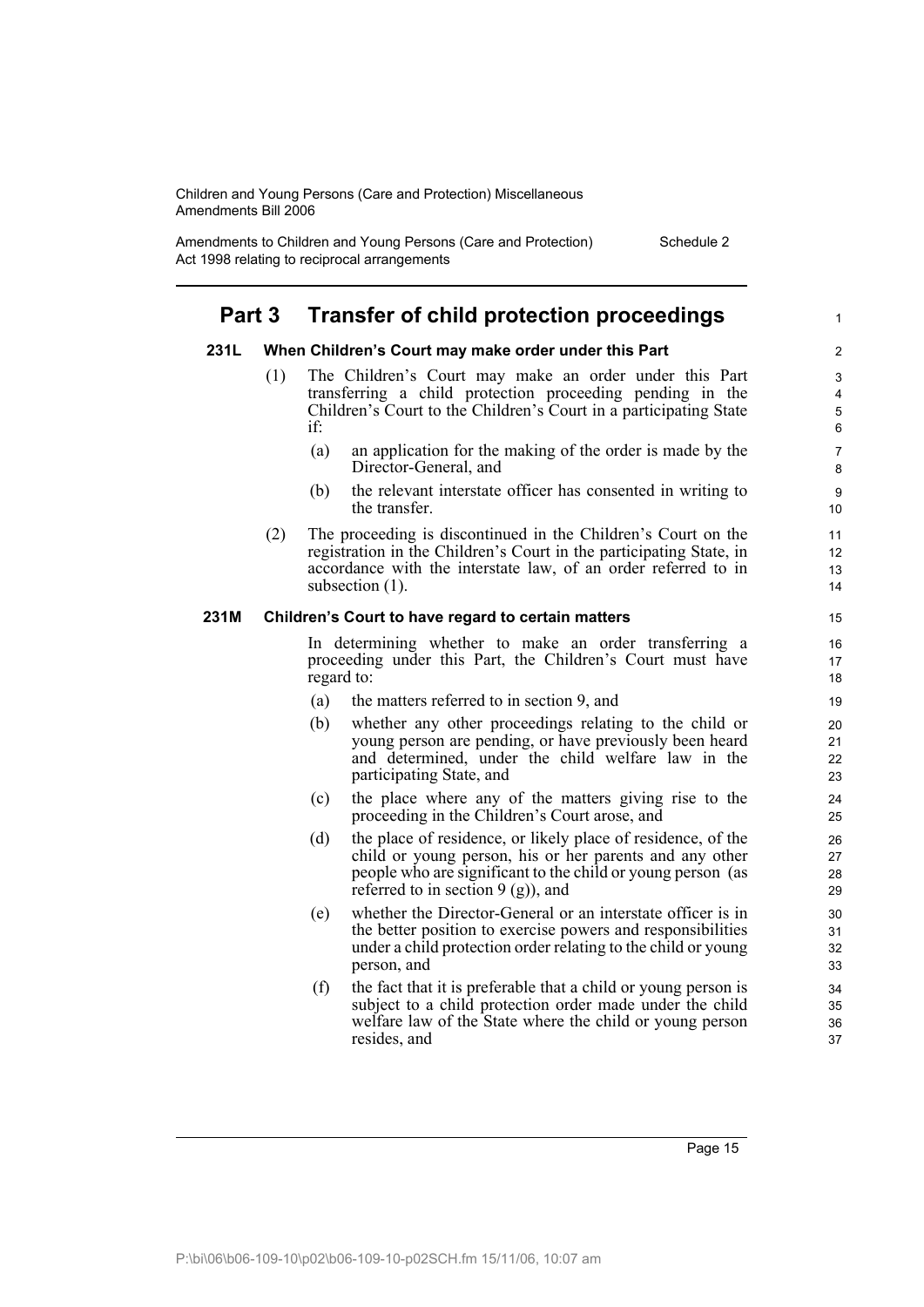- Schedule 2 Amendments to Children and Young Persons (Care and Protection) Act 1998 relating to reciprocal arrangements
	- (g) any information given to the Children's Court by the Director-General or otherwise concerning any pending criminal proceedings or sentencing order that is currently in force (other than a fine) in respect of the child or young person.

#### **231N Interim order**

- (1) If the Children's Court makes an order transferring a proceeding under this Part, the Children's Court may also make an interim order.
- (2) An interim order:
	- (a) may allocate parental responsibility for the child or young person to any person solely or jointly, and
	- (b) may give responsibility for the supervision of the child or young person to the interstate officer in the participating State or any other person in that State to whom responsibility for the supervision of a child or young person could be given under the child welfare law of that State, and
	- (c) remains in force for the period (not exceeding 30 days) specified in the order.
- (3) The Children's Court in the participating State may revoke an interim order in accordance with the relevant interstate law.

#### **231O Appeals**

- (1) A party to an application for an order under this Part who is dissatisfied with an order of the Children's Court transferring, or refusing to transfer, a child protection proceeding may, in accordance with the rules of the District Court, appeal to the District Court against the order.
- (2) An appeal under subsection (1):
	- (a) must be instituted, and (except where instituted by the Director-General) written notice of it must be served on the Director-General, within 10 working days after the day on which the order complained of was made, and
	- (b) operates as a stay of an order transferring the child protection proceeding to a participating State.
- (3) The District Court cannot extend the time limit fixed by subsection  $(2)$   $(a)$ .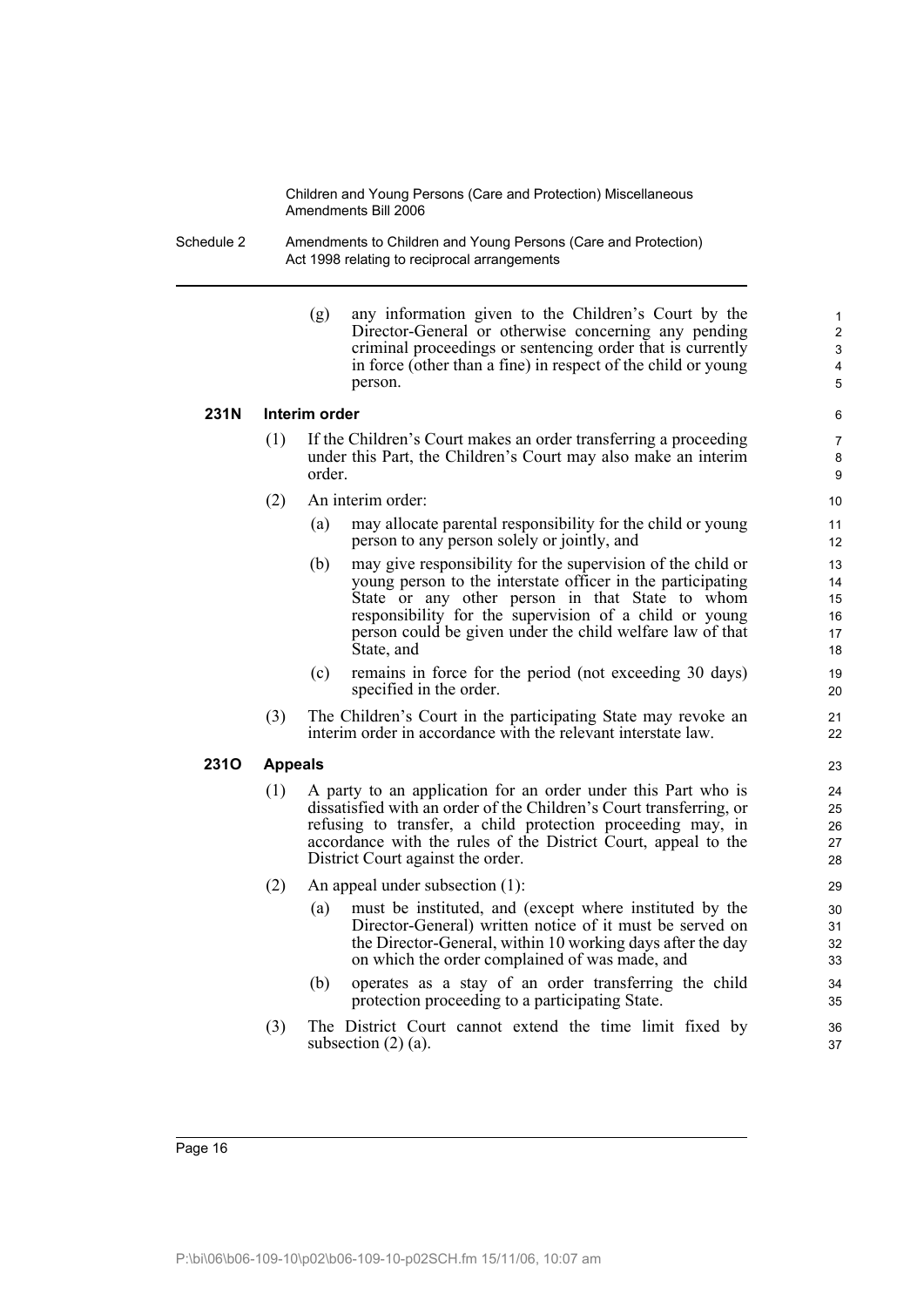Amendments to Children and Young Persons (Care and Protection) Act 1998 relating to reciprocal arrangements Schedule 2

> (4) Section 91 (2)–(6) and (8) apply to an appeal under this section as if the appeal were an appeal under section 91 and as if the term "order" in section 91 (2) referred to the order to transfer or refuse to transfer the child protection proceeding.

## **Part 4 Registration**

5

## **231P Filing and registration of interstate documents**

- (1) Subject to subsection (3), the Director-General must as soon as possible file in the Children's Court for registration a copy of a child protection order transferred to New South Wales under an interstate law.
- (2) Subject to subsection (3), the Director-General must as soon as possible file in the Children's Court for registration a copy of an order under an interstate law to transfer a child protection proceeding to New South Wales, together with a copy of any interim order made in relation to that order.
- (3) The Director-General must not file in the Children's Court a copy of a child protection order or of an order to transfer a child protection proceeding if:
	- (a) the decision or order to transfer the child protection order or the order to transfer the child protection proceeding (as the case requires) is subject to appeal or review or a stay, or
	- (b) the time for instituting an appeal or seeking a review has not expired,

under the interstate law.

### **231Q Notification by appropriate Children's Registrar**

The appropriate Children's Registrar must immediately notify the appropriate officer of the Children's Court in the sending State and the interstate officer in that State of:

- (a) the registration of any document filed under section 231P, or
- (b) the revocation under section 231R of the registration of any document so filed.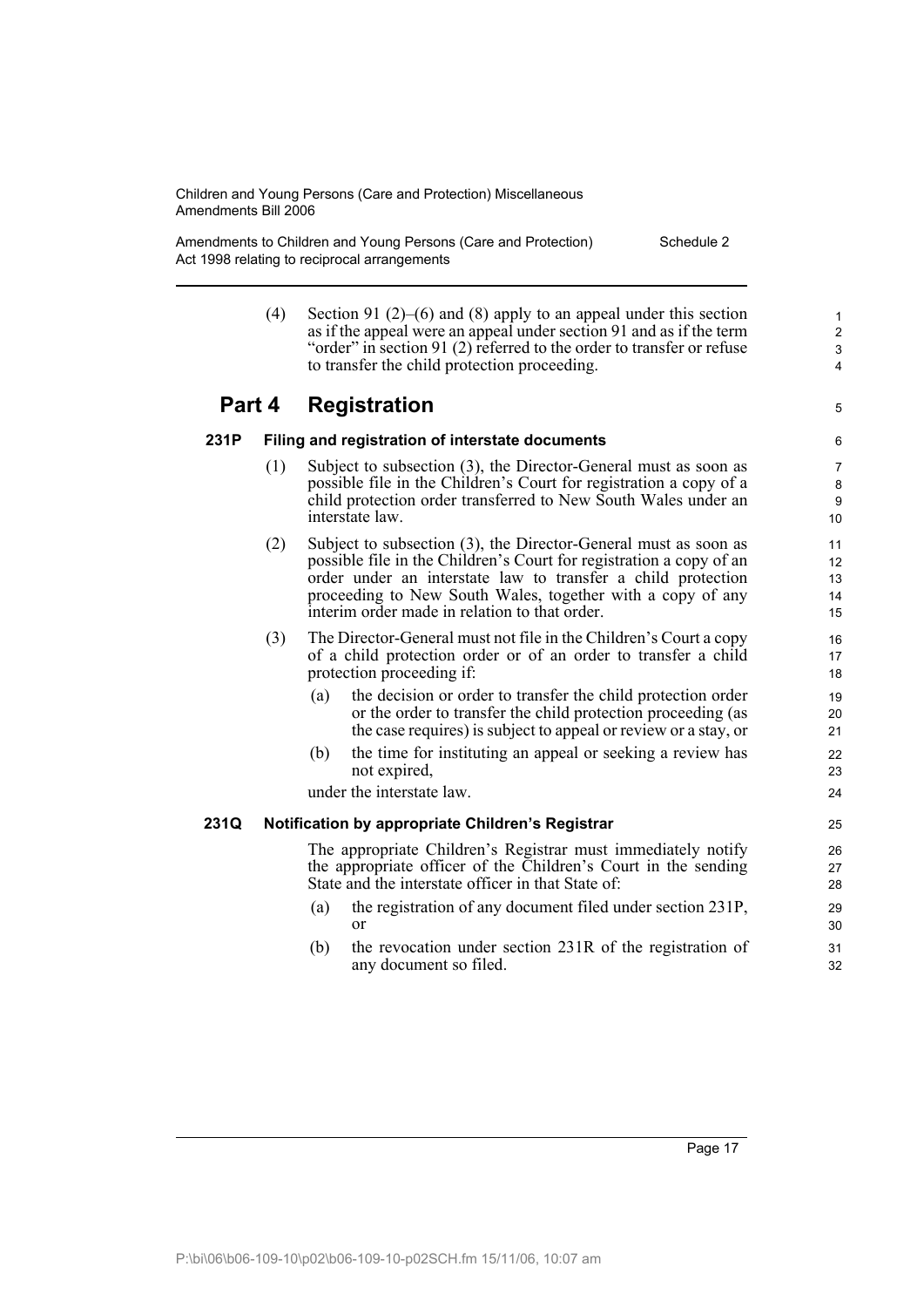Schedule 2 Amendments to Children and Young Persons (Care and Protection) Act 1998 relating to reciprocal arrangements

#### **231R Revocation of registration**

| ₹ |     |     | <b>Revocation of registration</b>                                                                                                                                                                                               | $\mathbf{1}$                            |
|---|-----|-----|---------------------------------------------------------------------------------------------------------------------------------------------------------------------------------------------------------------------------------|-----------------------------------------|
|   | (1) |     | An application for the revocation of the registration of any<br>document filed under section 231P may be made to the<br>Children's Court by:                                                                                    | $\boldsymbol{2}$<br>3<br>$\overline{4}$ |
|   |     | (a) | the Director-General, or                                                                                                                                                                                                        | 5                                       |
|   |     | (b) | the child or young person concerned, or                                                                                                                                                                                         | 6                                       |
|   |     | (c) | a parent of the child or young person concerned, or                                                                                                                                                                             | $\overline{7}$                          |
|   |     | (d) | a party to the proceeding in the Children's Court in the<br>sending State in which the decision to transfer the order or<br>proceeding (as the case requires) was made.                                                         | 8<br>9<br>10                            |
|   | (2) |     | The appropriate Children's Registrar must cause a copy of an<br>application under subsection $(1)$ to be sent by post or given as<br>soon as possible to:                                                                       | 11<br>12<br>13                          |
|   |     | (a) | the relevant interstate officer, and                                                                                                                                                                                            | 14                                      |
|   |     | (b) | any person by whom such an application could have been<br>made.                                                                                                                                                                 | 15<br>16                                |
|   | (3) |     | The Children's Court may revoke the registration of a document<br>filed under section 231P only if satisfied that it was<br>inappropriately registered because:                                                                 | 17<br>18<br>19                          |
|   |     | (a) | the decision or order to transfer the child protection order<br>or the order to transfer the child protection proceeding (as<br>the case requires) was at the time of registration subject to<br>appeal or review or a stay, or | 20<br>21<br>22<br>23                    |
|   |     | (b) | the time for instituting an appeal or seeking a review had<br>not expired,                                                                                                                                                      | 24<br>25                                |
|   |     |     | under the interstate law.                                                                                                                                                                                                       | 26                                      |
|   | (4) |     | The appropriate Children's Registrar must cause any document<br>filed in the Children's Court under section 231P to be sent to the<br>Children's Court in the sending State if the registration of the<br>document is revoked.  | 27<br>28<br>29<br>30                    |
|   | (5) |     | The revocation of the registration of a document does not prevent<br>the later re-registration of that document.                                                                                                                | 31<br>32                                |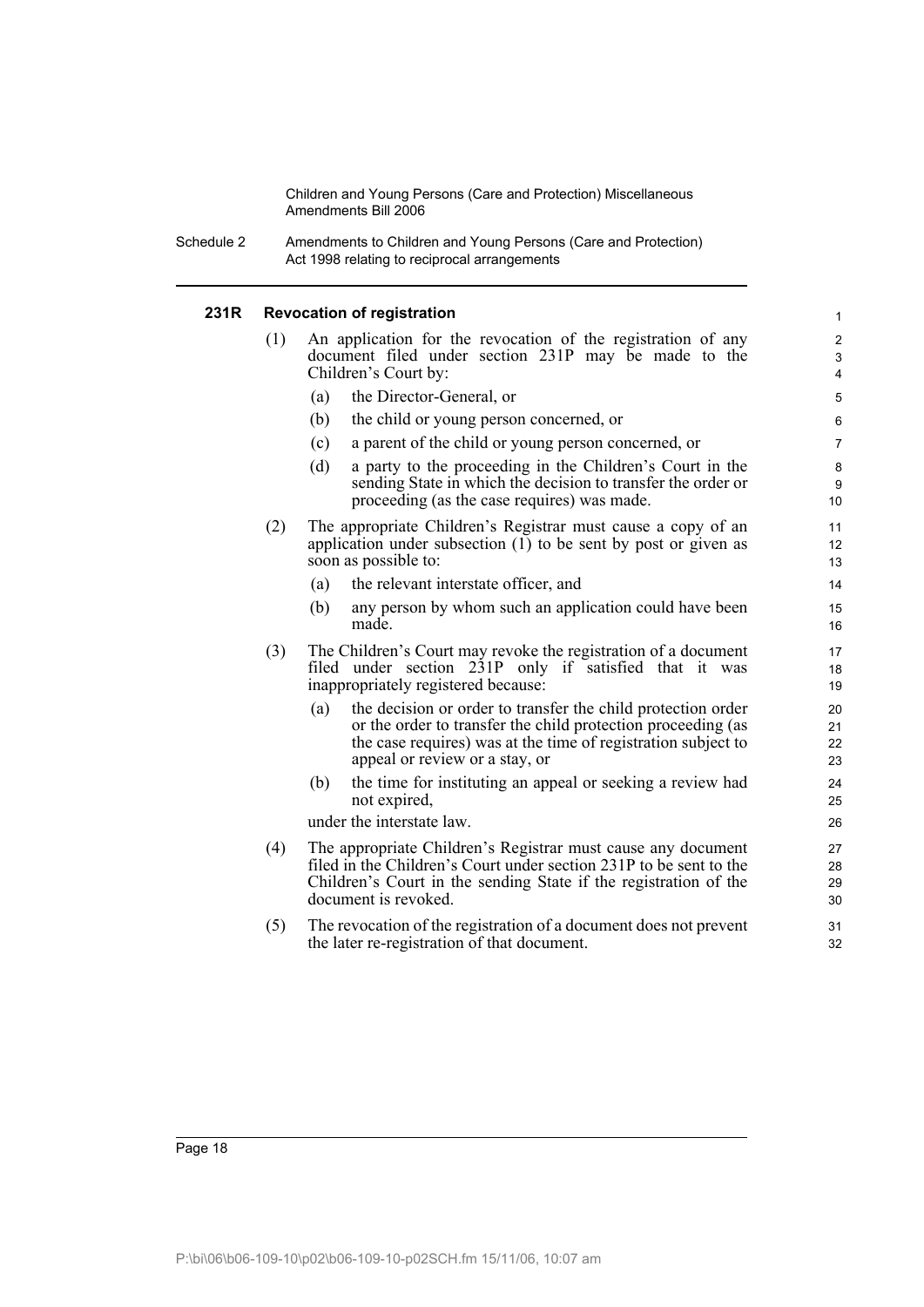Amendments to Children and Young Persons (Care and Protection) Act 1998 relating to reciprocal arrangements

Schedule 2

|             | <b>Miscellaneous</b><br>Part 5 |                                                                                                                                                                                                                                                                                                                                                                                                         | 1                                |
|-------------|--------------------------------|---------------------------------------------------------------------------------------------------------------------------------------------------------------------------------------------------------------------------------------------------------------------------------------------------------------------------------------------------------------------------------------------------------|----------------------------------|
| <b>231S</b> |                                | Effect of registration of transferred order                                                                                                                                                                                                                                                                                                                                                             | $\overline{c}$                   |
|             | (1)                            | On an order being registered in a participating State under an<br>interstate law, the child protection order made by the Children's<br>Court under this Act ceases to have effect.                                                                                                                                                                                                                      | 3<br>4<br>5                      |
|             | (2)                            | Despite subsection (1), an order that has ceased to have effect by<br>force of that subsection is revived if the registration of the child<br>protection order transferred from New South Wales is revoked in<br>the participating State under the interstate law.                                                                                                                                      | 6<br>$\overline{7}$<br>8<br>9    |
|             | (3)                            | The period for which a child protection order is revived is the<br>balance of the period for which it would have remained in force<br>but for the registration of the transferred order.                                                                                                                                                                                                                | 10<br>11<br>12                   |
| 231T        |                                | <b>Transfer of Children's Court file</b>                                                                                                                                                                                                                                                                                                                                                                | 13                               |
|             |                                | The appropriate Children's Registrar must, subject to and in<br>accordance with the rules of the Children's Court (if any), cause<br>all documents filed in the Children's Court in connection with a<br>child protection proceeding, and an extract from any part of the<br>register that relates to a child protection proceeding, to be sent to<br>the Children's Court in a participating State if: | 14<br>15<br>16<br>17<br>18<br>19 |
|             |                                | the child protection order or proceeding is transferred to<br>(a)<br>the participating State, and                                                                                                                                                                                                                                                                                                       | 20<br>21                         |
|             |                                | (b)<br>the decision or order to transfer the child protection order<br>or the order to transfer the child protection proceeding (as<br>the case requires) is not subject to appeal or review or a<br>stay, and                                                                                                                                                                                          | 22<br>23<br>24<br>25             |
|             |                                | the time for instituting an appeal or seeking a review has<br>(c)<br>expired,                                                                                                                                                                                                                                                                                                                           | 26<br>27                         |
|             |                                | under this Chapter.                                                                                                                                                                                                                                                                                                                                                                                     | 28                               |
| <b>231U</b> |                                | Hearing and determination of transferred proceeding                                                                                                                                                                                                                                                                                                                                                     | 29                               |
|             |                                | In hearing and determining a child protection proceeding<br>transferred to the Children's Court under an interstate law, the<br>Children's Court:                                                                                                                                                                                                                                                       | 30<br>31<br>32                   |
|             |                                | is not bound by any finding of fact made in the proceeding<br>(a)<br>in the Children's Court in the sending State before its<br>transfer, and                                                                                                                                                                                                                                                           | 33<br>34<br>35                   |
|             |                                | may have regard to the transcript of, or any evidence<br>(b)<br>adduced in, the proceeding referred to in paragraph (a).                                                                                                                                                                                                                                                                                | 36<br>37                         |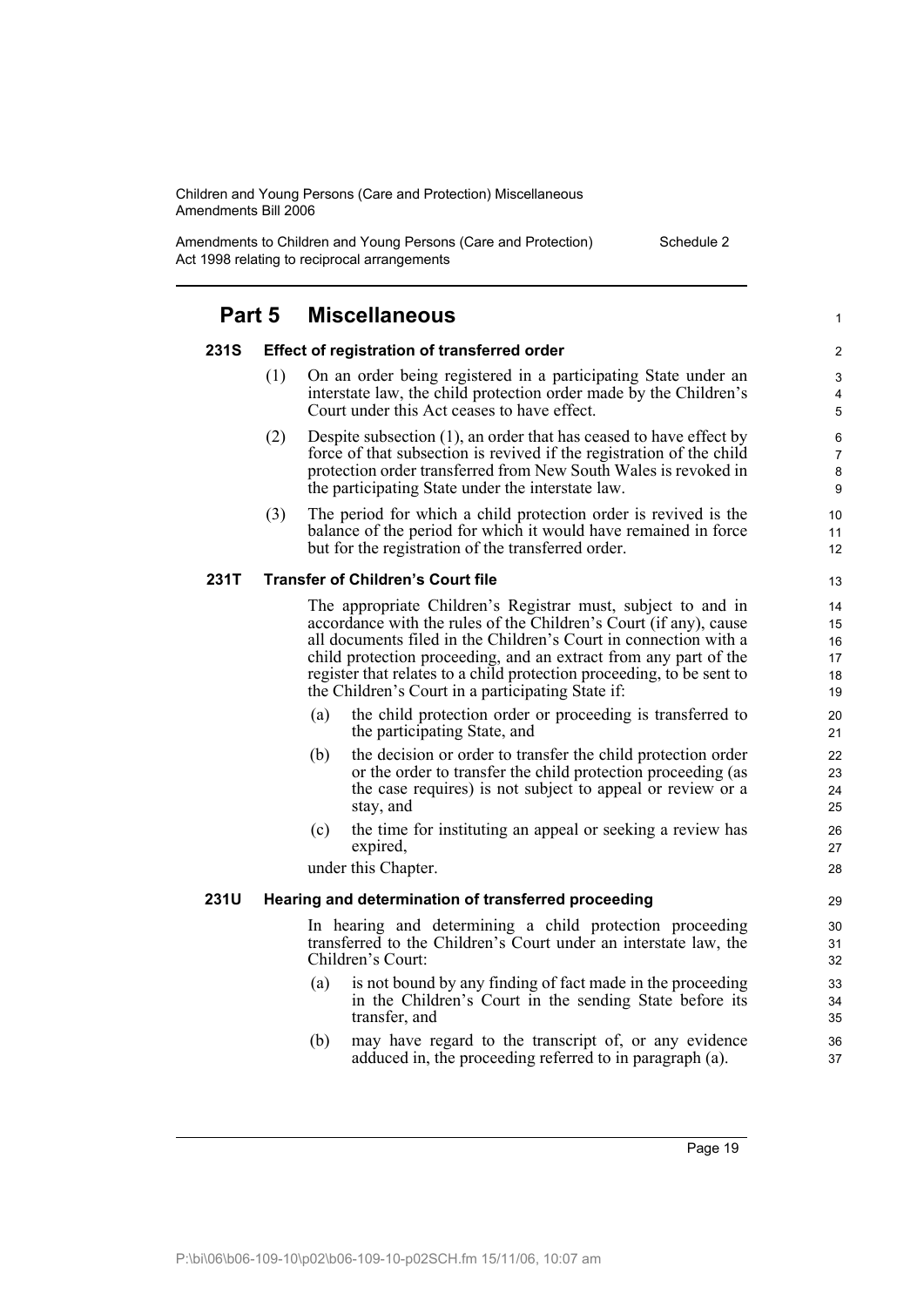Schedule 2 Amendments to Children and Young Persons (Care and Protection) Act 1998 relating to reciprocal arrangements

#### **231V Disclosure of information**

(1) Despite anything to the contrary in this Act, the Director-General may disclose to an interstate officer any information that has come to his or her notice in the exercise of functions under this Act if the Director-General considers that it is necessary to do so to enable the interstate officer to exercise functions under a child welfare law or an interstate law.

(2) Any information disclosed to the Director-General under a provision of a child welfare law or an interstate law that substantially corresponds to subsection (1) must be taken for the purposes of any provision of this Act relating to the disclosure of information to have been information given directly to the Director-General in New South Wales instead of to an interstate officer.

#### **231W Discretion of Director-General to consent to transfer**

- (1) If, under an interstate law, there is a proposal to transfer a child protection order to New South Wales, the Director-General may consent or refuse to consent to the transfer and the terms of the proposed interstate order.
- (2) If, under an interstate law, there is a proposal to transfer a child protection proceeding to the Children's Court in New South Wales, the Director-General may consent or refuse to consent to the transfer.

#### **231X Evidence of consent of relevant interstate officer**

A document, or a copy of a document, purporting:

- (a) to be the written consent of the relevant interstate officer to:
	- (i) the transfer of a child protection order to a participating State and to the terms of the proposed interstate order, or
	- (ii) the transfer of a child protection proceeding pending in the Children's Court to the Children's Court in a participating State, and
- (b) to be signed by the relevant interstate officer or his or her delegate,

is admissible in evidence in any proceedings under this Chapter and, in the absence of evidence to the contrary, is proof that consent in the terms appearing in the document was duly given by the relevant interstate officer.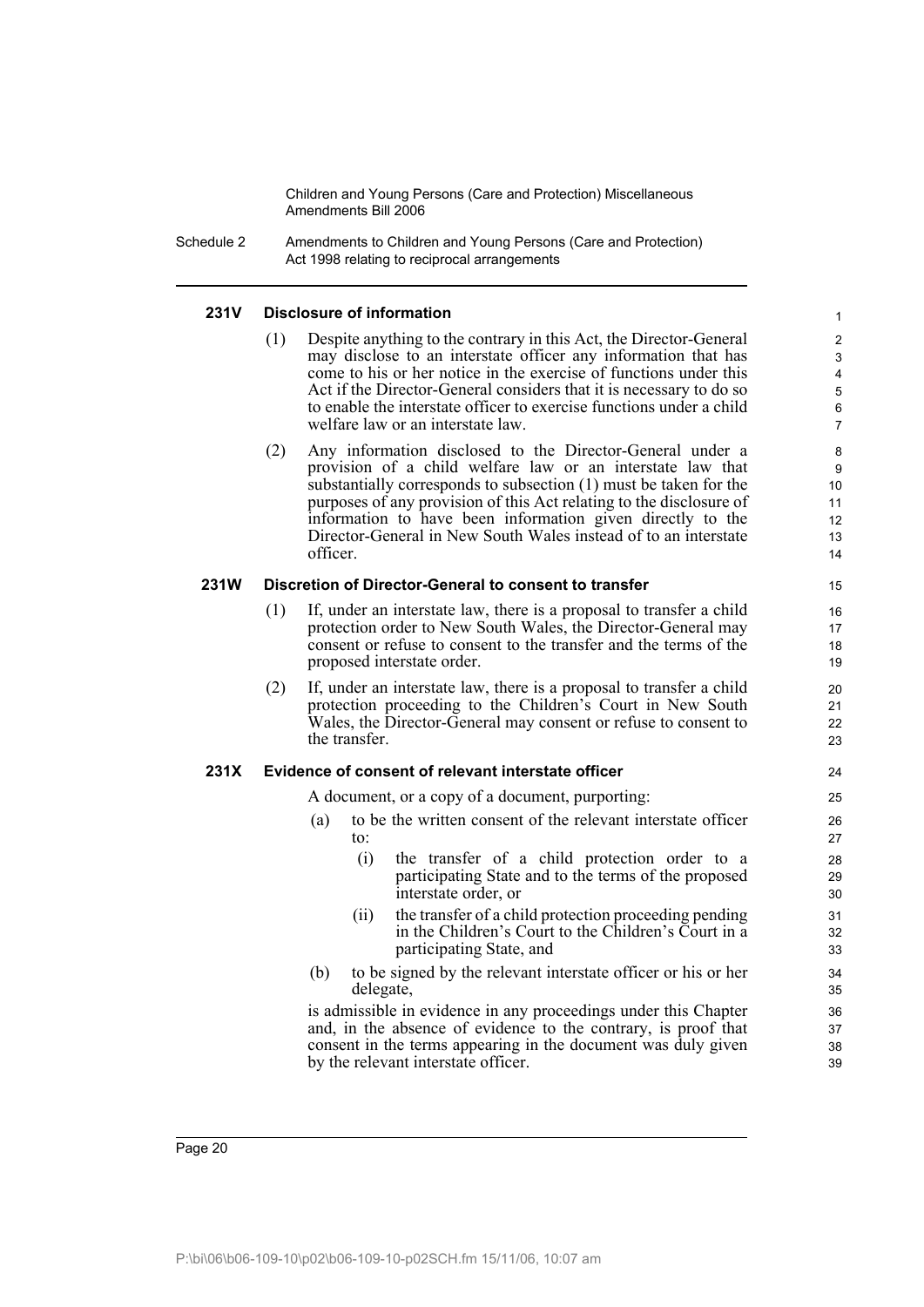Amendments to Children and Young Persons (Care and Protection) Act 1998 relating to reciprocal arrangements

| Schedule 2 |  |
|------------|--|
|------------|--|

| Part 6 |     |                    | <b>Reciprocity generally</b>                                                                                                                                                                                                                                                                                                                                                                                                                                                                                                                                                                                        |
|--------|-----|--------------------|---------------------------------------------------------------------------------------------------------------------------------------------------------------------------------------------------------------------------------------------------------------------------------------------------------------------------------------------------------------------------------------------------------------------------------------------------------------------------------------------------------------------------------------------------------------------------------------------------------------------|
| 231Y   |     | <b>Definitions</b> |                                                                                                                                                                                                                                                                                                                                                                                                                                                                                                                                                                                                                     |
|        |     | In this Part:      | <i>appropriate authority</i> means a person who, pursuant to a child<br>protection order made under a child welfare law other than this<br>Act, is competent to take action equivalent to action that may be<br>taken pursuant to a child protection order made under this Act.<br><i>interstate ward</i> means a child who is in New South Wales and<br>who, immediately before entering New South Wales, was subject<br>to a child protection order made under a child welfare law other<br>than this Act, being a child protection order that has not been<br>transferred to New South Wales under this Chapter. |
| 231Z   |     |                    | <b>Arrangements for care</b>                                                                                                                                                                                                                                                                                                                                                                                                                                                                                                                                                                                        |
|        | (1) |                    | The Minister:                                                                                                                                                                                                                                                                                                                                                                                                                                                                                                                                                                                                       |
|        |     | (a)                | may make financial and other arrangements with an<br>appropriate authority for the care of:                                                                                                                                                                                                                                                                                                                                                                                                                                                                                                                         |
|        |     |                    | an interstate ward, or<br>(i)                                                                                                                                                                                                                                                                                                                                                                                                                                                                                                                                                                                       |
|        |     |                    | (ii)<br>a child or young person who is under the parental<br>responsibility of the Minister under this Act, and                                                                                                                                                                                                                                                                                                                                                                                                                                                                                                     |
|        |     | (b)                | may, at the Minister's discretion, or in accordance with<br>any such arrangements, return an interstate ward to the<br>care of the appropriate authority for the interstate ward,<br>and                                                                                                                                                                                                                                                                                                                                                                                                                            |
|        |     | (c)                | must, if the appropriate authority for an interstate ward<br>requests the Minister to do so, return the interstate ward to<br>the care of that appropriate authority.                                                                                                                                                                                                                                                                                                                                                                                                                                               |
|        | (2) |                    | The Minister is to provide for the accommodation, care and<br>maintenance, in accordance with the arrangements referred to in<br>subsection (1), of any interstate ward to whom such an<br>arrangement applies.                                                                                                                                                                                                                                                                                                                                                                                                     |
| 231ZA  |     |                    | Declarations concerning parental responsibility: interstate ward                                                                                                                                                                                                                                                                                                                                                                                                                                                                                                                                                    |
|        | (1) |                    | The Minister may, at the request of an appropriate authority,<br>declare an interstate ward to be a child or young person under the<br>parental responsibility of the Minister under this Act.                                                                                                                                                                                                                                                                                                                                                                                                                      |
|        | (2) |                    | The Minister may revoke a declaration made under this section if:                                                                                                                                                                                                                                                                                                                                                                                                                                                                                                                                                   |
|        |     | (a)                | the child protection order to which the child or young<br>person concerned is subject is transferred to New South<br>Wales under this Chapter, or                                                                                                                                                                                                                                                                                                                                                                                                                                                                   |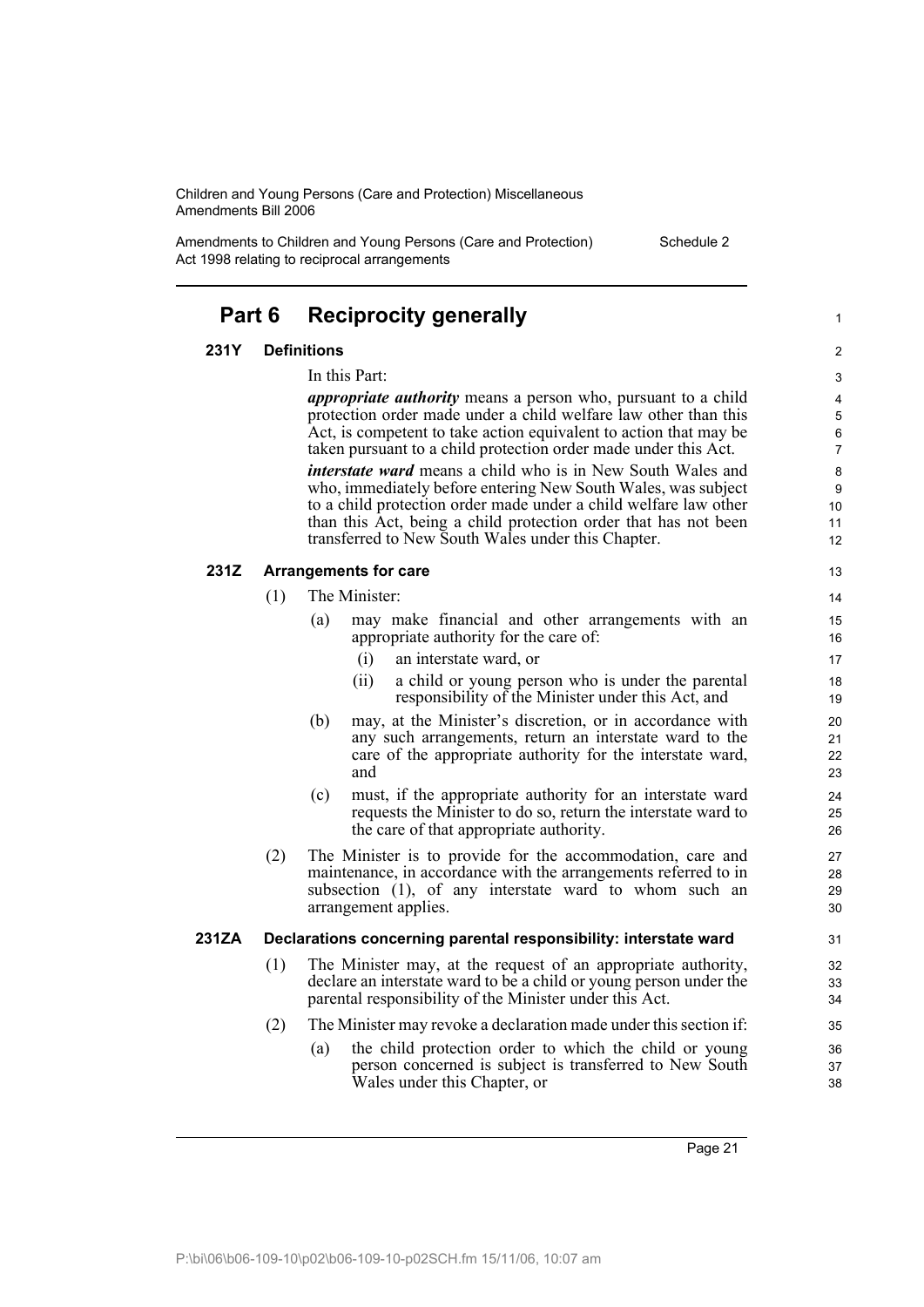Schedule 2 Amendments to Children and Young Persons (Care and Protection) Act 1998 relating to reciprocal arrangements

|     |                   | (b)  | an order of a court of competent jurisdiction provides for<br>the future care and protection of the child or young person<br>by a person other than the Minister, or                                                                                                                                                                                                             | $\mathbf{1}$<br>$\overline{\mathbf{c}}$<br>3 |
|-----|-------------------|------|----------------------------------------------------------------------------------------------------------------------------------------------------------------------------------------------------------------------------------------------------------------------------------------------------------------------------------------------------------------------------------|----------------------------------------------|
|     |                   | (c)  | the Minister has reasonable grounds to believe that the<br>child or young person has left New South Wales and will<br>not return.                                                                                                                                                                                                                                                | 4<br>$\mathbf 5$<br>6                        |
|     | (3)               |      | A declaration under this section ceases to have effect (despite any<br>other provision of this Act):                                                                                                                                                                                                                                                                             | $\overline{7}$<br>8                          |
|     |                   | (a)  | on the day the declaration is revoked by the Minister, or                                                                                                                                                                                                                                                                                                                        | 9                                            |
|     |                   | (b)  | on the rescission or variation of the child protection order<br>to which the child or young person is subject, or                                                                                                                                                                                                                                                                | 10<br>11                                     |
|     |                   | (c)  | on the expiration of the period (if any) specified in that<br>child protection order,                                                                                                                                                                                                                                                                                            | 12<br>13                                     |
|     |                   |      | whichever first occurs.                                                                                                                                                                                                                                                                                                                                                          | 14                                           |
|     | 231ZB             |      | Declaration under law of jurisdiction other than NSW                                                                                                                                                                                                                                                                                                                             | 15                                           |
|     | (1)               |      | Any functions exercisable under this Act by any person in<br>relation to a child or young person who is subject to a child<br>protection order made under this Act are taken to be suspended<br>while a declaration concerning the child or young person is in<br>force under a provision of a child welfare law other than this Act<br>that corresponds to section $231ZA(1)$ . | 16<br>17<br>18<br>19<br>20<br>21             |
|     | (2)               |      | However, those functions are taken not to be suspended in so far<br>as they may be exercised in accordance with any provision of the<br>child welfare law concerned.                                                                                                                                                                                                             | 22<br>23<br>24                               |
| [3] | <b>Tribunal</b>   |      | Section 245 Decisions that are reviewable by Administrative Decisions                                                                                                                                                                                                                                                                                                            | 25<br>26                                     |
|     |                   |      | Insert after section 245 $(1)$ (f):                                                                                                                                                                                                                                                                                                                                              | 27                                           |
|     |                   | (f1) | a decision of the Director-General to transfer a child<br>protection order to a participating State under Division 1 of<br>Part 2 of Chapter 14A,                                                                                                                                                                                                                                | 28<br>29<br>30                               |
| [4] |                   |      | <b>Section 255 Reciprocity between States and Territories</b>                                                                                                                                                                                                                                                                                                                    | 31                                           |
|     | Omit the section. |      |                                                                                                                                                                                                                                                                                                                                                                                  | 32                                           |
|     |                   |      |                                                                                                                                                                                                                                                                                                                                                                                  |                                              |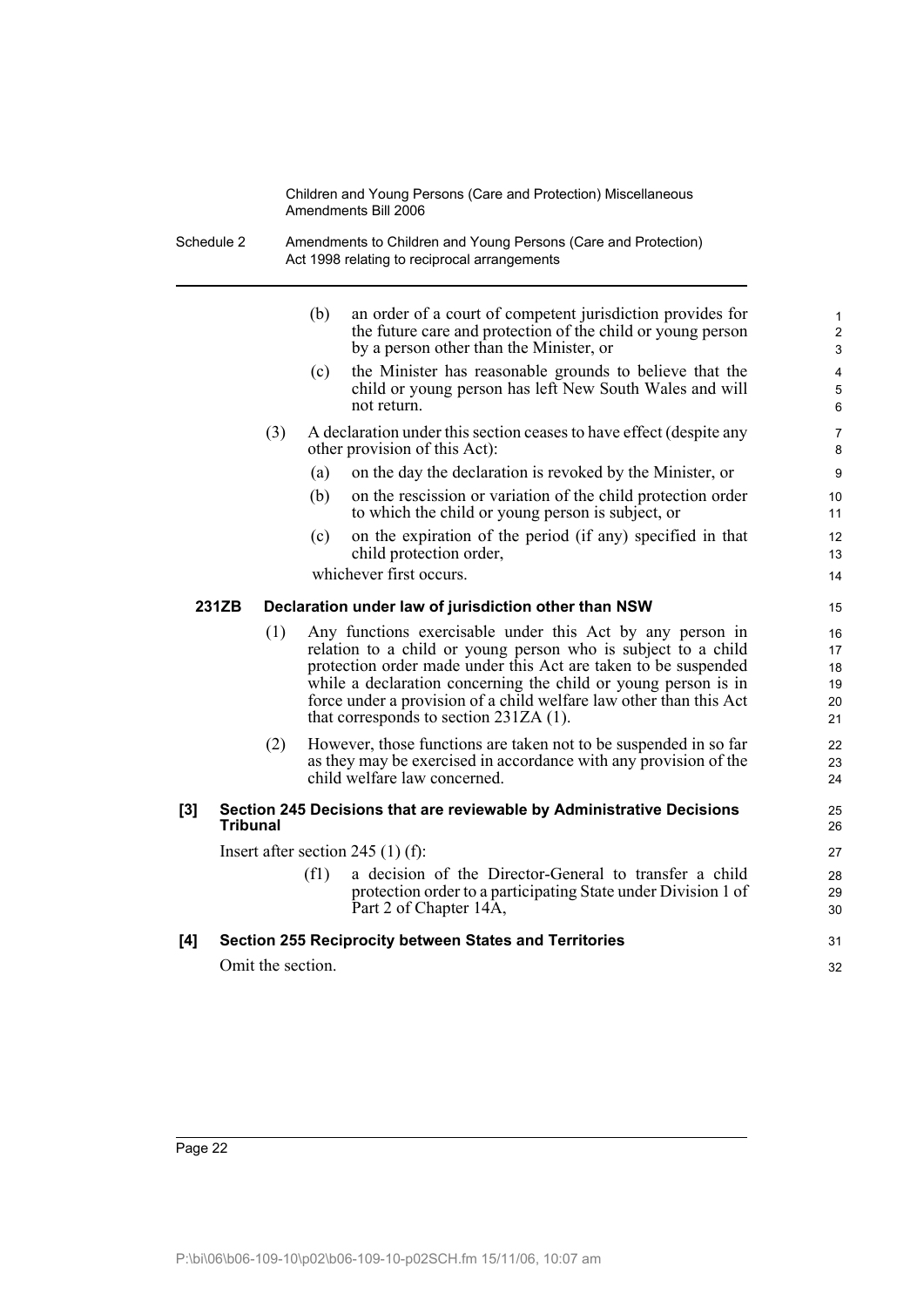|                   | Protection) Act 1998     |                                                                                                                                                                                                                                                                                                                                                                                              |                                     |
|-------------------|--------------------------|----------------------------------------------------------------------------------------------------------------------------------------------------------------------------------------------------------------------------------------------------------------------------------------------------------------------------------------------------------------------------------------------|-------------------------------------|
| <b>Schedule 3</b> |                          | <b>Miscellaneous amendments to Children</b><br>and Young Persons (Care and<br><b>Protection) Act 1998</b>                                                                                                                                                                                                                                                                                    | $\mathbf{1}$<br>$\overline{2}$<br>3 |
|                   |                          | (Section 3)                                                                                                                                                                                                                                                                                                                                                                                  | 4                                   |
| [1]               |                          | <b>Section 3 Definitions</b>                                                                                                                                                                                                                                                                                                                                                                 | 5                                   |
|                   |                          | Insert in alphabetical order:                                                                                                                                                                                                                                                                                                                                                                | 6                                   |
|                   |                          | <i>direct legal representative</i> —see section 99A (1).                                                                                                                                                                                                                                                                                                                                     | $\overline{7}$                      |
|                   |                          | <i>independent legal representative</i> —see section 99A (2).                                                                                                                                                                                                                                                                                                                                | 8                                   |
|                   |                          | <i>legal representative</i> means an Australian legal practitioner.                                                                                                                                                                                                                                                                                                                          | 9                                   |
| $[2]$             | <b>Section 29A</b>       |                                                                                                                                                                                                                                                                                                                                                                                              | 10                                  |
|                   | Insert after section 29: |                                                                                                                                                                                                                                                                                                                                                                                              | 11                                  |
|                   | 29A                      | Person who makes report is not prevented from helping child or<br>young person                                                                                                                                                                                                                                                                                                               | 12<br>13                            |
|                   |                          | For avoidance of doubt, it is declared that a person who is<br>permitted or required by this Part to make a report is not<br>prevented, by reason only of having made that report, from<br>responding to the needs of, or discharging any other obligations<br>in respect of, the child or young person the subject of the report<br>in the course of that person's employment or otherwise. | 14<br>15<br>16<br>17<br>18<br>19    |
| [3]               |                          | Section 43 Removal of children and young persons without warrant                                                                                                                                                                                                                                                                                                                             | 20                                  |
|                   |                          | Omit "or who are on remand" from section 43 (5).                                                                                                                                                                                                                                                                                                                                             | 21                                  |
|                   |                          | Insert instead ", who are on remand or who are subject to an order under<br>section 33 (1) (g) of the Children (Criminal Proceedings) Act 1987".                                                                                                                                                                                                                                             | 22<br>23                            |
| [4]               |                          | Section 69 Interim care orders                                                                                                                                                                                                                                                                                                                                                               | 24                                  |
|                   |                          | Insert after section $69(1)$ :                                                                                                                                                                                                                                                                                                                                                               | 25                                  |
|                   | (1A)                     | The Children's Court may make an interim care order prior to<br>determining whether the child or young person is in need of care<br>and protection, if the Court is satisfied that it is appropriate to do<br>SO.                                                                                                                                                                            | 26<br>27<br>28<br>29                |

Miscellaneous amendments to Children and Young Persons (Care and Schedule 3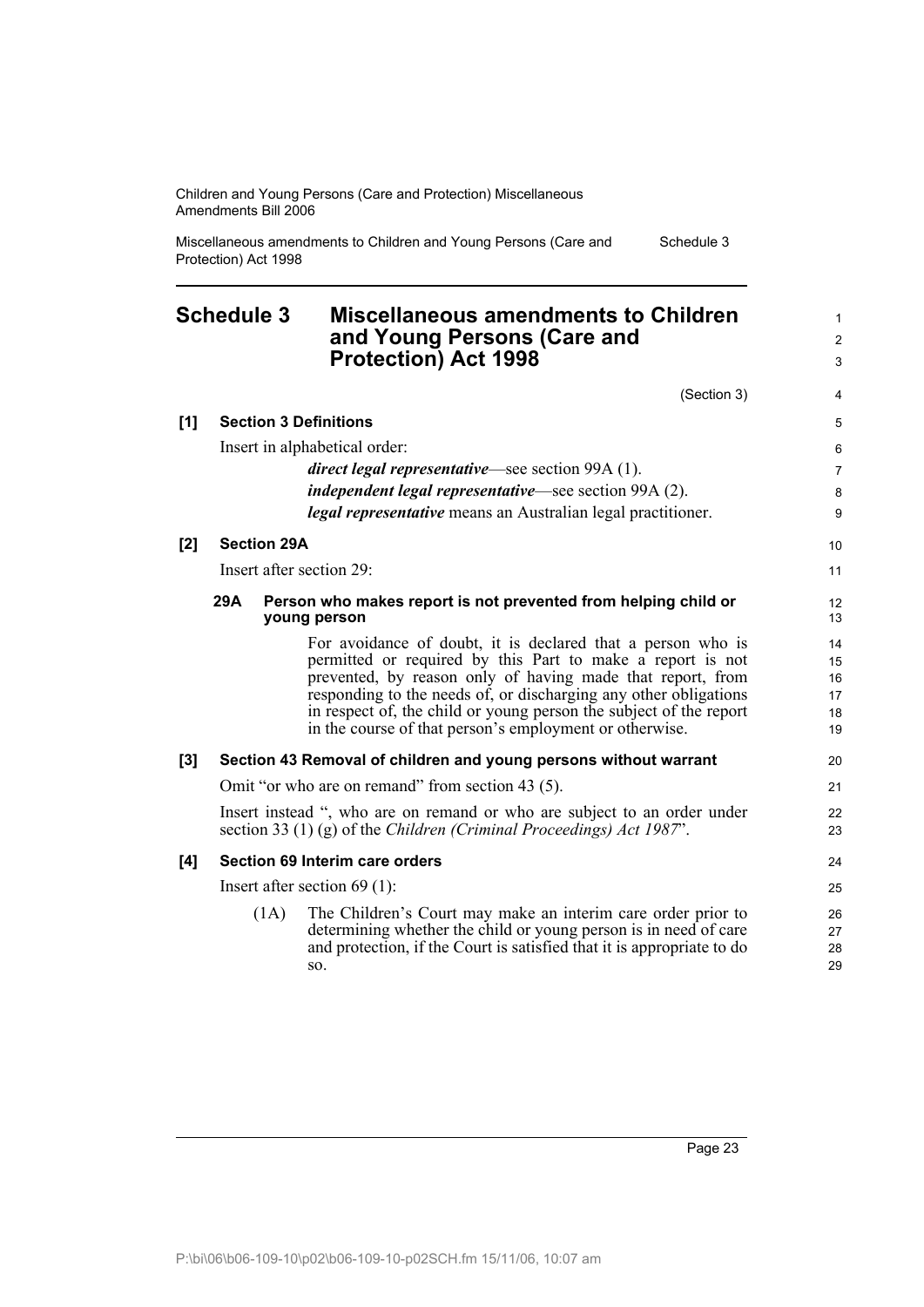Schedule 3 Miscellaneous amendments to Children and Young Persons (Care and Protection) Act 1998

| [5] | <b>Section 71A</b>                                            |     |                                                                                                                                                                                                                                      |                      |  |  |  |
|-----|---------------------------------------------------------------|-----|--------------------------------------------------------------------------------------------------------------------------------------------------------------------------------------------------------------------------------------|----------------------|--|--|--|
|     |                                                               |     | Insert after section 71:                                                                                                                                                                                                             | 2                    |  |  |  |
|     | 71 A<br><b>Effect of conduct outside New South Wales</b>      |     |                                                                                                                                                                                                                                      |                      |  |  |  |
|     |                                                               |     | For the purposes of this Act, it does not matter whether the<br>conduct constituting a reason referred to in section 71 occurred<br>wholly or partly outside the State.                                                              | 4<br>5<br>6          |  |  |  |
| [6] |                                                               |     | Section 96 Attendance of child or young person, parents and others                                                                                                                                                                   | 7                    |  |  |  |
|     |                                                               |     | Insert after the note to section 96 (6):                                                                                                                                                                                             | 8                    |  |  |  |
|     |                                                               | (7) | In this section:<br><i>parent</i> of a child or young person includes a birth parent, or an<br>adoptive parent, of the child or young person who does not have<br>parental responsibility for the child or young person.             | 9<br>10<br>11<br>12  |  |  |  |
| [7] |                                                               |     | Sections 99-99D                                                                                                                                                                                                                      | 13                   |  |  |  |
|     |                                                               |     | Omit section 99. Insert instead:                                                                                                                                                                                                     | 14                   |  |  |  |
|     | 99<br>Appointment of legal representative by Children's Court |     |                                                                                                                                                                                                                                      |                      |  |  |  |
|     |                                                               | (1) | The Children's Court may appoint a legal representative to act for<br>a child or young person if it appears to the Children's Court that<br>the child or young person needs to be represented in any<br>proceedings before it.       | 16<br>17<br>18<br>19 |  |  |  |
|     |                                                               | (2) | A legal representative for a child or young person who has not<br>been appointed by the Children's Court may appear only with its<br>leave.                                                                                          | 20<br>21<br>22       |  |  |  |
|     |                                                               | (3) | The Children's Court may withdraw its leave at any time and for<br>any reason (including the child or young person informing the<br>Children's Court that he or she does not wish to be represented<br>by the legal representative). | 23<br>24<br>25<br>26 |  |  |  |
|     | 99A                                                           |     | Legal representative to act as independent legal representative or<br>direct legal representative                                                                                                                                    | 27<br>28             |  |  |  |
|     |                                                               | (1) | A legal representative for a child or young person is to act as a<br>direct legal representative if:                                                                                                                                 | 29<br>30             |  |  |  |
|     |                                                               |     | the child or young person is capable of giving proper<br>(a)<br>instructions, and                                                                                                                                                    | 31<br>32             |  |  |  |
|     |                                                               |     | a guardian ad litem has not been appointed for the child or<br>(b)<br>young person.                                                                                                                                                  | 33<br>34             |  |  |  |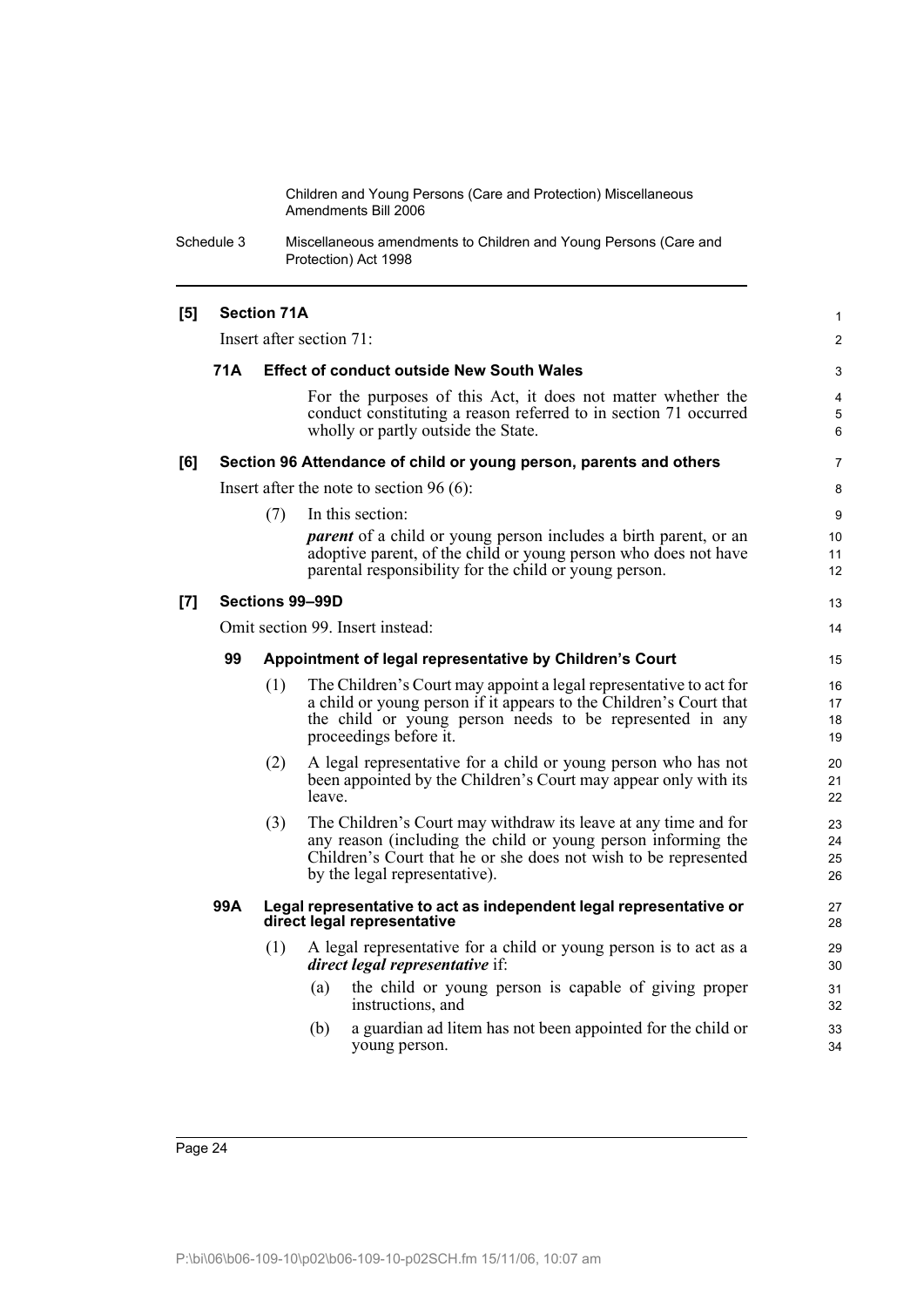Miscellaneous amendments to Children and Young Persons (Care and Protection) Act 1998 Schedule 3

- (2) A legal representative for a child or young person is to act as an *independent legal representative* if:
	- (a) the child or young person is not capable of giving proper instructions, or
	- (b) a guardian ad litem has been appointed for the child or young person.

**Note.** Section 100 (4) provides that a legal representative of a child or young person for whom a guardian ad litem has been appointed is to act on the instructions of the guardian ad litem.

#### **99B Child under 12 presumed incapable of giving proper instructions**

- (1) There is a rebuttable presumption that a child who is less than 12 years of age is not capable of giving proper instructions to his or her legal representative.
- (2) However, the Children's Court may, on the application of a legal representative for a child who is less than 12 years of age, make a declaration that the child is capable of giving proper instructions.

#### **99C Child 12 or older and young person presumed capable of giving proper instructions**

- (1) There is a rebuttable presumption that a child who is not less than 12 years of age, or a young person, is capable of giving proper instructions to his or her legal representative.This presumption is not rebutted merely because the child or young person has a disability.
- (2) However, the Children's Court may, on the application of a legal representative for a child who is not less than 12 years of age, or a young person, make a declaration that the child or young person is not capable of giving proper instructions.

#### **99D Role of a legal representative**

Without limiting the role of a legal representative for a child or young person in proceedings before the Children's Court:

- (a) the role of a direct legal representative includes the following:
	- (i) ensuring that the views of the child or young person are placed before the Children's Court,
	- (ii) ensuring that all relevant evidence is adduced and, where necessary, tested,
	- (iii) acting on the instructions of the child or young person, and

Page 25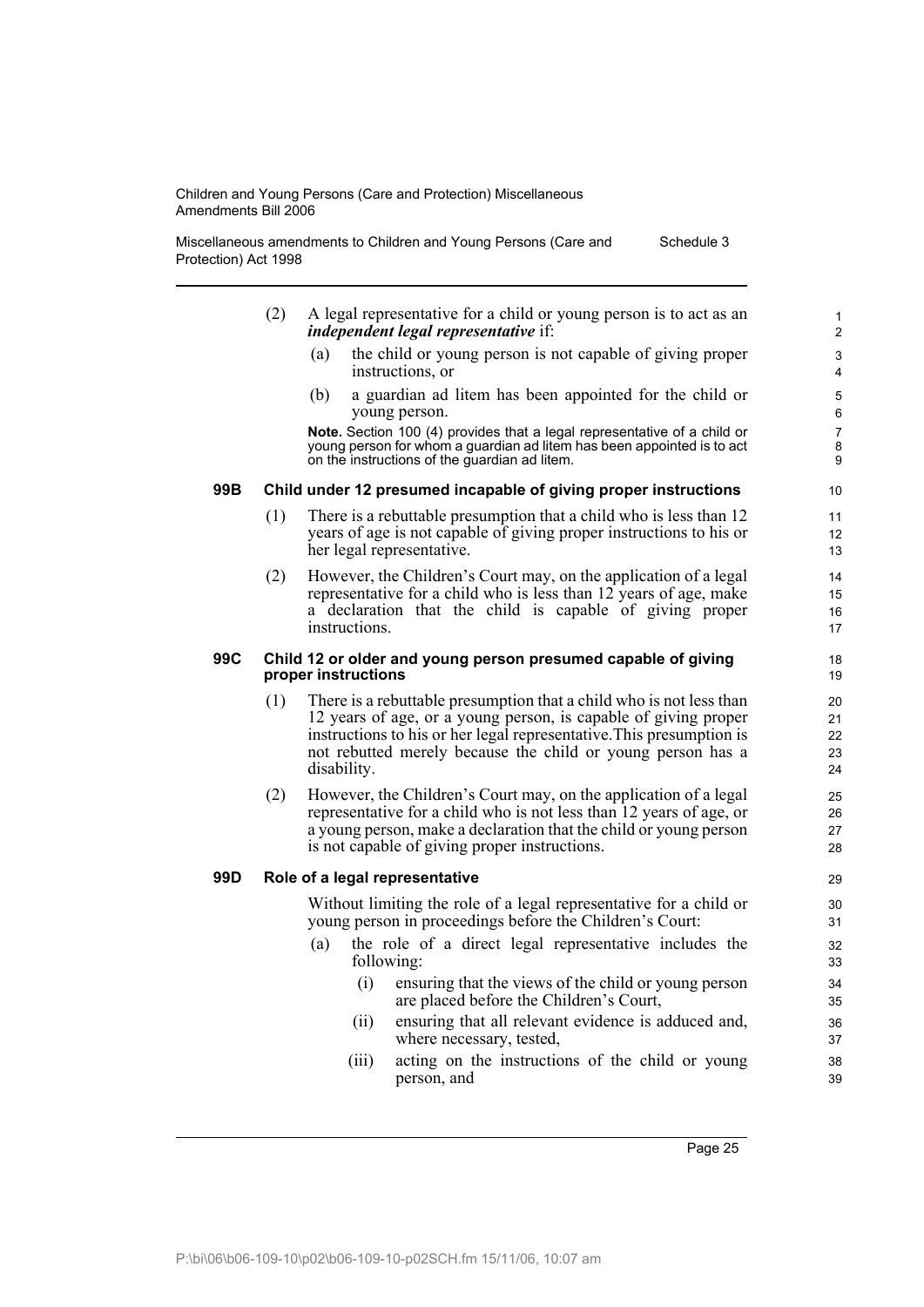Schedule 3 Miscellaneous amendments to Children and Young Persons (Care and Protection) Act 1998

|     |      |                            | (b)    | the role of an independent legal representative includes the<br>following:                                                                                                                     | 1<br>$\overline{2}$  |
|-----|------|----------------------------|--------|------------------------------------------------------------------------------------------------------------------------------------------------------------------------------------------------|----------------------|
|     |      |                            |        | (i)<br>if a guardian ad litem has been appointed for the<br>child or young person—acting on the instructions of<br>the guardian ad litem,                                                      | 3<br>4<br>5          |
|     |      |                            |        | interviewing the child or young person after<br>(ii)<br>becoming the independent legal representative,                                                                                         | 6<br>$\overline{7}$  |
|     |      |                            |        | explaining to the child or young person the role of<br>(111)<br>an independent legal representative,                                                                                           | 8<br>9               |
|     |      |                            |        | presenting direct evidence to the Children's Court<br>(iv)<br>about the child or young person and matters relevant<br>to his or her safety, welfare and well-being,                            | 10<br>11<br>12       |
|     |      |                            |        | presenting evidence of the child's or young person's<br>(v)<br>wishes (and in doing so the independent legal<br>representative is not bound by the child's or young<br>person's instructions), | 13<br>14<br>15<br>16 |
|     |      |                            |        | ensuring that all relevant evidence is adduced and,<br>(vi)<br>where necessary, tested,                                                                                                        | 17<br>18             |
|     |      |                            | (vii)  | cross-examining the parties and their witnesses,                                                                                                                                               | 19                   |
|     |      |                            | (viii) | applications and submissions to the<br>making<br>Children's Court for orders (whether final or<br>interim) considered appropriate in the interests of<br>the child or young person,            | 20<br>21<br>22<br>23 |
|     |      |                            |        | lodging an appeal against an order of the Children's<br>(ix)<br>Court if considered appropriate.                                                                                               | 24<br>25             |
| [8] |      |                            |        | Section 148 Disclosure of information concerning placement to parents                                                                                                                          | 26                   |
|     |      | Omit the section.          |        |                                                                                                                                                                                                | 27                   |
| [9] |      |                            |        | Chapter 8, Part 2, Division 1A                                                                                                                                                                 | 28                   |
|     |      | Insert after section 149A: |        |                                                                                                                                                                                                | 29                   |
|     |      | <b>Division 1A</b>         |        | Disclosure to parents and significant<br>persons of information concerning<br>placement in out-of-home care                                                                                    | 30<br>31<br>32       |
|     | 149B | <b>Definitions</b>         |        |                                                                                                                                                                                                | 33                   |
|     |      | (1)                        |        | In this Division, <i>parent</i> , in relation to the child or young person<br>concerned, means:                                                                                                | 34<br>35             |
|     |      |                            | (a)    | than<br>the<br>Minister<br>the<br>(other)<br>the<br>person<br>or<br>Director-General) who had parental responsibility for the                                                                  | 36<br>37             |
|     |      |                            |        |                                                                                                                                                                                                |                      |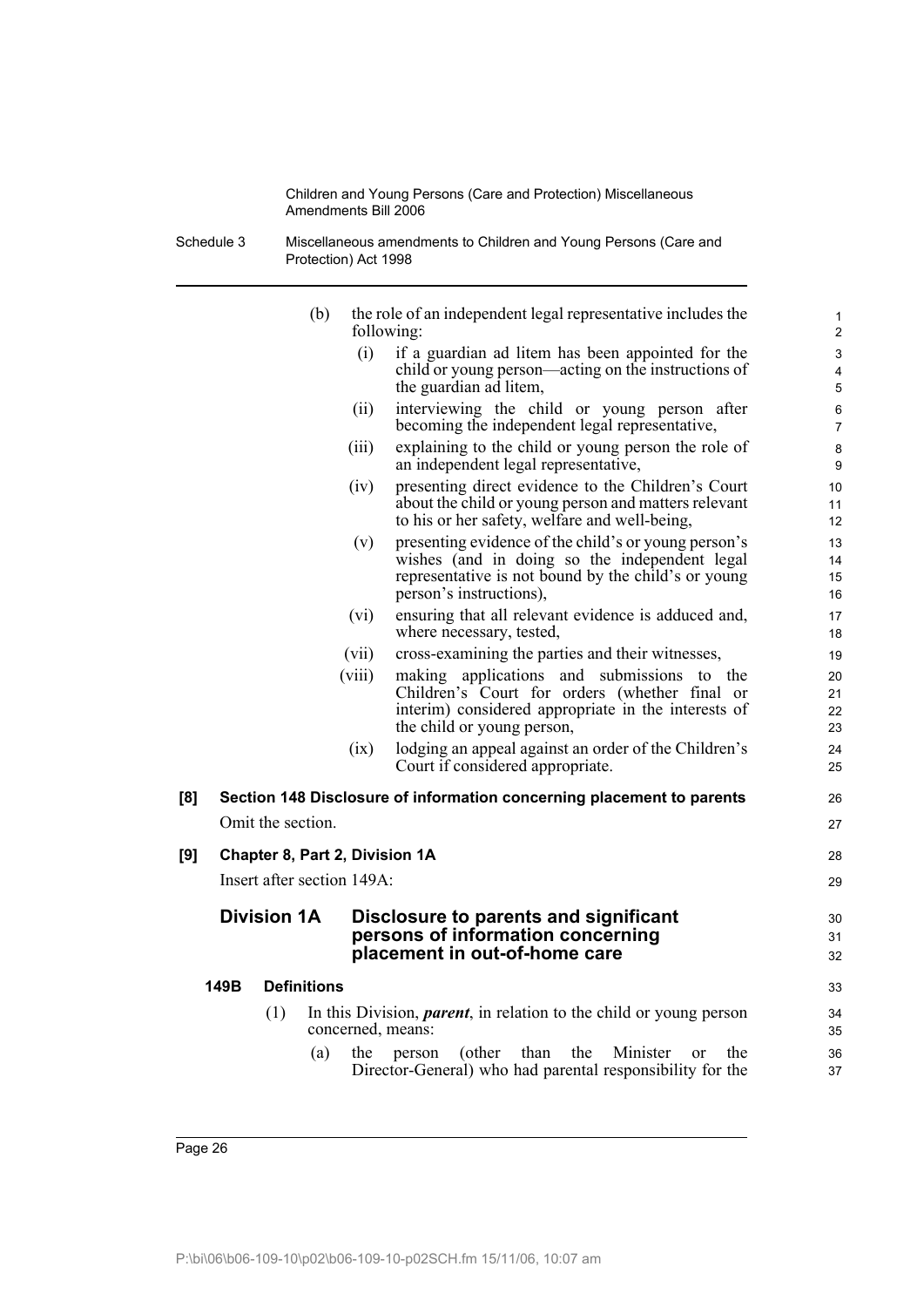Miscellaneous amendments to Children and Young Persons (Care and Protection) Act 1998 Schedule 3

> child or young person immediately before the child or young person was placed in out-of-home care, and

- (b) if the person referred to in paragraph (a), or the Minister or the Director-General, had parental responsibility for the child or young person pursuant to an order of the Children's Court—the person who had parental responsibility for the child or young person immediately before the order of the Children's Court was made.
- (2) A reference in this Division to a person who is *significant* to a child or young person is a reference to a person referred to in section  $9(g)$ .

#### **149C Disclosure to parents and significant persons**

- (1) The designated agency responsible for the placement of a child or young person in out-of-home care must, in accordance with this Division, disclose information concerning the placement of the child or young person to the following persons:
	- (a) the birth parents and adoptive parents (if any) of the child or young person,
	- (b) any other person who is significant to the child or young person and who makes a written request for the information.
- (2) The information must be disclosed as soon as practicable after the placement of the child or young person.
- (3) This section is subject to sections 149E (Consent of authorised carer to disclosure of high level identification information) and 149I (Refusal to disclose information concerning placement).

#### **149D Type and amount of information to be disclosed**

When considering the type and amount of information to be disclosed under this Division, the designated agency must have regard to:

- (a) the wishes of the child or young person and authorised carer concerned, and
- (b) any guidelines prepared by the Children's Guardian in relation to disclosure, which may include, but are not limited to, any guidelines relating to the following:
	- (i) particular classes of people, in addition to parents and including persons significant to the child or young person, who should normally receive information concerning placement,

Page 27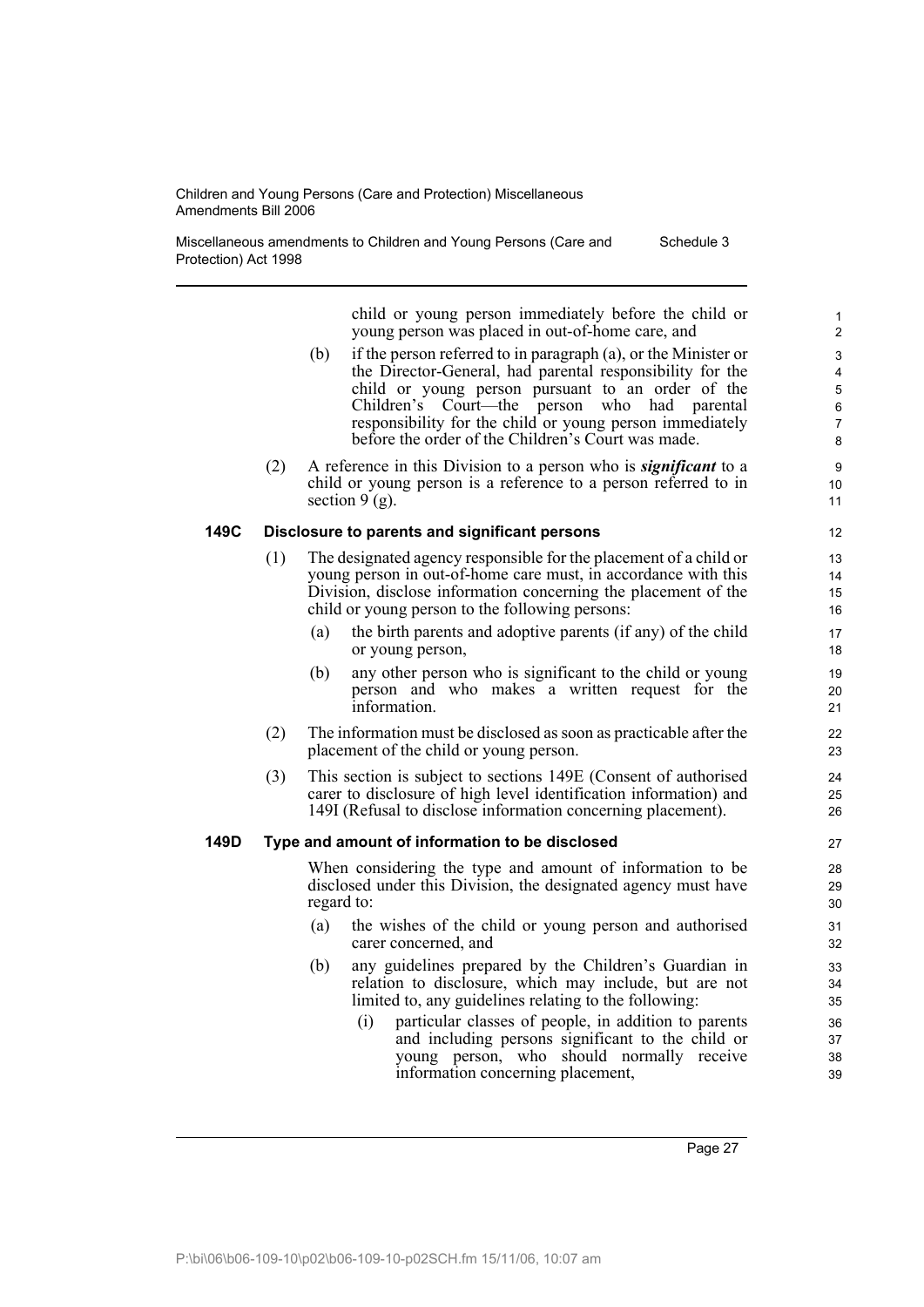Schedule 3 Miscellaneous amendments to Children and Young Persons (Care and Protection) Act 1998

| (ii) |  | particular types of information concerning   |  |
|------|--|----------------------------------------------|--|
|      |  | placement that should normally be disclosed, |  |

- (iii) guidance as to any persons who should not receive information concerning placement,
- (iv) guidance as to how the child or young person concerned is to participate in any decision-making processes relating to the disclosure of information concerning the authorised carer of the child or young person.

#### **149E Consent of authorised carer to disclosure of high level identification information**

- (1) Except as provided by this section (and despite section 149C), a designated agency must not disclose high level identification information concerning the placement of a child or young person unless:
	- (a) the designated agency has contacted the authorised carer of the child or young person concerned and requested the consent of that authorised carer to the disclosure, and
	- (b) the authorised carer has consented in writing to the disclosure.
- (2) The information may be disclosed even though the authorised carer of the child or young person concerned has refused to consent to the disclosure, or has not consented to the disclosure within 28 days after being requested to do so under this section, if the designated agency:
	- (a) believes on reasonable grounds that the disclosure will not pose any risk to the safety, welfare or well-being of:
		- (i) the child or young person concerned, or
		- (ii) the authorised carer of the child or young person, or
		- (iii) any member of the family or household of the authorised carer of the child or young person, and
	- (b) complies with sections 149F and 149G.

#### **149F Disclosure of high level identification information without consent of authorised carer**

- (1) Before disclosing high level identification information without the consent of the authorised carer of the child or young person concerned, the designated agency:
	- (a) must provide written reasons to the authorised carer as to why it believes that the disclosure of the information will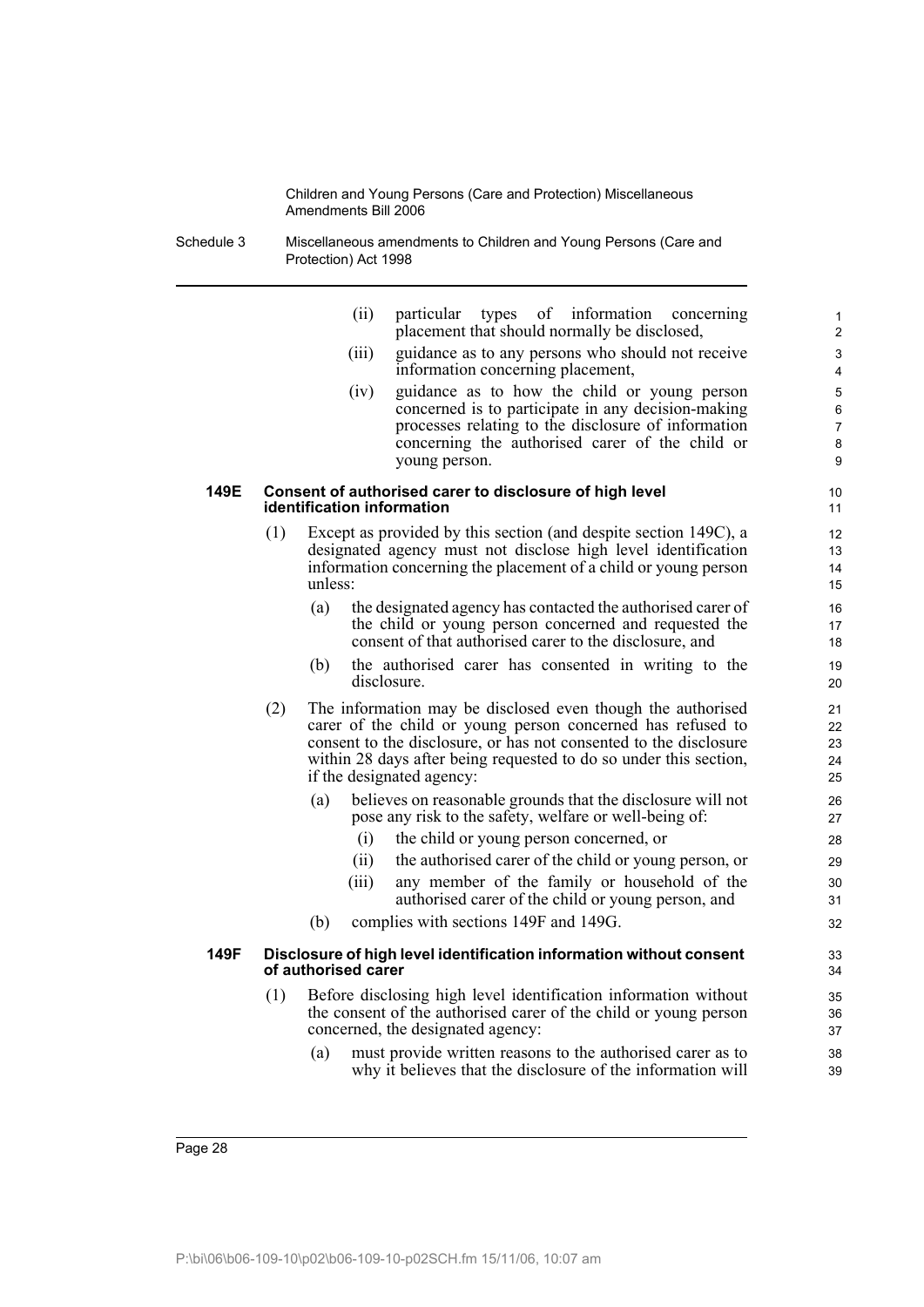Miscellaneous amendments to Children and Young Persons (Care and Protection) Act 1998 Schedule 3

> not pose any risk of the kind referred to in section 149 $E(2)$  (a), and

- (b) if the child or young person concerned is 12 years of age or older—must provide a copy of the written reasons to the child or young person (unless the agency considers that it is not in the child or young person's best interests to do so), and
- (c) if the child concerned is less than 12 years of age—must supply a copy of the written reasons to any person nominated by the child (unless the agency considers that it is not in the child's best interests to do so or that the child is too young to nominate a person), and
- (d) must ensure that a copy of the written reasons is retained on the designated agency's file for the purpose of disclosing them to the child after he or she reaches the age of 12 (unless the agency considers that it is not in the child's best interests to do so).
- (2) The designated agency must also give the authorised carer a written notice stating:
	- (a) that the information will not be disclosed within the period of 21 days after the date of the notice, and
	- (b) that the decision to disclose the information may be reviewed by the Administrative Decisions Tribunal:
		- (i) on the application of the authorised carer, or
		- (ii) on the application of the designated agency (on behalf of the authorised carer) at the request of the authorised carer made before the expiry of the 21-day period referred to in paragraph (a).

#### **149G Application for review of decision to disclose high level identification information**

- (1) If a designated agency decides to disclose high level identification information under this Division despite the authorised carer's refusing, or failing to give, consent to the disclosure, the authorised carer:
	- (a) may apply to the Administrative Decisions Tribunal for a review of the decision to disclose the information, or
	- (b) may, within the time allowed under section 149F (2) (b) (ii), request the designated agency to apply to the Administrative Decisions Tribunal, on behalf of the authorised carer, for a review of the decision to disclose the information.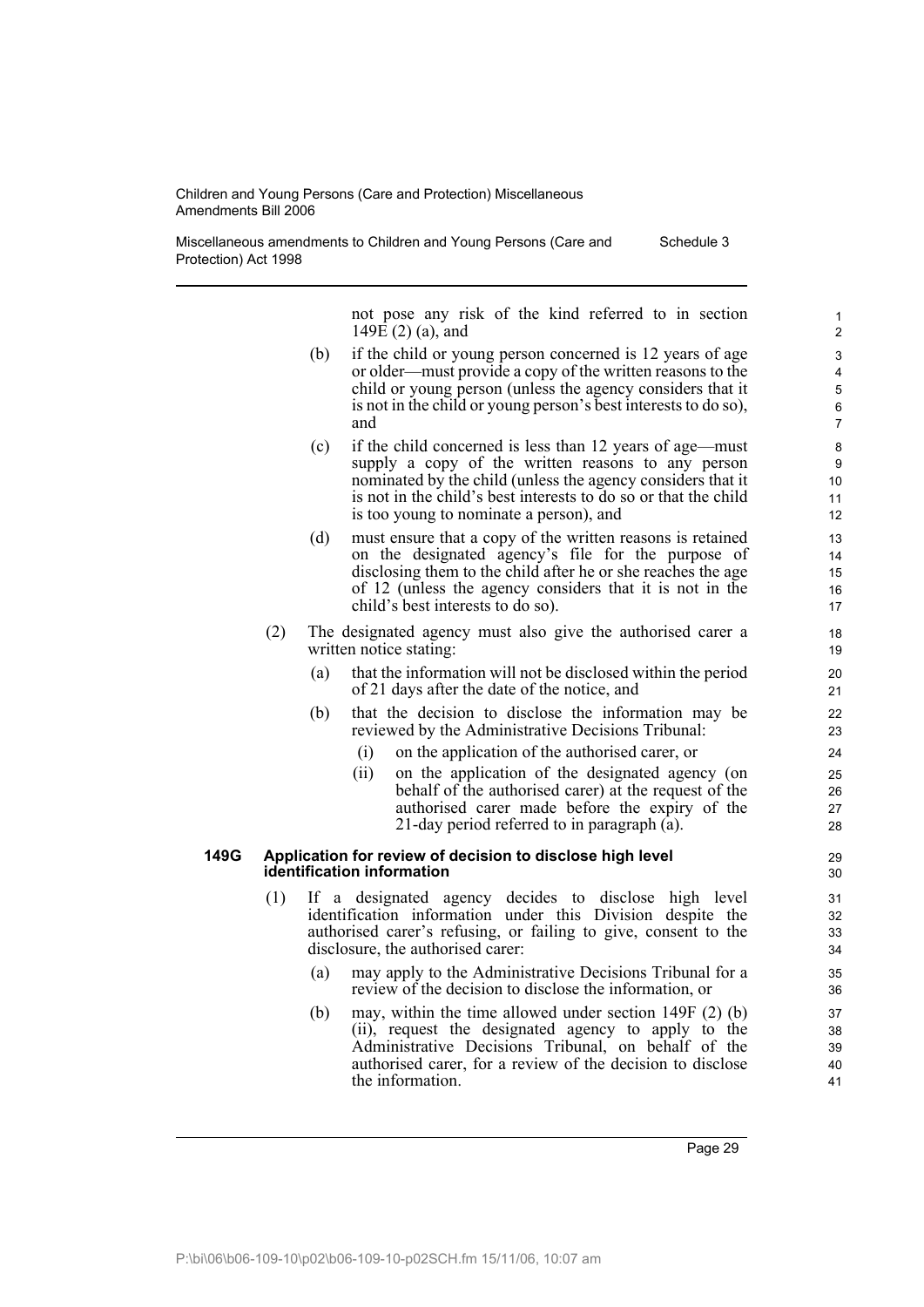- Schedule 3 Miscellaneous amendments to Children and Young Persons (Care and Protection) Act 1998
	- (2) The designated agency must comply with any request made in accordance with subsection  $(1)$   $(b)$  and, before doing so, must carry out an internal review of the decision in accordance with section 53 of the *Administrative Decisions Tribunal Act 1997* as modified by section 149H and the regulations (if any).

(3) If an application is made to the Administrative Decisions Tribunal under this section, the designated agency must not disclose the information to which the application relates otherwise than in accordance with the final determination of the application (unless the application is withdrawn by or at the request of the authorised carer).

#### **149H Modification of Administrative Decisions Tribunal Act 1997**

- (1) If an application for a review of a decision to disclose high level identification information under this Division is to be made by a designated agency at the request of, and on behalf of, an authorised carer:
	- (a) the designated agency is taken to be an *interested person* for the purposes of the ADT Act, and
	- (b) the following provisions of the ADT Act do not apply in relation to the application:
		- (i) Division 2 (Duty to give reasons on request) of Part 2 of Chapter 5,
		- (ii) section 53 (2) (Requirements for an application),
		- (iii) Division 2 (Effect of pending applications on reviewable decisions) of Part 3 of Chapter 5, and
	- (c) a reference in section 58 (1) of the ADT Act to receiving notice of an application is to be construed as a reference to the making of an application, and
	- (d) a reference in section 58 of the ADT Act to the giving of reasons under section 49 of that Act is to be construed as a reference to the provision of reasons to the authorised carer under section 149F of this Act, and
	- (e) the application is taken, after it is made, to have been made by the authorised carer.
- (2) The regulations may further modify the application of the ADT Act in relation to an application referred to in subsection (1).
- (3) In this section, *the ADT Act* means the *Administrative Decisions Tribunal Act 1997*.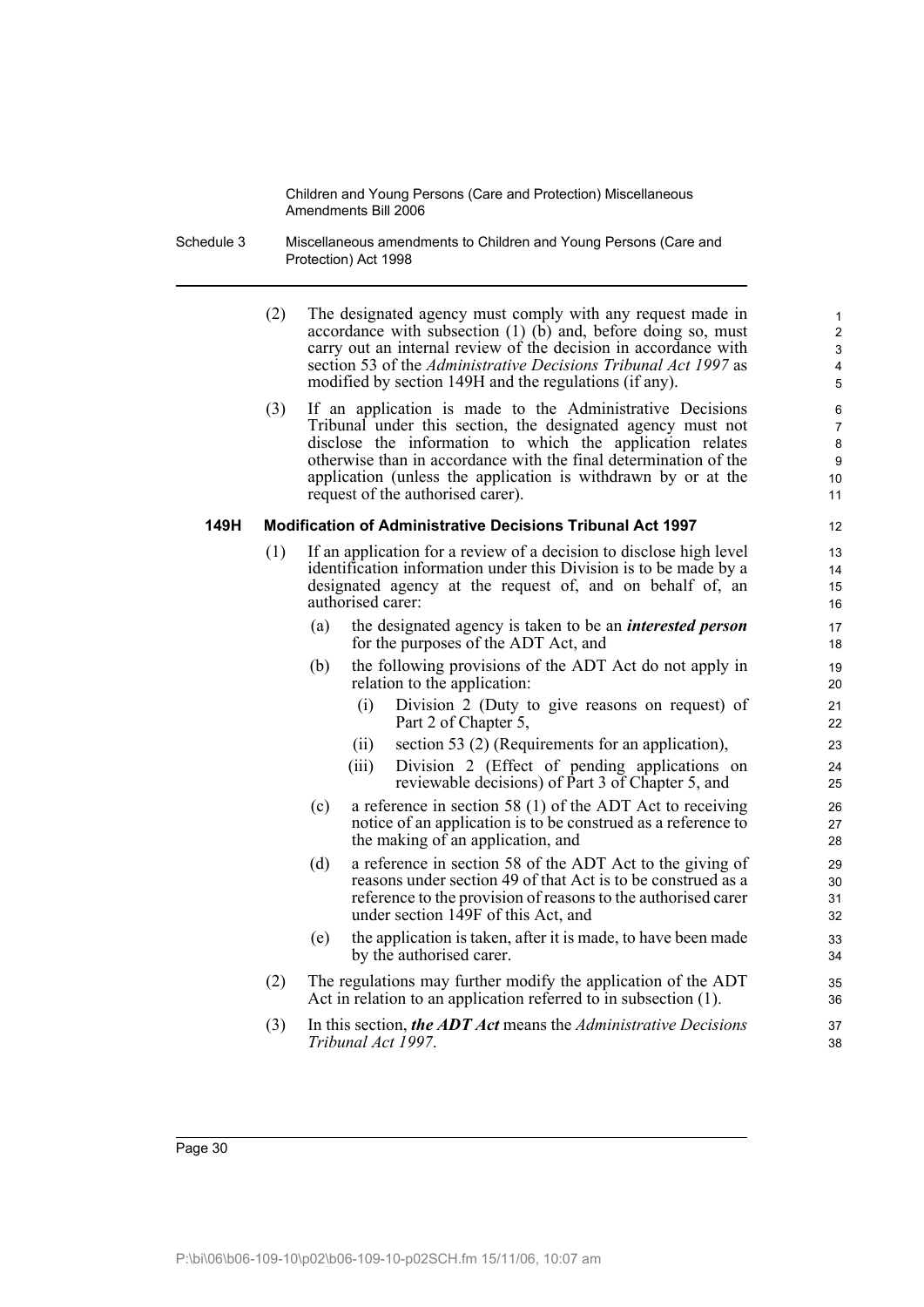Miscellaneous amendments to Children and Young Persons (Care and Protection) Act 1998 Schedule 3

#### **149I Refusal to disclose information concerning placement** (1) Despite section 149C, a designated agency must refuse to disclose information concerning placement under this Division, or must impose conditions on the disclosure, if it believes on reasonable grounds that the disclosure of the information would adversely affect the safety, welfare or well-being of: (a) the child or young person concerned, or (b) an authorised carer of that child or young person, or (c) any member of the family or household of the authorised carer of that child or young person. (2) If a designated agency decides to refuse to disclose information concerning placement under this Division, it must give written notification of the decision: (a) to the parents of the child or young person, and (b) to any other person who is significant to the child or young person and who has made a written request for the information. (3) For the purposes of deciding whether or not to refuse to disclose information concerning placement, or to disclose such information subject to conditions, the designated agency must have regard to: (a) the wishes of the child or young person concerned, and (b) any guidelines prepared by the Children's Guardian (as referred to in section 149D (b)). **149J Disclosure not contravention of confidentiality or contravention of privacy law** A disclosure of information concerning placement made in good faith under this Division does not constitute a contravention of any provision as to confidentiality in this Act or a contravention of the *Health Records and Information Privacy Act 2002* or the *Privacy and Personal Information Protection Act 1998*. **149K No conflict with court order** (1) This Division does not authorise a disclosure of information concerning placement if that disclosure is prevented by an order of any court or tribunal. (2) This Division does not prevent a disclosure of information concerning placement if that disclosure is required by an order of 1 2 3 4 5 6 7 8 9 10 11 12 13 14 15 16 17 18 19 20 21 22 23  $24$ 25 26 27 28 29 30 31 32 33 34 35 36 37

Page 31

38

any court or tribunal.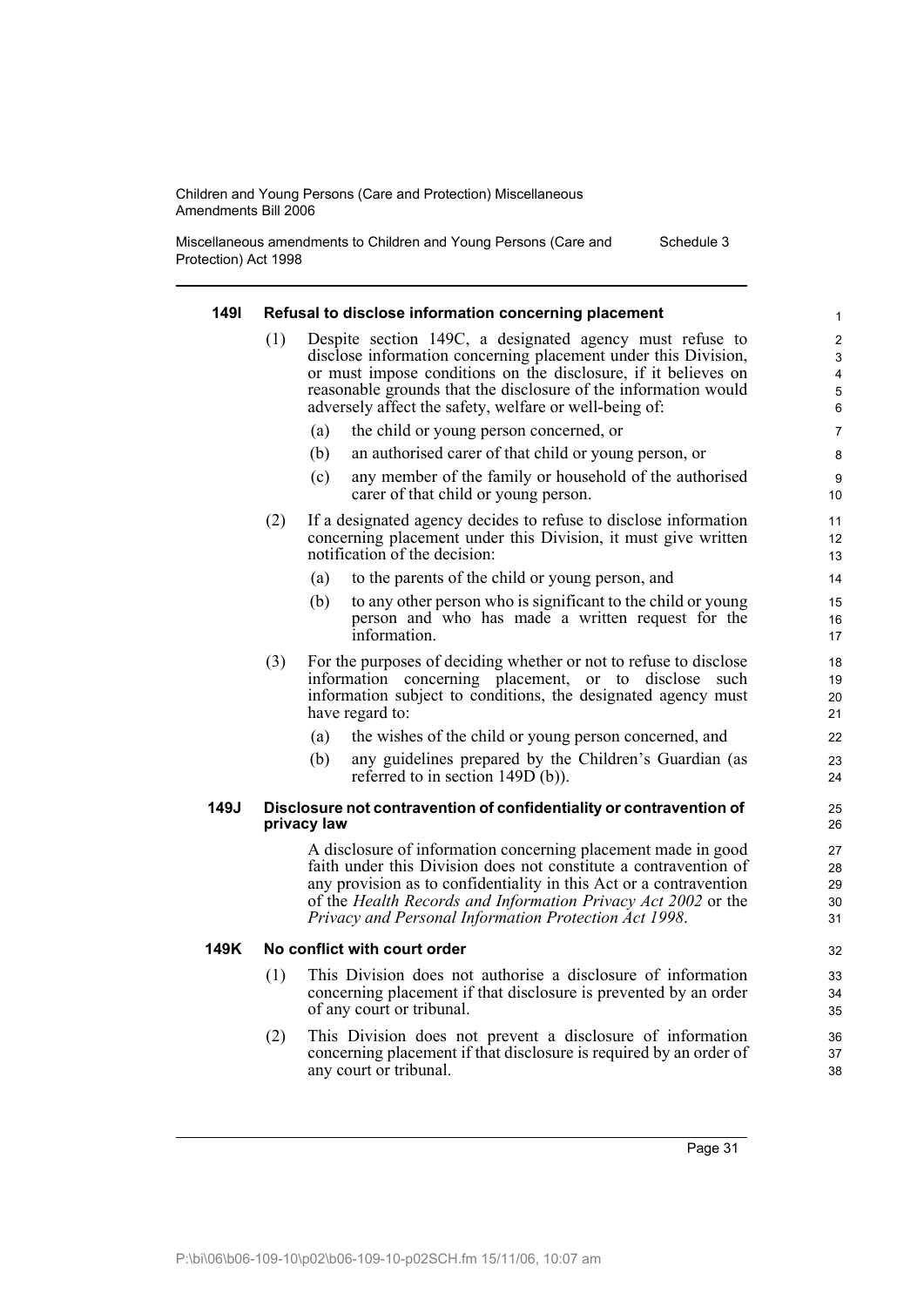Schedule 3 Miscellaneous amendments to Children and Young Persons (Care and Protection) Act 1998

| $[10]$ |                                                                                                                        |          | Section 168 Access to personal information                                                                                                                                                                                   | 1                    |  |  |  |
|--------|------------------------------------------------------------------------------------------------------------------------|----------|------------------------------------------------------------------------------------------------------------------------------------------------------------------------------------------------------------------------------|----------------------|--|--|--|
|        | Insert after section $168(1)$ :                                                                                        |          |                                                                                                                                                                                                                              | $\overline{2}$       |  |  |  |
|        | (1A)                                                                                                                   | $(2A)$ . | In this section, a reference to records kept by a designated agency<br>includes a reference to records formerly kept by the agency and<br>delivered to the Director-General as referred to in section 170                    | 3<br>4<br>5<br>6     |  |  |  |
| $[11]$ |                                                                                                                        |          | <b>Section 170 Retention of records</b>                                                                                                                                                                                      | $\overline{7}$       |  |  |  |
|        |                                                                                                                        |          | Insert at the end of section $170(3)$ :                                                                                                                                                                                      | 8                    |  |  |  |
|        |                                                                                                                        | Act.     | However, subsection (2A) applies despite the provisions of that                                                                                                                                                              | 9<br>10              |  |  |  |
| $[12]$ | <b>Section 199 Definitions</b>                                                                                         |          |                                                                                                                                                                                                                              | 11                   |  |  |  |
|        | Insert in alphabetical order:                                                                                          |          |                                                                                                                                                                                                                              | 12                   |  |  |  |
|        |                                                                                                                        |          | exempt premises means:                                                                                                                                                                                                       | 13                   |  |  |  |
|        |                                                                                                                        | (a)      | any premises belonging to a class of premises prescribed<br>by the regulations for the purposes of this paragraph, and                                                                                                       | 14<br>15             |  |  |  |
|        |                                                                                                                        | (b)      | in relation to any provision of this Chapter, any premises<br>declared to be exempt premises for the purposes of that<br>provision by an order of the Minister published in the<br>Gazette, being an order that is in force. | 16<br>17<br>18<br>19 |  |  |  |
| $[13]$ |                                                                                                                        |          | Section 199, definition of "home based children's service"                                                                                                                                                                   | 20                   |  |  |  |
|        |                                                                                                                        |          | Insert "by the carer" after "provided".                                                                                                                                                                                      | 21                   |  |  |  |
| $[14]$ | <b>Section 199 (2)</b>                                                                                                 |          |                                                                                                                                                                                                                              | 22                   |  |  |  |
|        |                                                                                                                        |          | Insert at the end of section 199:                                                                                                                                                                                            | 23                   |  |  |  |
|        | (2)                                                                                                                    |          | The Minister may make orders of the kind referred to in<br>paragraph (b) of the definition of <i>exempt premises</i> in<br>subsection $(1)$ .                                                                                | 24<br>25<br>26       |  |  |  |
| $[15]$ |                                                                                                                        |          | Section 200 Meaning of "children's services"                                                                                                                                                                                 | 27                   |  |  |  |
|        |                                                                                                                        |          | Omit section 200 (2) (d). Insert instead:                                                                                                                                                                                    | 28                   |  |  |  |
|        |                                                                                                                        | (d)      | a service involving medical or clinical care provided by a<br>hospital,                                                                                                                                                      | 29<br>30             |  |  |  |
|        |                                                                                                                        | (d1)     | a regular child-minding service:                                                                                                                                                                                             | 31                   |  |  |  |
|        | that is provided in connection with a hospital, health<br>(i)<br>service or a recreational or commercial facility, and |          |                                                                                                                                                                                                                              |                      |  |  |  |
|        |                                                                                                                        |          |                                                                                                                                                                                                                              |                      |  |  |  |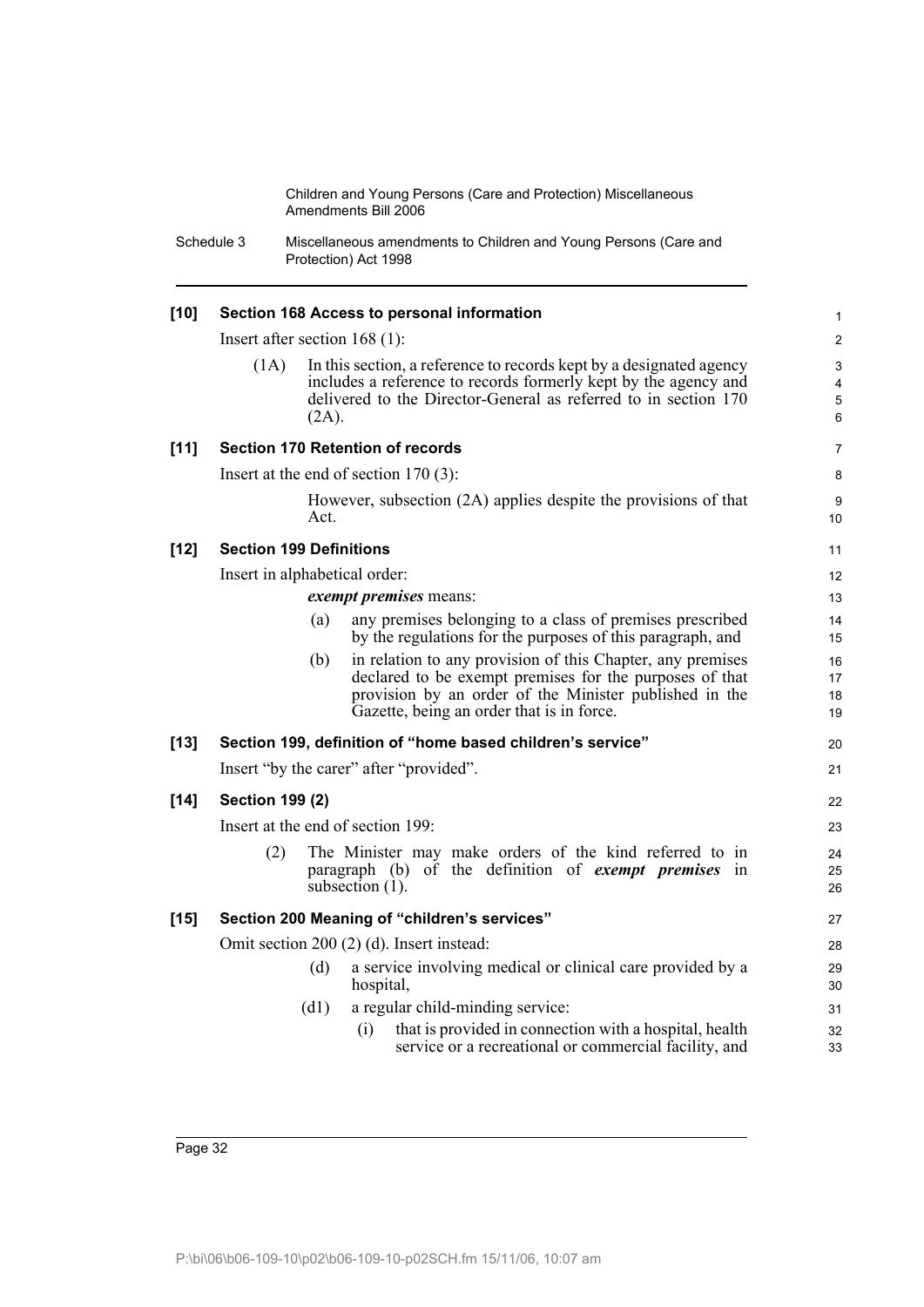Miscellaneous amendments to Children and Young Persons (Care and Protection) Act 1998 Schedule 3

|      |                                      |     | (ii)<br>(iii)          | (A)<br>(B)   | that is provided by or on behalf of the person<br>conducting<br>the<br>hospital,<br>health<br>service<br><sub>or</sub><br>recreational or commercial facility, and<br>that is provided to care for children only:<br>while a sibling of the child being cared for is<br>being treated at the hospital or health service,<br><sub>or</sub><br>while the children's parents or authorised<br>carers are visiting or being treated at the<br>hospital or health service or are using the<br>recreational or commercial facility, | $\mathbf{1}$<br>$\overline{c}$<br>$\mathsf 3$<br>4<br>5<br>6<br>$\overline{7}$<br>8<br>9<br>10<br>11 |
|------|--------------------------------------|-----|------------------------|--------------|-------------------------------------------------------------------------------------------------------------------------------------------------------------------------------------------------------------------------------------------------------------------------------------------------------------------------------------------------------------------------------------------------------------------------------------------------------------------------------------------------------------------------------|------------------------------------------------------------------------------------------------------|
| [16] | <b>Section 200 (3)</b>               |     |                        |              |                                                                                                                                                                                                                                                                                                                                                                                                                                                                                                                               | 12                                                                                                   |
|      | Omit the subsection. Insert instead: |     |                        |              |                                                                                                                                                                                                                                                                                                                                                                                                                                                                                                                               | 13                                                                                                   |
|      | (3)                                  |     | In this section:       |              |                                                                                                                                                                                                                                                                                                                                                                                                                                                                                                                               | 14                                                                                                   |
|      |                                      |     | <i>hospital</i> means: |              |                                                                                                                                                                                                                                                                                                                                                                                                                                                                                                                               | 15                                                                                                   |
|      |                                      | (a) |                        | Act 1988, or | a private hospital or day procedure centre licensed under<br>the Private Hospitals and Day Procedure Centres                                                                                                                                                                                                                                                                                                                                                                                                                  | 16<br>17<br>18                                                                                       |
|      |                                      | (b) |                        |              | a hospital or an authorised hospital within the meaning of<br>the Mental Health Act 1990, or                                                                                                                                                                                                                                                                                                                                                                                                                                  | 19<br>20                                                                                             |
|      |                                      | (c) |                        | Act 1997.    | a public hospital within the meaning of the <i>Health Services</i>                                                                                                                                                                                                                                                                                                                                                                                                                                                            | 21<br>22                                                                                             |
| [17] |                                      |     |                        |              | <b>Section 219 Time for instituting proceedings</b>                                                                                                                                                                                                                                                                                                                                                                                                                                                                           | 23                                                                                                   |
|      | Omit the section.                    |     |                        |              |                                                                                                                                                                                                                                                                                                                                                                                                                                                                                                                               | 24                                                                                                   |
| [18] | <b>Tribunal</b>                      |     |                        |              | Section 245 Decisions that are reviewable by Administrative Decisions                                                                                                                                                                                                                                                                                                                                                                                                                                                         | 25<br>26                                                                                             |
|      | Insert after section 245 $(1)$ (i):  |     |                        |              |                                                                                                                                                                                                                                                                                                                                                                                                                                                                                                                               | 27                                                                                                   |
|      |                                      | (j) |                        |              | a decision of a designated agency to disclose high level<br>identification information concerning the placement of a<br>child or young person,                                                                                                                                                                                                                                                                                                                                                                                | 28<br>29<br>30                                                                                       |
|      |                                      | (k) | person.                |              | a decision of a designated agency to refuse to disclose<br>information concerning the placement of a child or young                                                                                                                                                                                                                                                                                                                                                                                                           | 31<br>32<br>33                                                                                       |
|      |                                      |     |                        |              |                                                                                                                                                                                                                                                                                                                                                                                                                                                                                                                               |                                                                                                      |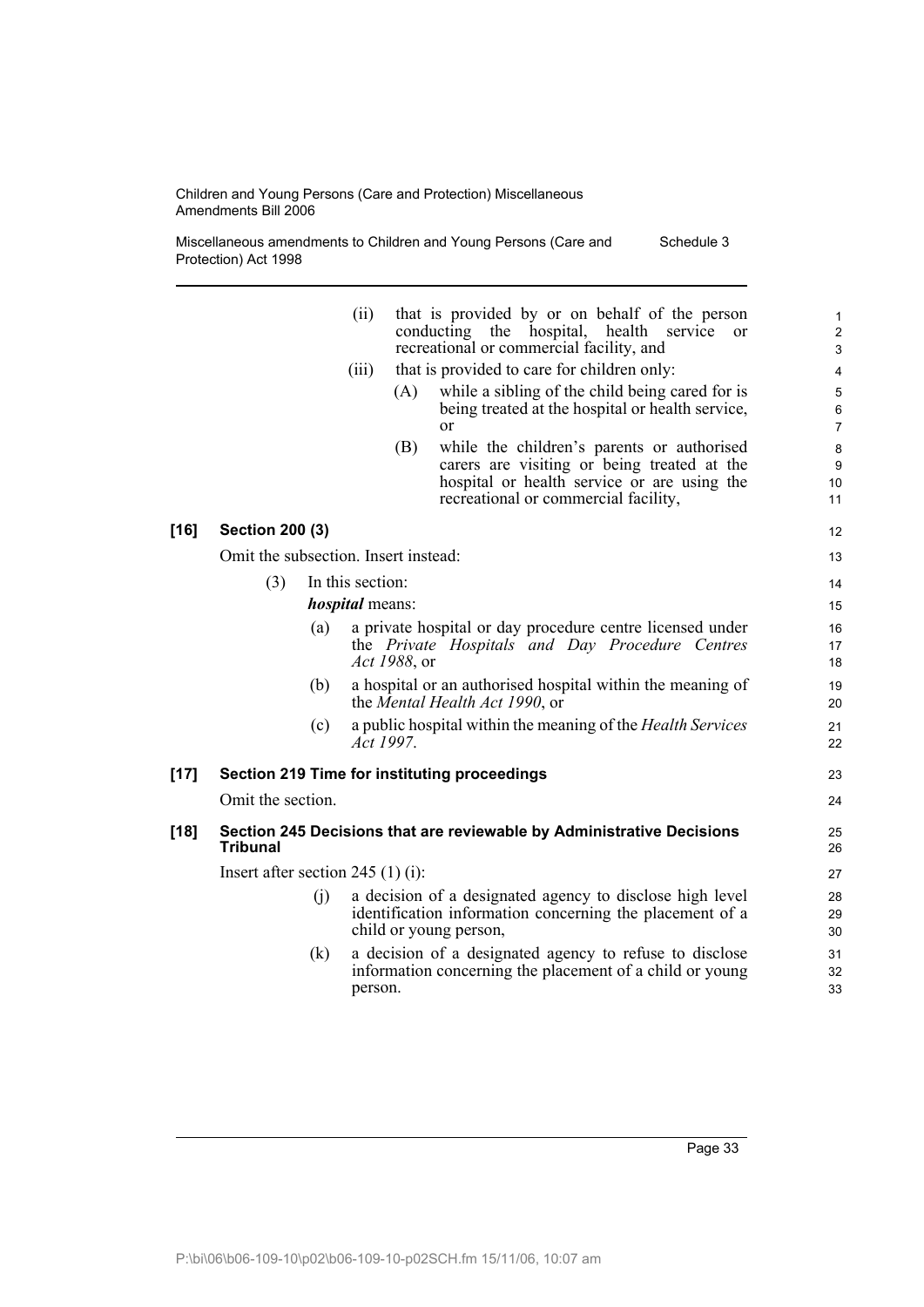Schedule 3 Miscellaneous amendments to Children and Young Persons (Care and Protection) Act 1998

#### **[19] Section 245 (1A)**

Insert after section 245 (1):

(1A) Sections 29–31 of the *Community Services (Complaints, Reviews and Monitoring) Act 1993* do not apply in respect of a review of a decision referred to in subsection  $(1)$   $(i)$  or  $(k)$ .

21 22

## **[20] Section 246 Separation of children and young persons from offenders** Omit the second paragraph of the note.

**[21] Section 246 (2) and (3)**

Insert after the note to section 246:

- (2) Subsection (1) does not apply in respect of a child or young person who:
	- (a) is on remand, or
	- (b) is subject to an order under section 33 (1) (g) of the *Children (Criminal Proceedings) Act 1987*.
- (3) If a child or young person in the care responsibility of the Director-General or in the parental responsibility of the Minister under this Act is detained by the police on a warrant issued for his or her arrest, the child or young person cannot be held in a detention centre (within the meaning of the *Children (Detention Centres) Act 1987*) pending his or her appearance in court.

#### **[22] Section 258A**

Insert after section 258:

#### **258A Time for instituting proceedings**

- (1) Proceedings for an offence under this Act or the regulations may be commenced not later than 6 months after the offence was alleged to have been committed.
- (2) Proceedings for an offence against this Act or the regulations may also be commenced:
	- (a) in the case of an offence against Chapter 12 or against a regulation made in relation to children's services—within but not later than 2 years after the Director-General became aware of the alleged offence, or
	- (b) in any other case—within but not later than 6 months after the Director-General became aware of the alleged offence.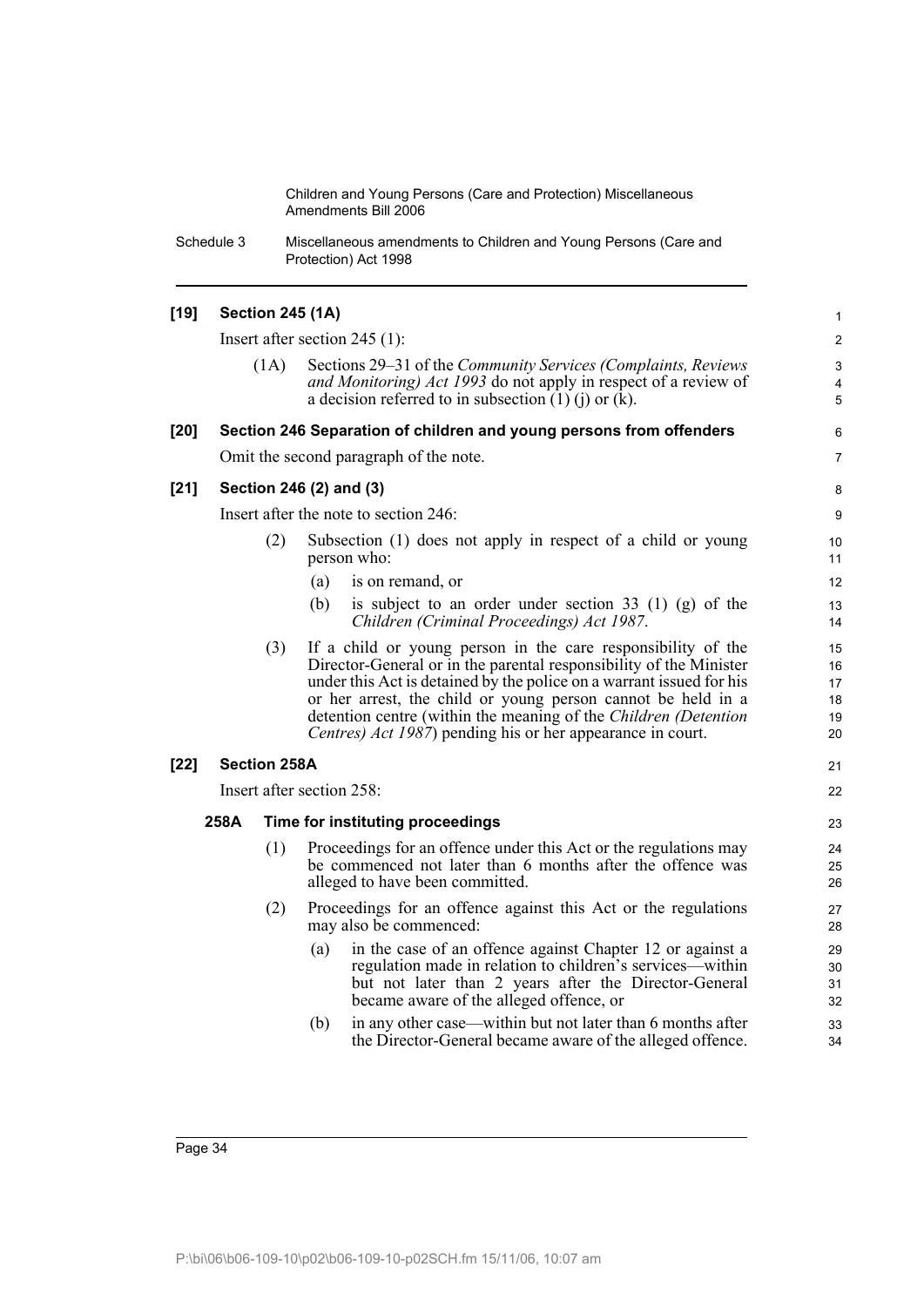Miscellaneous amendments to Children and Young Persons (Care and Protection) Act 1998 Schedule 3

|        | (3)         | If subsection (2) is relied on for the purpose of commencing<br>proceedings for an offence, the court attendance notice or<br>application must contain particulars of the date on which<br>evidence of the alleged offence first came to the attention of the<br>Director-General and need not contain particulars of the date on<br>which the offence was alleged to have been committed. The date<br>on which evidence first came to the attention of the<br>Director-General is the date specified in the court attendance<br>notice or application, unless the contrary is established. | $\mathbf{1}$<br>$\overline{2}$<br>$\ensuremath{\mathsf{3}}$<br>$\overline{\mathbf{4}}$<br>$\overline{5}$<br>$\,6\,$<br>$\overline{7}$<br>$\bf 8$<br>9 |
|--------|-------------|---------------------------------------------------------------------------------------------------------------------------------------------------------------------------------------------------------------------------------------------------------------------------------------------------------------------------------------------------------------------------------------------------------------------------------------------------------------------------------------------------------------------------------------------------------------------------------------------|-------------------------------------------------------------------------------------------------------------------------------------------------------|
|        | (4)         | This section applies despite anything in the Criminal Procedure<br><i>Act 1986</i> or any other Act.                                                                                                                                                                                                                                                                                                                                                                                                                                                                                        | 10<br>11                                                                                                                                              |
|        | (5)         | In this section:<br>evidence of an offence means evidence of any act or omission<br>constituting the offence.                                                                                                                                                                                                                                                                                                                                                                                                                                                                               | 12<br>13<br>14                                                                                                                                        |
| $[23]$ |             | Schedule 3 Savings, transitional and other provisions                                                                                                                                                                                                                                                                                                                                                                                                                                                                                                                                       | 15                                                                                                                                                    |
|        |             | Insert at the end of clause $1(1)$ :                                                                                                                                                                                                                                                                                                                                                                                                                                                                                                                                                        | 16                                                                                                                                                    |
|        |             | Children and Young Persons<br>(Care and Protection)<br>Miscellaneous Amendments Act 2006                                                                                                                                                                                                                                                                                                                                                                                                                                                                                                    | 17<br>18                                                                                                                                              |
| $[24]$ | Schedule 3  |                                                                                                                                                                                                                                                                                                                                                                                                                                                                                                                                                                                             | 19                                                                                                                                                    |
|        |             | Insert (with appropriate numbering) at the end of the Schedule:                                                                                                                                                                                                                                                                                                                                                                                                                                                                                                                             | 20                                                                                                                                                    |
|        | <b>Part</b> | Provisions consequent on enactment of<br><b>Children and Young Persons (Care and</b><br><b>Protection) Miscellaneous Amendments</b><br><b>Act 2006</b>                                                                                                                                                                                                                                                                                                                                                                                                                                      | 21<br>22<br>23<br>24                                                                                                                                  |
|        |             | <b>Definition</b>                                                                                                                                                                                                                                                                                                                                                                                                                                                                                                                                                                           | 25                                                                                                                                                    |
|        |             | In this Part:                                                                                                                                                                                                                                                                                                                                                                                                                                                                                                                                                                               | 26                                                                                                                                                    |
|        |             | <b>amending Act</b> means the Children and Young Persons (Care and<br>Protection) Miscellaneous Amendments Act 2006.                                                                                                                                                                                                                                                                                                                                                                                                                                                                        | 27<br>28                                                                                                                                              |
|        |             | <b>Legal representation</b>                                                                                                                                                                                                                                                                                                                                                                                                                                                                                                                                                                 | 29                                                                                                                                                    |
|        |             | Section 99 as in force before its repeal and re-enactment by the<br>amending Act continues to apply to any proceedings before the<br>Children's Court that were pending (but not finally determined)<br>before that repeal and re-enactment.                                                                                                                                                                                                                                                                                                                                                | 30<br>31<br>32<br>33                                                                                                                                  |
|        |             |                                                                                                                                                                                                                                                                                                                                                                                                                                                                                                                                                                                             |                                                                                                                                                       |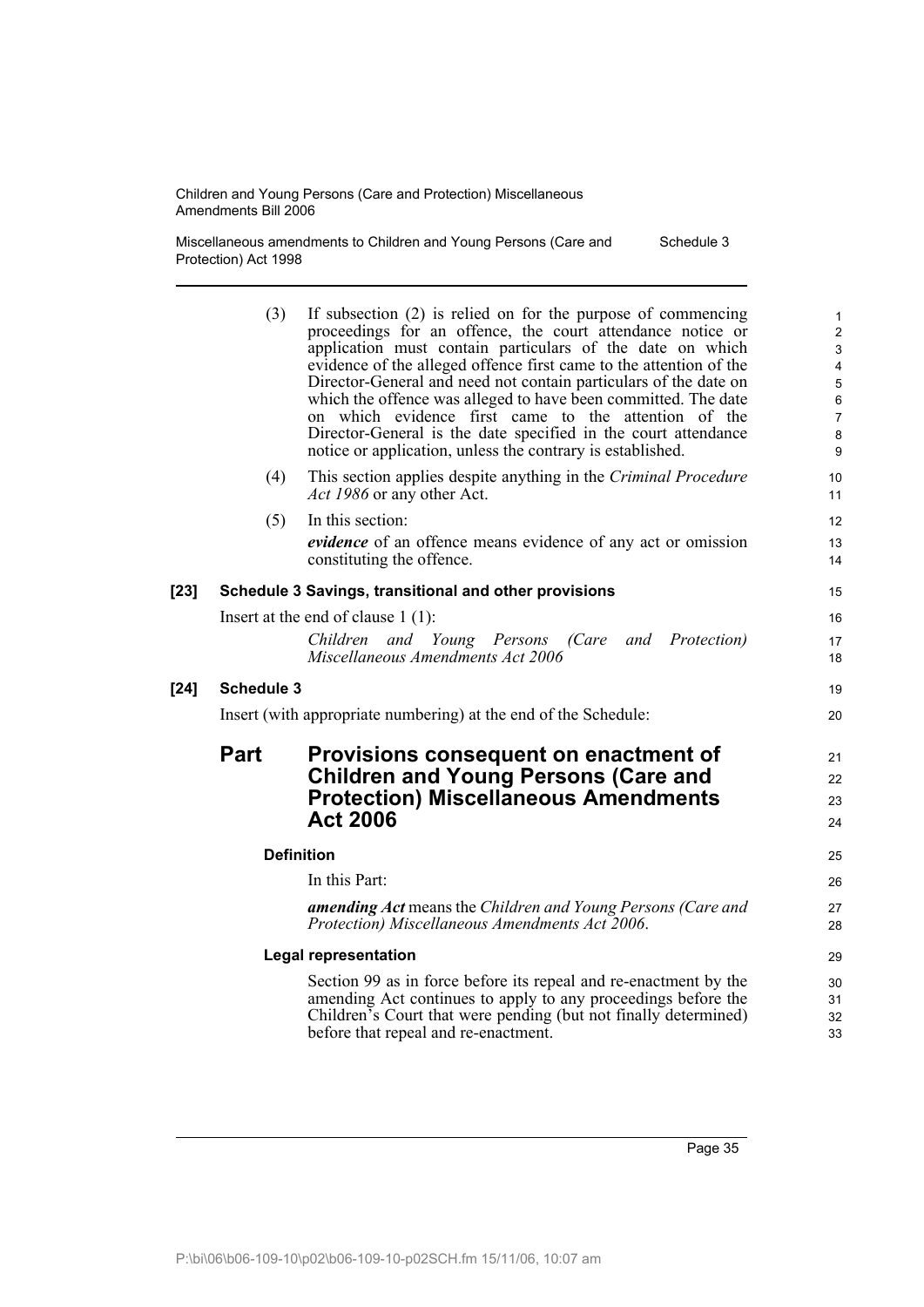Schedule 3 Miscellaneous amendments to Children and Young Persons (Care and Protection) Act 1998

#### **Admissibility of certain evidence**

Sections 106A and 107 (3A), as inserted by the amending Act, extend to apply in respect of proceedings before the Children's Court that were pending (but not finally determined) immediately before the commencement of the section concerned.

#### **Exempt premises**

Premises that were exempt premises within the meaning of section 200 (3) (b) or (c) immediately before the repeal of those paragraphs by the amending Act are taken to be exempt premises within the meaning of section 199 as amended by the amending Act.

#### **Institution of proceedings**

Section 258A, as inserted by the amending Act, extends to apply in respect of offences alleged to have been committed before the commencement of that section.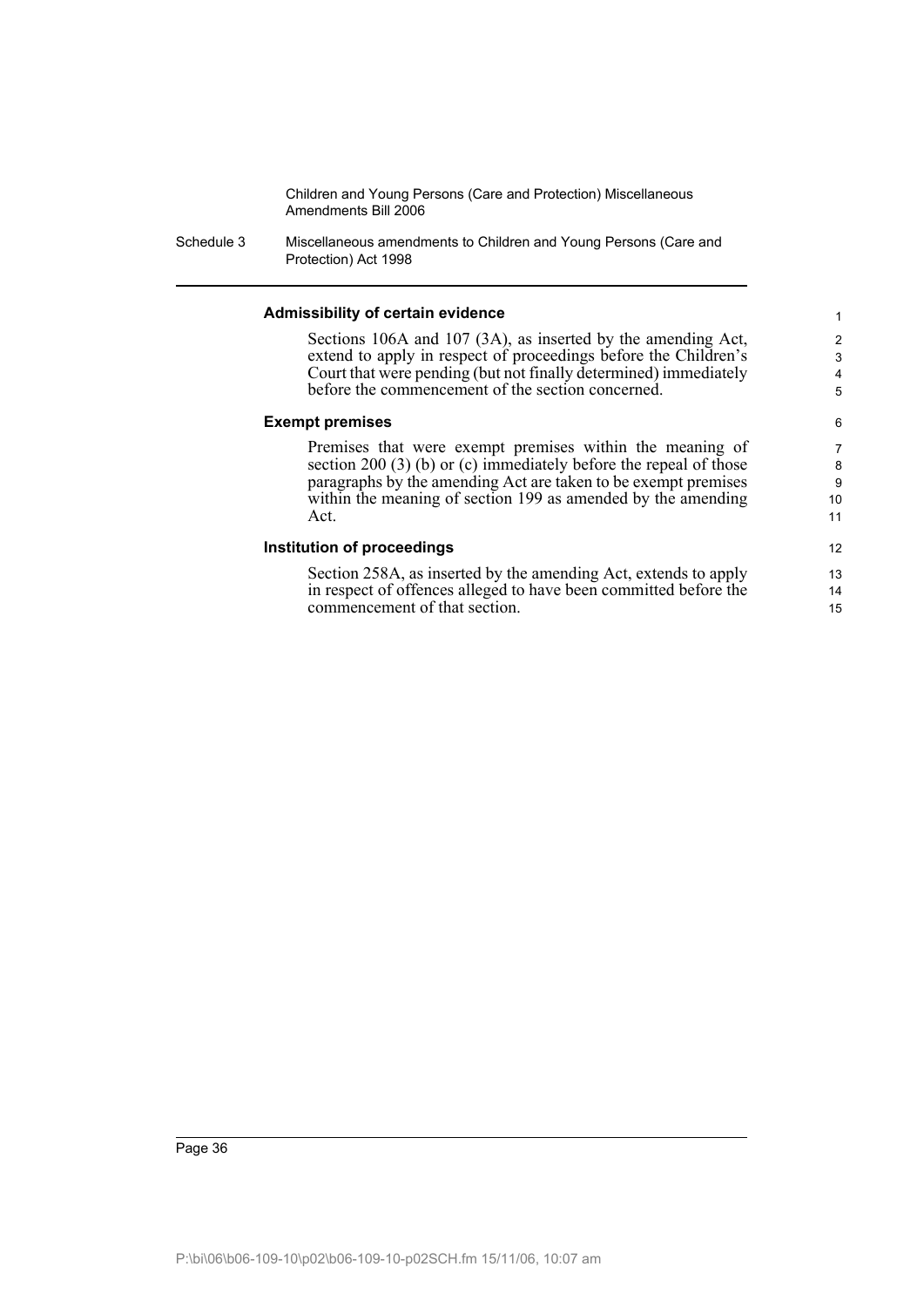Amendment of other Acts Schedule 4

| <b>Schedule 4</b> |                                                                                                                                                              | <b>Amendment of other Acts</b>                                                                                                                                                                                                                           |                          |  |  |
|-------------------|--------------------------------------------------------------------------------------------------------------------------------------------------------------|----------------------------------------------------------------------------------------------------------------------------------------------------------------------------------------------------------------------------------------------------------|--------------------------|--|--|
|                   |                                                                                                                                                              | (Section 4)                                                                                                                                                                                                                                              | 2                        |  |  |
| 4.1               |                                                                                                                                                              | <b>Child Protection (International Measures) Act 2006 No 12</b>                                                                                                                                                                                          | 3                        |  |  |
|                   |                                                                                                                                                              | <b>Section 4 Application of Act</b>                                                                                                                                                                                                                      | $\overline{4}$           |  |  |
|                   |                                                                                                                                                              | Insert after section $4(2)$ :                                                                                                                                                                                                                            | 5                        |  |  |
|                   | (3)                                                                                                                                                          | This Act does not apply in relation to matters dealt with under an<br>arrangement with New Zealand under Chapter 14A of the<br>Children and Young Persons (Care and Protection) Act 1998.                                                                | 6<br>$\overline{7}$<br>8 |  |  |
|                   | (4)                                                                                                                                                          | To the extent that this Act and an arrangement referred to in<br>subsection (3) are inconsistent in providing for the exercise of<br>jurisdiction by a New South Wales authority or a competent<br>authority in a Convention country, this Act prevails. | 9<br>10<br>11<br>12      |  |  |
| 4.2               |                                                                                                                                                              | <b>Children and Young Persons (Care and Protection)</b><br>Amendment Act 2005 No 93                                                                                                                                                                      | 13<br>14                 |  |  |
|                   | Schedule 1 Amendment of Children and Young Persons (Care and<br><b>Protection) Act 1998</b>                                                                  |                                                                                                                                                                                                                                                          |                          |  |  |
|                   | Insert at the end of section 109B of the Children and Young Persons (Care and<br><i>Protection) Act 1998</i> (as proposed to be inserted by Schedule 1 [8]): |                                                                                                                                                                                                                                                          |                          |  |  |
|                   | (6)                                                                                                                                                          | In this section:<br><i>parent</i> of a child or young person includes a birth parent, or an<br>adoptive parent, of the child or young person who does not have<br>parental responsibility for the child or young person.                                 | 19<br>20<br>21<br>22     |  |  |